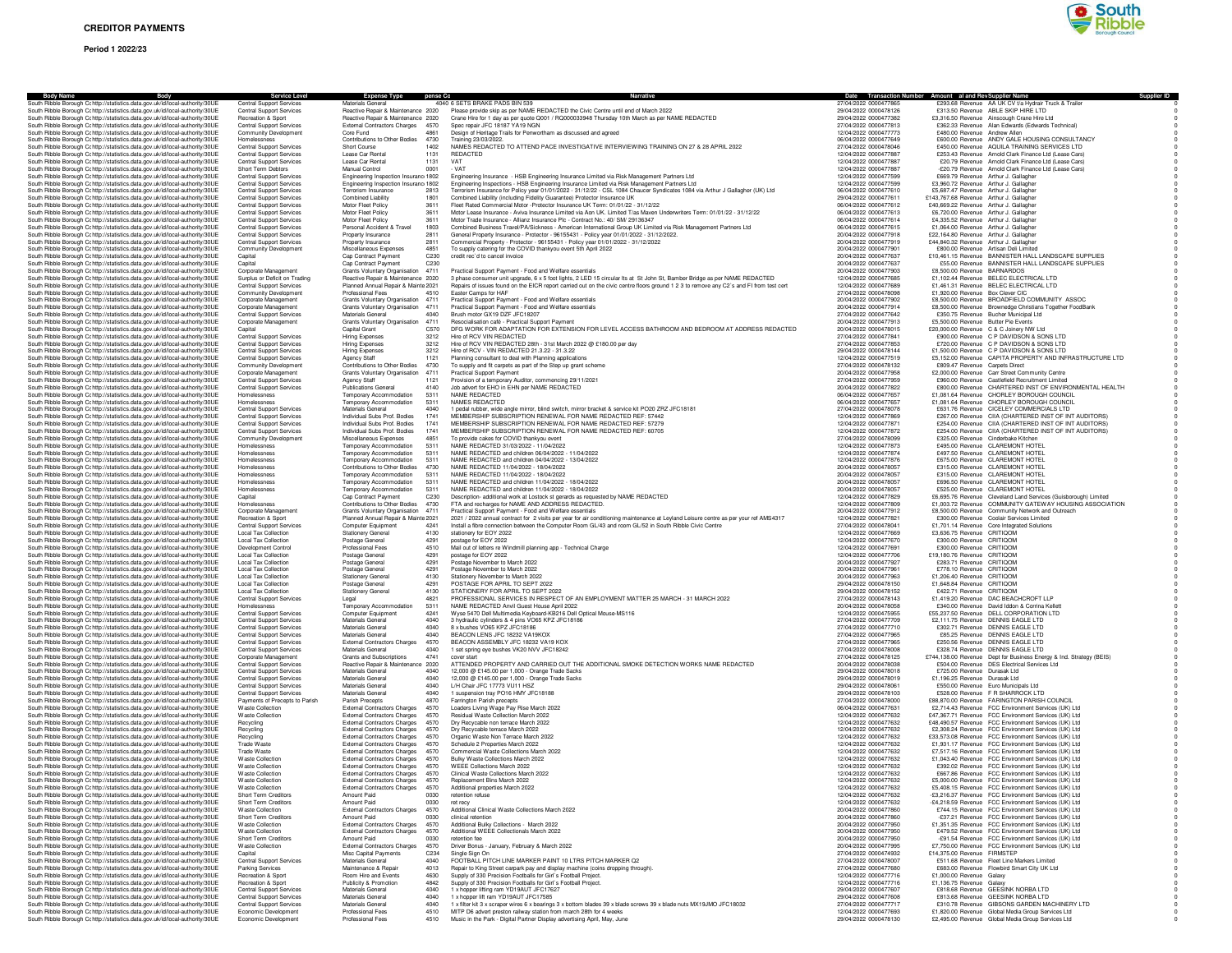#### **Period 1 2022/23**



| South Ribble Borough Cc http://statistics.data.gov.uk/id/local-authority/30UE<br>South Ribble Borough Cc http://statistics.data.gov.uk/id/local-authority/30UE | Corporate Management<br><b>Central Support Services</b>            | Grants Voluntary Organisation 4711<br>Reactive Repair & Maintenance 2020   |                          | Practical Support Payment - Social Isolation Initiative<br>Solar thermal panel and pipework removal Drain the panels and piper              |
|----------------------------------------------------------------------------------------------------------------------------------------------------------------|--------------------------------------------------------------------|----------------------------------------------------------------------------|--------------------------|---------------------------------------------------------------------------------------------------------------------------------------------|
| South Ribble Borough Cc http://statistics.data.gov.uk/id/local-authority/30UE                                                                                  | <b>Housing Advice</b>                                              | Contributions to Other Bodies                                              | 4730                     | Gas servicing for winter warmth scheme 2022-2023                                                                                            |
| South Ribble Borough Cc http://statistics.data.gov.uk/id/local-authority/30UE                                                                                  | Corporate Management                                               | <b>External Audit Fees</b>                                                 | 4512                     | 2021-22 Audit                                                                                                                               |
| South Ribble Borough Cc http://statistics.data.gov.uk/id/local-authority/30UE<br>South Ribble Borough Cc http://statistics.data.gov.uk/id/local-authority/30UE | Cash and Cash Equivalents<br>Capital                               | Amount Paid<br>Capital Grant                                               | 0030<br>C570             | Catering for the Mayor's Spring Banquet, Friday 1st April<br>DISREPAIR GRANT FOR WORKS AT ADDRESS REDACTED AS                               |
| South Ribble Borough Cr http://statistics.data.gov.uk/id/local-authority/30UE                                                                                  | Short Term Creditors                                               | Amount Received                                                            | 0140                     |                                                                                                                                             |
| South Ribble Borough Cr http://statistics.data.gov.uk/id/local-authority/30UE                                                                                  | Short Term Creditors                                               | Amount Received                                                            | 0140                     |                                                                                                                                             |
| South Ribble Borough C: http://statistics.data.gov.uk/id/local-authority/30UE<br>South Ribble Borough Cc http://statistics.data.gov.uk/id/local-authority/30UE | Capital<br>Recreation & Sport                                      | Cap Contract Payment<br>Planned Annual Repair & Mainte 2021                | C230                     | payment of SDLT for prop at quin streeet LA910557<br>2021/2022 annual contract for gas safety inspections to Penwortham                     |
| South Ribble Borough Cc http://statistics.data.gov.uk/id/local-authority/30UE                                                                                  | Recreation & Sport                                                 | Planned Annual Repair & Mainte 2021                                        |                          | 2021/2022 annual contract for gas safety inspections to South Ribble                                                                        |
| South Ribble Borough Cohttp://statistics.data.gov.uk/id/local-authority/30UE<br>South Ribble Borough Cc http://statistics.data.gov.uk/id/local-authority/30UE  | <b>Becreation &amp; Sport</b><br>Recreation & Sport                | Planned Annual Repair & Mainte 2021<br>Planned Annual Repair & Mainte 2021 |                          | 2021/2022 annual contract for gas safety inspections to Leyland Leis<br>2021/2022 annual contract for gas safety inspections to Bamber Bric |
| South Ribble Borough Cc http://statistics.data.gov.uk/id/local-authority/30UE                                                                                  | Payments of Precepts to Parish                                     | Parish Precepts                                                            | 4870                     | hutton Parish precepts                                                                                                                      |
| South Ribble Borough Cc http://statistics.data.gov.uk/id/local-authority/30UE                                                                                  | <b>Central Support Services</b>                                    | <b>Technical Support</b>                                                   | 4246                     | Additional 25 concurrent calls - Ribbon SBC                                                                                                 |
| South Ribble Borough Cr http://statistics.data.gov.uk/id/local-authority/30UE<br>South Ribble Borough Cc http://statistics.data.gov.uk/id/local-authority/30UE | <b>Central Support Services</b><br>Economic Development            | Consultancy Fees<br>Computer Software                                      | 4541<br>4242             | 7 Days consultancy<br>End User licence, Annual Inphase maintained Hosted Server service                                                     |
| South Ribble Borough Cc http://statistics.data.gov.uk/id/local-authority/30UE                                                                                  | Central Support Services                                           | Materials General                                                          | 4040                     | QC10 - QUICK SET CONCRETE                                                                                                                   |
| South Ribble Borough Cc http://statistics.data.gov.uk/id/local-authority/30UE<br>South Ribble Borough Cohttp://statistics.data.gov.uk/id/local-authority/30UE  | Capital                                                            | Cap Contract Payment<br>Cap Contract Payment                               | C230<br>C230             | 4X Quercus robur RB 8-10cm @ £98.00 each<br>2X Castanea Sativa RB 10-12cm @ £135.00 each                                                    |
| South Ribble Borough Cc http://statistics.data.gov.uk/id/local-authority/30UE                                                                                  | Capital<br>Capital                                                 | Cap Contract Payment                                                       | C230                     | Delivery                                                                                                                                    |
| South Ribble Borough Cc http://statistics.data.gov.uk/id/local-authority/30UE                                                                                  | Capital                                                            | Cap Contract Payment                                                       | C230                     | Kingsfold White Garden - Prunus avium Plena                                                                                                 |
| South Ribble Borough Cc http://statistics.data.gov.uk/id/local-authority/30UE<br>South Ribble Borough Cr http://statistics.data.gov.uk/id/local-authority/30UE | Capital<br>Capital                                                 | Cap Contract Payment<br>Cap Contract Payment                               | C230<br>C230             | Kingsfold Tree Giveaway- Birch<br>Kingsfold Tree Giveaway- Crab Apple                                                                       |
| South Ribble Borough Cr http://statistics.data.gov.uk/id/local-authority/30UE                                                                                  | Capital                                                            | Cap Contract Payment                                                       | C230                     | Kingsfold Tree Giveaway - Rowan                                                                                                             |
| South Ribble Borough Cc http://statistics.data.gov.uk/id/local-authority/30UE<br>South Ribble Borough Cc http://statistics.data.gov.uk/id/local-authority/30UE | Capital<br>Capital                                                 | Cap Contract Payment<br>Cap Contract Payment                               | C230<br>C230             | Kingsfold Tree Giveaway - Wild Cherry<br>Kingsfold Tree Giveaway - Hombeam                                                                  |
| South Ribble Borough Cc http://statistics.data.gov.uk/id/local-authority/30UE                                                                                  | Capital                                                            | Cap Contract Payment                                                       | C230                     | Kingsfold Tree Giveaway - Beech                                                                                                             |
| South Ribble Borough Cc http://statistics.data.gov.uk/id/local-authority/30UE                                                                                  | Capital                                                            | Cap Contract Payment                                                       | C230                     | Kingsfold Tree Giveaway - Field Maple                                                                                                       |
| South Ribble Borough Cc http://statistics.data.gov.uk/id/local-authority/30UE<br>South Ribble Borough Cc http://statistics.data.gov.uk/id/local-authority/30UE | Capital<br>Capital                                                 | Cap Contract Payment<br>Cap Contract Payment                               | C230<br>C <sub>230</sub> | Kingsfold Tree Giveaway - Wild Cherry<br>Kingsfold Tree Giveaway- Guelder Rose                                                              |
| South Ribble Borough Cr http://statistics.data.gov.uk/id/local-authority/30UE                                                                                  | Capital                                                            | Cap Contract Payment                                                       | C230                     | Kingsfold Tree Giveaway - Hazel                                                                                                             |
| South Ribble Borough Cr http://statistics.data.gov.uk/id/local-authority/30UE<br>South Ribble Borough C: http://statistics.data.gov.uk/id/local-authority/30UE | Capital                                                            | Cap Contract Payment<br>Cap Contract Payment                               | C230<br>C230             | Kingsfold Tree Giveaway - Hawthorn<br>Kingsfold Tree Giveaway- Blackthorn                                                                   |
| South Ribble Borough Cc http://statistics.data.gov.uk/id/local-authority/30UE                                                                                  | Capital<br>Capital                                                 | Cap Contract Payment                                                       | C230                     | Delivery to Moss Side Depot before the end of February                                                                                      |
| South Ribble Borough Cc http://statistics.data.gov.uk/id/local-authority/30UE                                                                                  | Capital                                                            | Cap Contract Payment                                                       | C230                     | Trees for the tree giveaway                                                                                                                 |
| South Ribble Borough Cc http://statistics.data.gov.uk/id/local-authority/30UE<br>South Ribble Borough Cc http://statistics.data.gov.uk/id/local-authority/30UE | Capital<br>Surplus or Deficit on Trading                           | Cap Contract Payment<br>Reactive Repair & Maintenance 2020                 | C230                     | Trees for the tree giveaway<br>Red frog toilet facilities as per NAME REDACTED. Removal of existir                                          |
| South Ribble Borough Cc http://statistics.data.gov.uk/id/local-authority/30UE                                                                                  | <b>Central Support Services</b>                                    | <b>Basic Pay</b>                                                           | 1100                     | Recruitment Services: Locum Lawyer - NAME REDACTED                                                                                          |
| South Ribble Borough Cc http://statistics.data.gov.uk/id/local-authority/30UE<br>South Ribble Borough Cr http://statistics.data.gov.uk/id/local-authority/30UE | Open Spaces                                                        | <b>GM Refurbishment</b>                                                    | 4657                     | 40T 20mm Grade compost delivered to Worden Park                                                                                             |
| South Ribble Borough C: http://statistics.data.gov.uk/id/local-authority/30UE                                                                                  | Capital<br>Development Control                                     | Cap Contract Payment<br>Advertising                                        | C230<br>4841             | Costs for work on the refurbishment of Worden Hall Central Buildings<br>For public notices for planning applications appearing in the LEP   |
| South Ribble Borough Cc http://statistics.data.gov.uk/id/local-authority/30UE                                                                                  | Corporate Management                                               | Grants Voluntary Organisation                                              | 4711                     | Practical Support Payment - Food and Welfare essentials                                                                                     |
| South Ribble Borough Cc http://statistics.data.gov.uk/id/local-authority/30UE<br>South Ribble Borough Cohttp://statistics.data.gov.uk/id/local-authority/30UE  | Corporate Management<br>Homelessness                               | Grants Voluntary Organisation<br>Contributions to Other Bodies             | 4711<br>4730             | Practical Support Payment - Food and Welfare essentials<br>KEY drop in dates 01/04/2022 to 30/06/2022                                       |
| South Ribble Borough Cc http://statistics.data.gov.uk/id/local-authority/30UE                                                                                  | Community Development                                              | <b>Professional Fees</b>                                                   | 4510                     | Football camps for Easter for HAF                                                                                                           |
| South Ribble Borough Cc http://statistics.data.gov.uk/id/local-authority/30UE<br>South Ribble Borough Cc http://statistics.data.gov.uk/id/local-authority/30UE | Democratic Represent and Mgnt                                      | Members Training                                                           | 1406<br>4657             | NAME REDACTED TO ATTEND EQUALITY AND DIVERSITY IN L                                                                                         |
| South Ribble Borough C: http://statistics.data.gov.uk/id/local-authority/30UE                                                                                  | Open Spaces<br>Open Spaces                                         | <b>GM Refurbishment</b><br><b>GM Refurbishment</b>                         | 4657                     | x10 Black Swing Seats(A92703-9906) including delivery<br>x10 Black Swing Seats(A92703-9906) including delivery                              |
| South Ribble Borough Cr http://statistics.data.gov.uk/id/local-authority/30UE                                                                                  | Corporate Management                                               | Grants Voluntary Organisation                                              | 4711                     | Family Mental Health Training - Practical Support Payment                                                                                   |
| South Ribble Borough Cc http://statistics.data.gov.uk/id/local-authority/30UE<br>South Ribble Borough Cr http://statistics.data.gov.uk/id/local-authority/30UE | Corporate Management<br>Corporate Management                       | <b>Grants Voluntary Organisation</b><br>Grants Voluntary Organisation      | 4711<br>4711             | Adult MH First Aid Training - Practical Support Payment<br>NAME REDACTED Mental Health Training - Practical Support Paym                    |
| South Ribble Borough Cc http://statistics.data.gov.uk/id/local-authority/30UE                                                                                  | Capital                                                            | Cap Contract Payment                                                       | C230                     | Section 278 agreement for site at Brindle Road Bamber Bridge - Legs<br>Section 278 agreement for site at Brindle Road Bamber Bridge - high  |
| South Ribble Borough Cc http://statistics.data.gov.uk/id/local-authority/30UE                                                                                  | Capital                                                            | Cap Contract Payment                                                       | C230<br>4530             |                                                                                                                                             |
| South Ribble Borough Cc http://statistics.data.gov.uk/id/local-authority/30UE<br>South Ribble Borough Cc http://statistics.data.gov.uk/id/local-authority/30UE | Local Land Charges<br>Local Land Charges                           | L C C General<br>L C C General                                             | 4530                     | LAND CHARGES - FEBRUARY 2022<br>LAND CHARGES - MARCH 2022                                                                                   |
| South Ribble Borough C: http://statistics.data.gov.uk/id/local-authority/30UE                                                                                  | Central Support Services                                           | Materials General                                                          | 4040                     | Caliper bolt YD19 AUM JFC18241                                                                                                              |
| South Ribble Borough Cr http://statistics.data.gov.uk/id/local-authority/30UE<br>South Ribble Borough Cr http://statistics.data.gov.uk/id/local-authority/30UE | <b>Central Support Services</b><br><b>Central Support Services</b> | Materials General<br>Materials General                                     | 4040<br>4040             | Seat actuator YA19 NJZ JFC18214<br>2 x Rotary Switch BIN339                                                                                 |
| South Ribble Borough Cc http://statistics.data.gov.uk/id/local-authority/30UE                                                                                  | Central Support Services                                           | Materials General                                                          | 4040                     | 2 set brake pads YA19 NKC JFC18259                                                                                                          |
| South Ribble Borough Cc http://statistics.data.gov.uk/id/local-authority/30UE<br>South Ribble Borough Cc http://statistics.data.gov.uk/id/local-authority/30UE | Capital<br>Recycling                                               | Cap Contract Payment<br>Professional Fees                                  | C230<br>4510             | To lay the foundation for the new changing facility at Gregson lane, H<br>Larac Membership 01/04/2022 - 31/03/2023                          |
| South Ribble Borough Cc http://statistics.data.gov.uk/id/local-authority/30UE                                                                                  | Democratic Represent and Mgnt                                      | Corp Subs to Professional Bodie 4720                                       |                          | ANNUAL MEMBERSHIP SUBSCRIPTION RENEWAL 6-10 MEMBE                                                                                           |
| South Ribble Borough Cc http://statistics.data.gov.uk/id/local-authority/30UE                                                                                  | Community Development                                              | Core Fund                                                                  | 4861                     | Facilitation, planning and reporting: Broadfield Community Garden C                                                                         |
| South Ribble Borough Cc http://statistics.data.gov.uk/id/local-authority/30UE<br>South Ribble Borough C: http://statistics.data.gov.uk/id/local-authority/30UE | Corporate Management<br>Democratic Represent and Mgnt              | Grants Voluntary Organisation<br>Members Training                          | 4711<br>1406             | Practical Support Payment - Food and Welfare essentials<br>NAMES REDACTED TO ATTEND THE 2022 LGA CONFERENCE                                 |
| South Ribble Borough Cc http://statistics.data.gov.uk/id/local-authority/30UE                                                                                  | Payments of Precepts to Parish                                     | Parish Precepts                                                            | 4870                     | Little Hoole Parish Precepts                                                                                                                |
| South Ribble Borough Cc http://statistics.data.gov.uk/id/local-authority/30UE<br>South Ribble Borough Cc http://statistics.data.gov.uk/id/local-authority/30UE | Payments of Precepts to Parish<br>Corporate Management             | Parish Precepts<br>Grants Voluntary Organisation                           | 4870<br>4711             | Longton Parish Precepts<br>Practical Support Payment - Social Isolation initiative                                                          |
| South Ribble Borough Cohttp://statistics.data.gov.uk/id/local-authority/30UE                                                                                   | <b>Central Support Services</b>                                    | Materials General                                                          | 4040                     | BLACK SACKS 'KEEP SOUTH RIBBLE TIDY' in white 455x760x99                                                                                    |
| South Ribble Borough Cc http://statistics.data.gov.uk/id/local-authority/30UE                                                                                  | Capital                                                            | Capital Grant                                                              | C570                     | DFG WORKS FOR LEVEL ACCESS BATHROOM AT ADDRESS F                                                                                            |
| South Ribble Borough Cc http://statistics.data.gov.uk/id/local-authority/30UE<br>South Ribble Borough Cc http://statistics.data.gov.uk/id/local-authority/30UE | Parking Services<br>Parking Services                               | Materials General<br>Materials General                                     | 4040<br>4040             | 2x GROVE STREET<br>2x LANCHESTER COURT T                                                                                                    |
| South Ribble Borough C: http://statistics.data.gov.uk/id/local-authority/30UE                                                                                  | <b>Parking Services</b>                                            | Materials Genera                                                           | 4040                     | 2x ST MICHAELS ROAD                                                                                                                         |
| South Ribble Borough Cr http://statistics.data.gov.uk/id/local-authority/30UE<br>South Ribble Borough Cc http://statistics.data.gov.uk/id/local-authority/30UE | Parking Services<br>Parking Services                               | Materials Genera<br>Materials General                                      | 4040<br>4040             | 4x STEVENSON AVENUE<br>3x GLOUCESTER AVENUE                                                                                                 |
| South Ribble Borough Cc http://statistics.data.gov.uk/id/local-authority/30UE                                                                                  | <b>Parking Services</b>                                            | Materials General                                                          | 4040                     | 2x BRISTOL AVENUE                                                                                                                           |
| South Ribble Borough Cc http://statistics.data.gov.uk/id/local-authority/30UE                                                                                  | <b>Parking Services</b>                                            | Materials General                                                          | 4040                     | 2x SPRING CROFT T                                                                                                                           |
| South Ribble Borough Cc http://statistics.data.gov.uk/id/local-authority/30UE<br>South Ribble Borough Cc http://statistics.data.gov.uk/id/local-authority/30UE | Parking Services<br>Parking Services                               | Materials General<br>Materials General                                     | 4040<br>4040             | 1x ST JUDES AVENUE<br>2x ST CHRISTINES AVENUE                                                                                               |
| South Ribble Borough Cc http://statistics.data.gov.uk/id/local-authority/30UE                                                                                  | Parking Services                                                   | Materials General                                                          | 4040                     | 3x STANLEY AVENUE                                                                                                                           |
| South Ribble Borough Cr http://statistics.data.gov.uk/id/local-authority/30UE<br>South Ribble Borough C: http://statistics.data.gov.uk/id/local-authority/30UE | Parking Services<br>Parking Services                               | Materials General<br>Materials Genera                                      | 4040<br>4040             | 1x 1-39 ODD<br>2x CARR LANE T                                                                                                               |
| South Ribble Borough C: http://statistics.data.gov.uk/id/local-authority/30UE                                                                                  | Parking Services                                                   | Materials Genera                                                           | 4040                     | 2x WHEELTON LANE                                                                                                                            |
| South Ribble Borough Cc http://statistics.data.gov.uk/id/local-authority/30UE                                                                                  | <b>Parking Services</b>                                            | Materials General                                                          | 4040                     | DELIVERY CHRAGE                                                                                                                             |
| South Ribble Borough Cc http://statistics.data.gov.uk/id/local-authority/30UE<br>South Ribble Borough Cc http://statistics.data.gov.uk/id/local-authority/30UE | Culture & Heritage<br>Capital                                      | Maintenance & Repair<br><b>Capital Grant</b>                               | 4013<br>C570             | South Ribble Museum Conservation Appraisal<br>DFG WORK FOR ADAPTATION TO CREATE BEDROOM/BATHR                                               |
| South Ribble Borough Cc http://statistics.data.gov.uk/id/local-authority/30UE                                                                                  | Open Spaces                                                        | <b>GM Refurbishment</b>                                                    | 4657                     | To pick up 40T Soil Improver from John Cooper Recycling and delive                                                                          |
| South Ribble Borough Cc http://statistics.data.gov.uk/id/local-authority/30UE                                                                                  | Surplus or Deficit on Trading                                      | Reactive Repair & Maintenance 2020                                         | 4521                     | Gate house wordon park.Erect Scaffolding Replace all gutters and do                                                                         |
| South Ribble Borough Cc http://statistics.data.gov.uk/id/local-authority/30UE<br>South Ribble Borough Cr http://statistics.data.gov.uk/id/local-authority/30UE | <b>Central Support Services</b><br>Central Support Services        | Kennelling Fees<br>Kennelling Fees                                         | 4521                     | Provision of Stray Dog Service January 2022<br>Provision of Stray Dog Service December 2021                                                 |
| South Ribble Borough C: http://statistics.data.gov.uk/id/local-authority/30UE                                                                                  | Central Support Services                                           | Kennelling Fees                                                            | 4521                     | Provision of Stray Dog Service February 2022                                                                                                |
| South Ribble Borough Cc http://statistics.data.gov.uk/id/local-authority/30UE<br>South Ribble Borough Cc http://statistics.data.gov.uk/id/local-authority/30UE | <b>Central Support Services</b><br>Central Support Services        | Short Course<br><b>External Contractors Charges</b>                        | 1402<br>4570             | 4 MEMBERS OF STAFF TO ATTEND BRUSHWOOD CHIPPER C<br>Additional Inspection Items - assorted workshop equipment                               |
| South Bibble Borough Cr http://statistics.data.gov.uk/id/local-authority/30UE                                                                                  | `anital                                                            | Canital Grant                                                              | C570                     | DEG WORK FOR ADAPTATION FOR BATHROOM AT ADD                                                                                                 |
| South Ribble Borough C: http://statistics.data.gov.uk/id/local-authority/30UE                                                                                  | Payments of Precepts to Parish                                     | Parish Precepts                                                            | 4870                     | Much hoole parish precept                                                                                                                   |
| South Ribble Borough Cc http://statistics.data.gov.uk/id/local-authority/30UE<br>South Ribble Borough Cc http://statistics.data.gov.uk/id/local-authority/30UE | <b>Central Support Services</b><br><b>Central Support Services</b> | <b>External Contractors Charges</b><br>Software Licensing                  | 4570<br>4243             | Labour only to overhall back end operation YD19 AYK JFC 18184<br>Capital licence for 200 users                                              |
| South Ribble Borough Cr http://statistics.data.gov.uk/id/local-authority/30UE                                                                                  | Corporate Management                                               | Grants Voluntary Organisation                                              | 4711                     | Practical Support Payment - Food and Welfare essentials                                                                                     |
| South Ribble Borough Cr http://statistics.data.gov.uk/id/local-authority/30UE<br>South Ribble Borough Cc http://statistics.data.gov.uk/id/local-authority/30UE | Corporate Management<br>Capital                                    | Grants Voluntary Organisation<br>Cap Contract Payment                      | 4711<br>C230             | Community Cafes and beareavement support - Practical Support Pay<br>Visualisations - West Paddock (Extra Care Scheme)                       |
| South Ribble Borough Cc http://statistics.data.gov.uk/id/local-authority/30UE                                                                                  | <b>Central Support Services</b>                                    | Corp Subs to Professional Bodie 4720                                       |                          | Full Membership to Northern Housing Consortium for the period 01.0                                                                          |
| South Ribble Borough Cc http://statistics.data.gov.uk/id/local-authority/30UE                                                                                  | <b>Central Support Services</b><br>Recreation & Sport              | Reactive Repair & Maintenance 2020                                         |                          | Supply and fit a new cage to the grounds workshop at Moss Side Dep                                                                          |
| South Ribble Borough Cr http://statistics.data.gov.uk/id/local-authority/30UE<br>South Ribble Borough Cc http://statistics.data.gov.uk/id/local-authority/30UE | Recreation & Sport                                                 | Electricity<br>Electricity                                                 | 2303<br>2303             | 1/3 to 31/3/22<br>1/3 to 31/3/22                                                                                                            |
| South Ribble Borough Cc http://statistics.data.gov.uk/id/local-authority/30UE                                                                                  | Recreation & Sport                                                 | Electricity                                                                | 2303                     | 1/3 to 31/3/22                                                                                                                              |
| South Ribble Borough Cr http://statistics.data.gov.uk/id/local-authority/30UE<br>South Ribble Borough Cr http://statistics.data.gov.uk/id/local-authority/30UE | Recreation & Sport<br><b>Parking Services</b>                      | Electricity<br>Parking Attendants                                          | 2303<br>4514             | 1/3 to 31/3/22<br>Variable Fee Car Park Enforcement March 2022 - Variable Recharge                                                          |
| South Ribble Borough C: http://statistics.data.gov.uk/id/local-authority/30UE                                                                                  | Parking Services                                                   | Cash Collection Charges Car Pa 4855                                        |                          | Variable Fee Car Park Enforcement March 2022 - Fixed Recharge Ite                                                                           |
| South Ribble Borough Cc http://statistics.data.gov.uk/id/local-authority/30UE<br>South Ribble Borough Cc http://statistics.data.gov.uk/id/local-authority/30UE | <b>Central Support Services</b><br>Open Spaces                     | Network and Security<br>Plants Trees & Shrubs                              | 4247<br>4046             | 2 days Firewall Consultancy<br>Wildflower Seeds 36kg Rainbow Annuals, 3kg Flora Britannica, 4kg I                                           |
| South Ribble Borough Cc http://statistics.data.gov.uk/id/local-authority/30UE                                                                                  | <b>Central Support Services</b>                                    | College Course                                                             | 1403                     | FEES FOR NAME REDACTED CIPS LEVEL 5 QUALIFICATION O                                                                                         |
| South Ribble Borough Cc http://statistics.data.gov.uk/id/local-authority/30UE                                                                                  | <b>Central Support Services</b>                                    | <b>College Course</b>                                                      | 1403                     | CIPS EXAM FEES FOR NAME REDACTED- L5M2                                                                                                      |

| South Ribble Borough Cc http://statistics.data.gov.uk/id/local-authority/30UE                                                                                                                                                                                                                                                                                                                                                                                                                                                                                                                                                                                                                                                                                                                                                                                                                                                                                                                                                                                                                                                                                                                                                                                                                                                                                                                                                                                                                                                                                                                                                                                                                                                                                                                                                                                                                                                                                                                                                                                                                                                                                                                                                                                                                                                                                                                                                                                                                                                                                                                                                                                                                                                                                                                                                                                                                                                                                                                                                                                                                                                                                                                                                                                                                                                                                                                                                                                                                                                                                                                                                                                                                                                                                                                                                                                                                                                                                                                                                                                                                                                                                                                                                                                                                                                                                                  | Central Support Services                                           | Reactive Repair & Maintenance 2020                                       | Solar thermal panel and pipework removal Drain the panels and pipework and safely remove the glycol from the solar thermal system                                                                                                  | 20/04/2022 0000478020                          | £4,512.00 Revenue GOS Heating Ltd                                                                          |
|--------------------------------------------------------------------------------------------------------------------------------------------------------------------------------------------------------------------------------------------------------------------------------------------------------------------------------------------------------------------------------------------------------------------------------------------------------------------------------------------------------------------------------------------------------------------------------------------------------------------------------------------------------------------------------------------------------------------------------------------------------------------------------------------------------------------------------------------------------------------------------------------------------------------------------------------------------------------------------------------------------------------------------------------------------------------------------------------------------------------------------------------------------------------------------------------------------------------------------------------------------------------------------------------------------------------------------------------------------------------------------------------------------------------------------------------------------------------------------------------------------------------------------------------------------------------------------------------------------------------------------------------------------------------------------------------------------------------------------------------------------------------------------------------------------------------------------------------------------------------------------------------------------------------------------------------------------------------------------------------------------------------------------------------------------------------------------------------------------------------------------------------------------------------------------------------------------------------------------------------------------------------------------------------------------------------------------------------------------------------------------------------------------------------------------------------------------------------------------------------------------------------------------------------------------------------------------------------------------------------------------------------------------------------------------------------------------------------------------------------------------------------------------------------------------------------------------------------------------------------------------------------------------------------------------------------------------------------------------------------------------------------------------------------------------------------------------------------------------------------------------------------------------------------------------------------------------------------------------------------------------------------------------------------------------------------------------------------------------------------------------------------------------------------------------------------------------------------------------------------------------------------------------------------------------------------------------------------------------------------------------------------------------------------------------------------------------------------------------------------------------------------------------------------------------------------------------------------------------------------------------------------------------------------------------------------------------------------------------------------------------------------------------------------------------------------------------------------------------------------------------------------------------------------------------------------------------------------------------------------------------------------------------------------------------------------------------------------------------------------------------|--------------------------------------------------------------------|--------------------------------------------------------------------------|------------------------------------------------------------------------------------------------------------------------------------------------------------------------------------------------------------------------------------|------------------------------------------------|------------------------------------------------------------------------------------------------------------|
| South Ribble Borough Cc http://statistics.data.gov.uk/id/local-authority/30UE<br>South Ribble Borough Cc http://statistics.data.gov.uk/id/local-authority/30UE                                                                                                                                                                                                                                                                                                                                                                                                                                                                                                                                                                                                                                                                                                                                                                                                                                                                                                                                                                                                                                                                                                                                                                                                                                                                                                                                                                                                                                                                                                                                                                                                                                                                                                                                                                                                                                                                                                                                                                                                                                                                                                                                                                                                                                                                                                                                                                                                                                                                                                                                                                                                                                                                                                                                                                                                                                                                                                                                                                                                                                                                                                                                                                                                                                                                                                                                                                                                                                                                                                                                                                                                                                                                                                                                                                                                                                                                                                                                                                                                                                                                                                                                                                                                                 | <b>Housing Advice</b><br>Corporate Management                      | Contributions to Other Bodies 4730<br>External Audit Fees<br>4512        | Gas servicing for winter warmth scheme 2022-2023<br>2021-22 Audit                                                                                                                                                                  | 29/04/2022 0000478156<br>27/04/2022 0000477287 | £635.00 Revenue GOS Heating Ltd<br>£8,455.25 Revenue Grant Thornton UK LLP                                 |
| South Ribble Borough Cohttp://statistics.data.gov.uk/id/local-authority/30UE                                                                                                                                                                                                                                                                                                                                                                                                                                                                                                                                                                                                                                                                                                                                                                                                                                                                                                                                                                                                                                                                                                                                                                                                                                                                                                                                                                                                                                                                                                                                                                                                                                                                                                                                                                                                                                                                                                                                                                                                                                                                                                                                                                                                                                                                                                                                                                                                                                                                                                                                                                                                                                                                                                                                                                                                                                                                                                                                                                                                                                                                                                                                                                                                                                                                                                                                                                                                                                                                                                                                                                                                                                                                                                                                                                                                                                                                                                                                                                                                                                                                                                                                                                                                                                                                                                   | Cash and Cash Equivalents                                          | Amount Paid<br>0030                                                      |                                                                                                                                                                                                                                    | 27/04/2022 0000477489                          | £3,987.50 Revenue High Class Caterers                                                                      |
| South Ribble Borough Cc http://statistics.data.gov.uk/id/local-authority/30UE                                                                                                                                                                                                                                                                                                                                                                                                                                                                                                                                                                                                                                                                                                                                                                                                                                                                                                                                                                                                                                                                                                                                                                                                                                                                                                                                                                                                                                                                                                                                                                                                                                                                                                                                                                                                                                                                                                                                                                                                                                                                                                                                                                                                                                                                                                                                                                                                                                                                                                                                                                                                                                                                                                                                                                                                                                                                                                                                                                                                                                                                                                                                                                                                                                                                                                                                                                                                                                                                                                                                                                                                                                                                                                                                                                                                                                                                                                                                                                                                                                                                                                                                                                                                                                                                                                  | Capital                                                            | Capital Grant<br>C570                                                    | Catering for the Mayor's Spring Banquet, Friday 1st April<br>DISREPAIR GRANT FOR WORKS AT ADDRESS REDACTED AS PER QUOTE SUPPLIED                                                                                                   | 27/04/2022 0000478032                          | £22,037.13 Revenue Higher End Construction Ltd                                                             |
| South Ribble Borough Cc http://statistics.data.gov.uk/id/local-authority/30UE                                                                                                                                                                                                                                                                                                                                                                                                                                                                                                                                                                                                                                                                                                                                                                                                                                                                                                                                                                                                                                                                                                                                                                                                                                                                                                                                                                                                                                                                                                                                                                                                                                                                                                                                                                                                                                                                                                                                                                                                                                                                                                                                                                                                                                                                                                                                                                                                                                                                                                                                                                                                                                                                                                                                                                                                                                                                                                                                                                                                                                                                                                                                                                                                                                                                                                                                                                                                                                                                                                                                                                                                                                                                                                                                                                                                                                                                                                                                                                                                                                                                                                                                                                                                                                                                                                  | Short Term Creditors                                               | Amount Received<br>0140                                                  |                                                                                                                                                                                                                                    | 12/04/2022 0000477547                          | £531.56 Revenue HM REVENUE & CUSTOMS                                                                       |
| South Ribble Borough Cc http://statistics.data.gov.uk/id/local-authority/30UE                                                                                                                                                                                                                                                                                                                                                                                                                                                                                                                                                                                                                                                                                                                                                                                                                                                                                                                                                                                                                                                                                                                                                                                                                                                                                                                                                                                                                                                                                                                                                                                                                                                                                                                                                                                                                                                                                                                                                                                                                                                                                                                                                                                                                                                                                                                                                                                                                                                                                                                                                                                                                                                                                                                                                                                                                                                                                                                                                                                                                                                                                                                                                                                                                                                                                                                                                                                                                                                                                                                                                                                                                                                                                                                                                                                                                                                                                                                                                                                                                                                                                                                                                                                                                                                                                                  | Short Term Creditors                                               | Amount Received<br>0140                                                  |                                                                                                                                                                                                                                    | 12/04/2022 0000477552                          | £292.00 Revenue HM REVENUE & CUSTOMS                                                                       |
| South Ribble Borough Cc http://statistics.data.gov.uk/id/local-authority/30UE                                                                                                                                                                                                                                                                                                                                                                                                                                                                                                                                                                                                                                                                                                                                                                                                                                                                                                                                                                                                                                                                                                                                                                                                                                                                                                                                                                                                                                                                                                                                                                                                                                                                                                                                                                                                                                                                                                                                                                                                                                                                                                                                                                                                                                                                                                                                                                                                                                                                                                                                                                                                                                                                                                                                                                                                                                                                                                                                                                                                                                                                                                                                                                                                                                                                                                                                                                                                                                                                                                                                                                                                                                                                                                                                                                                                                                                                                                                                                                                                                                                                                                                                                                                                                                                                                                  | Capital                                                            | Cap Contract Payment<br>C230                                             | payment of SDLT for prop at quin streeet LA910557                                                                                                                                                                                  | 27/04/2022 0000478093                          | £4,075.00 Revenue HM REVENUE & CUSTOMS                                                                     |
| South Ribble Borough Cr http://statistics.data.gov.uk/id/local-authority/30UE                                                                                                                                                                                                                                                                                                                                                                                                                                                                                                                                                                                                                                                                                                                                                                                                                                                                                                                                                                                                                                                                                                                                                                                                                                                                                                                                                                                                                                                                                                                                                                                                                                                                                                                                                                                                                                                                                                                                                                                                                                                                                                                                                                                                                                                                                                                                                                                                                                                                                                                                                                                                                                                                                                                                                                                                                                                                                                                                                                                                                                                                                                                                                                                                                                                                                                                                                                                                                                                                                                                                                                                                                                                                                                                                                                                                                                                                                                                                                                                                                                                                                                                                                                                                                                                                                                  | Recreation & Sport                                                 | Planned Annual Repair & Mainte 2021                                      | 2021/2022 annual contract for gas safety inspections to Penwortham Leisure Centre as per ref ID23472                                                                                                                               | 12/04/2022 0000477690                          | £608.00 Revenue Hodgkinson Bennis Limited                                                                  |
| South Ribble Borough C: http://statistics.data.gov.uk/id/local-authority/30UE                                                                                                                                                                                                                                                                                                                                                                                                                                                                                                                                                                                                                                                                                                                                                                                                                                                                                                                                                                                                                                                                                                                                                                                                                                                                                                                                                                                                                                                                                                                                                                                                                                                                                                                                                                                                                                                                                                                                                                                                                                                                                                                                                                                                                                                                                                                                                                                                                                                                                                                                                                                                                                                                                                                                                                                                                                                                                                                                                                                                                                                                                                                                                                                                                                                                                                                                                                                                                                                                                                                                                                                                                                                                                                                                                                                                                                                                                                                                                                                                                                                                                                                                                                                                                                                                                                  | Recreation & Sport                                                 | Planned Annual Repair & Mainte 2021                                      | 2021/2022 annual contract for gas safety inspections to South Ribble Tennis Centre as per ref ID23473                                                                                                                              | 12/04/2022 0000477718                          | £760.00 Revenue Hodgkinson Bennis Limited                                                                  |
| South Ribble Borough Cc http://statistics.data.gov.uk/id/local-authority/30UE                                                                                                                                                                                                                                                                                                                                                                                                                                                                                                                                                                                                                                                                                                                                                                                                                                                                                                                                                                                                                                                                                                                                                                                                                                                                                                                                                                                                                                                                                                                                                                                                                                                                                                                                                                                                                                                                                                                                                                                                                                                                                                                                                                                                                                                                                                                                                                                                                                                                                                                                                                                                                                                                                                                                                                                                                                                                                                                                                                                                                                                                                                                                                                                                                                                                                                                                                                                                                                                                                                                                                                                                                                                                                                                                                                                                                                                                                                                                                                                                                                                                                                                                                                                                                                                                                                  | Recreation & Sport                                                 | Planned Annual Repair & Mainte 2021                                      | 2021/2022 annual contract for gas safety inspections to Leyland Leisure Centre as per ref ID23471                                                                                                                                  | 12/04/2022 0000477719                          | £950.00 Revenue Hodgkinson Bennis Limited                                                                  |
| South Ribble Borough Cc http://statistics.data.gov.uk/id/local-authority/30UE                                                                                                                                                                                                                                                                                                                                                                                                                                                                                                                                                                                                                                                                                                                                                                                                                                                                                                                                                                                                                                                                                                                                                                                                                                                                                                                                                                                                                                                                                                                                                                                                                                                                                                                                                                                                                                                                                                                                                                                                                                                                                                                                                                                                                                                                                                                                                                                                                                                                                                                                                                                                                                                                                                                                                                                                                                                                                                                                                                                                                                                                                                                                                                                                                                                                                                                                                                                                                                                                                                                                                                                                                                                                                                                                                                                                                                                                                                                                                                                                                                                                                                                                                                                                                                                                                                  | Recreation & Sport                                                 | Planned Annual Repair & Mainte 2021                                      | 2021/2022 annual contract for gas safety inspections to Bamber Bridge Leisure Centre as per ref ID23470                                                                                                                            | 12/04/2022 0000477720                          | £608.00 Revenue Hodgkinson Bennis Limited                                                                  |
| South Ribble Borough Cc http://statistics.data.gov.uk/id/local-authority/30UE                                                                                                                                                                                                                                                                                                                                                                                                                                                                                                                                                                                                                                                                                                                                                                                                                                                                                                                                                                                                                                                                                                                                                                                                                                                                                                                                                                                                                                                                                                                                                                                                                                                                                                                                                                                                                                                                                                                                                                                                                                                                                                                                                                                                                                                                                                                                                                                                                                                                                                                                                                                                                                                                                                                                                                                                                                                                                                                                                                                                                                                                                                                                                                                                                                                                                                                                                                                                                                                                                                                                                                                                                                                                                                                                                                                                                                                                                                                                                                                                                                                                                                                                                                                                                                                                                                  | Payments of Precepts to Parish<br><b>Central Support Services</b>  | Parish Precepts<br>4870<br><b>Technical Support</b><br>4246              | hutton Parish precepts<br>Additional 25 concurrent calls - Ribbon SBC                                                                                                                                                              | 20/04/2022 0000478001<br>12/04/2022 0000477794 | £24,500.00 Revenue HUTTON PARISH COUNCIL<br>£1.279.86 Revenue Hybrit Services Limited                      |
| South Ribble Borough Cc http://statistics.data.gov.uk/id/local-authority/30UE                                                                                                                                                                                                                                                                                                                                                                                                                                                                                                                                                                                                                                                                                                                                                                                                                                                                                                                                                                                                                                                                                                                                                                                                                                                                                                                                                                                                                                                                                                                                                                                                                                                                                                                                                                                                                                                                                                                                                                                                                                                                                                                                                                                                                                                                                                                                                                                                                                                                                                                                                                                                                                                                                                                                                                                                                                                                                                                                                                                                                                                                                                                                                                                                                                                                                                                                                                                                                                                                                                                                                                                                                                                                                                                                                                                                                                                                                                                                                                                                                                                                                                                                                                                                                                                                                                  |                                                                    | 4541                                                                     |                                                                                                                                                                                                                                    | 12/04/2022 0000477795                          | £3,850.00 Revenue Hybrit Services Limited                                                                  |
| South Ribble Borough Cc http://statistics.data.gov.uk/id/local-authority/30UE<br>South Ribble Borough Cc http://statistics.data.gov.uk/id/local-authority/30UE                                                                                                                                                                                                                                                                                                                                                                                                                                                                                                                                                                                                                                                                                                                                                                                                                                                                                                                                                                                                                                                                                                                                                                                                                                                                                                                                                                                                                                                                                                                                                                                                                                                                                                                                                                                                                                                                                                                                                                                                                                                                                                                                                                                                                                                                                                                                                                                                                                                                                                                                                                                                                                                                                                                                                                                                                                                                                                                                                                                                                                                                                                                                                                                                                                                                                                                                                                                                                                                                                                                                                                                                                                                                                                                                                                                                                                                                                                                                                                                                                                                                                                                                                                                                                 | <b>Central Support Services</b><br>Economic Development            | Consultancy Fees<br>4242                                                 | 7 Days consultancy<br>End User licence, Annual Inphase maintained Hosted Server service                                                                                                                                            | 27/04/2022 0000477855                          | £2,000.00 Revenue InPhase Limited                                                                          |
| South Ribble Borough Cc http://statistics.data.gov.uk/id/local-authority/30UE                                                                                                                                                                                                                                                                                                                                                                                                                                                                                                                                                                                                                                                                                                                                                                                                                                                                                                                                                                                                                                                                                                                                                                                                                                                                                                                                                                                                                                                                                                                                                                                                                                                                                                                                                                                                                                                                                                                                                                                                                                                                                                                                                                                                                                                                                                                                                                                                                                                                                                                                                                                                                                                                                                                                                                                                                                                                                                                                                                                                                                                                                                                                                                                                                                                                                                                                                                                                                                                                                                                                                                                                                                                                                                                                                                                                                                                                                                                                                                                                                                                                                                                                                                                                                                                                                                  | <b>Central Support Services</b>                                    | Computer Software<br>Materials General<br>4040                           | QC10 - QUICK SET CONCRETE                                                                                                                                                                                                          | 27/04/2022 0000478077                          | £1,367.52 Revenue INSTARMAC GROUP PLC                                                                      |
| South Ribble Borough C: http://statistics.data.gov.uk/id/local-authority/30UE                                                                                                                                                                                                                                                                                                                                                                                                                                                                                                                                                                                                                                                                                                                                                                                                                                                                                                                                                                                                                                                                                                                                                                                                                                                                                                                                                                                                                                                                                                                                                                                                                                                                                                                                                                                                                                                                                                                                                                                                                                                                                                                                                                                                                                                                                                                                                                                                                                                                                                                                                                                                                                                                                                                                                                                                                                                                                                                                                                                                                                                                                                                                                                                                                                                                                                                                                                                                                                                                                                                                                                                                                                                                                                                                                                                                                                                                                                                                                                                                                                                                                                                                                                                                                                                                                                  | Capital                                                            | C230<br>Cap Contract Payment                                             | 4X Quercus robur RB 8-10cm @ £98.00 each                                                                                                                                                                                           | 06/04/2022 0000477626                          | £392.00 Revenue J A JONES & SONS                                                                           |
| South Ribble Borough Cc http://statistics.data.gov.uk/id/local-authority/30UE                                                                                                                                                                                                                                                                                                                                                                                                                                                                                                                                                                                                                                                                                                                                                                                                                                                                                                                                                                                                                                                                                                                                                                                                                                                                                                                                                                                                                                                                                                                                                                                                                                                                                                                                                                                                                                                                                                                                                                                                                                                                                                                                                                                                                                                                                                                                                                                                                                                                                                                                                                                                                                                                                                                                                                                                                                                                                                                                                                                                                                                                                                                                                                                                                                                                                                                                                                                                                                                                                                                                                                                                                                                                                                                                                                                                                                                                                                                                                                                                                                                                                                                                                                                                                                                                                                  | Capital                                                            | Cap Contract Payment<br>C230                                             | 2X Castanea Sativa RB 10-12cm @ £135.00 each                                                                                                                                                                                       | 06/04/2022 0000477626                          | £270.00 Revenue J A JONES & SONS                                                                           |
| South Ribble Borough Cc http://statistics.data.gov.uk/id/local-authority/30UE                                                                                                                                                                                                                                                                                                                                                                                                                                                                                                                                                                                                                                                                                                                                                                                                                                                                                                                                                                                                                                                                                                                                                                                                                                                                                                                                                                                                                                                                                                                                                                                                                                                                                                                                                                                                                                                                                                                                                                                                                                                                                                                                                                                                                                                                                                                                                                                                                                                                                                                                                                                                                                                                                                                                                                                                                                                                                                                                                                                                                                                                                                                                                                                                                                                                                                                                                                                                                                                                                                                                                                                                                                                                                                                                                                                                                                                                                                                                                                                                                                                                                                                                                                                                                                                                                                  | Capital                                                            | Cap Contract Payment<br>C230                                             | Delivery                                                                                                                                                                                                                           | 06/04/2022 0000477626                          | £60.00 Revenue J A JONES & SONS                                                                            |
| South Ribble Borough Cc http://statistics.data.gov.uk/id/local-authority/30UE                                                                                                                                                                                                                                                                                                                                                                                                                                                                                                                                                                                                                                                                                                                                                                                                                                                                                                                                                                                                                                                                                                                                                                                                                                                                                                                                                                                                                                                                                                                                                                                                                                                                                                                                                                                                                                                                                                                                                                                                                                                                                                                                                                                                                                                                                                                                                                                                                                                                                                                                                                                                                                                                                                                                                                                                                                                                                                                                                                                                                                                                                                                                                                                                                                                                                                                                                                                                                                                                                                                                                                                                                                                                                                                                                                                                                                                                                                                                                                                                                                                                                                                                                                                                                                                                                                  | Capital                                                            | Cap Contract Payment<br>C230                                             | Kingsfold White Garden - Prunus avium Plena                                                                                                                                                                                        | 20/04/2022 0000477989                          | £90.00 Revenue J A JONES & SONS                                                                            |
| South Ribble Borough Cc http://statistics.data.gov.uk/id/local-authority/30UE                                                                                                                                                                                                                                                                                                                                                                                                                                                                                                                                                                                                                                                                                                                                                                                                                                                                                                                                                                                                                                                                                                                                                                                                                                                                                                                                                                                                                                                                                                                                                                                                                                                                                                                                                                                                                                                                                                                                                                                                                                                                                                                                                                                                                                                                                                                                                                                                                                                                                                                                                                                                                                                                                                                                                                                                                                                                                                                                                                                                                                                                                                                                                                                                                                                                                                                                                                                                                                                                                                                                                                                                                                                                                                                                                                                                                                                                                                                                                                                                                                                                                                                                                                                                                                                                                                  | Capital                                                            | Cap Contract Payment<br>C230                                             | Kingsfold Tree Giveaway- Birch                                                                                                                                                                                                     | 20/04/2022 0000477989                          | £147.00 Bevenue J.A.JONES & SONS                                                                           |
| South Ribble Borough Cc http://statistics.data.gov.uk/id/local-authority/30UE                                                                                                                                                                                                                                                                                                                                                                                                                                                                                                                                                                                                                                                                                                                                                                                                                                                                                                                                                                                                                                                                                                                                                                                                                                                                                                                                                                                                                                                                                                                                                                                                                                                                                                                                                                                                                                                                                                                                                                                                                                                                                                                                                                                                                                                                                                                                                                                                                                                                                                                                                                                                                                                                                                                                                                                                                                                                                                                                                                                                                                                                                                                                                                                                                                                                                                                                                                                                                                                                                                                                                                                                                                                                                                                                                                                                                                                                                                                                                                                                                                                                                                                                                                                                                                                                                                  | Capital                                                            | Cap Contract Payment<br>C <sub>230</sub>                                 | Kingsfold Tree Giveaway- Crab Apple                                                                                                                                                                                                | 20/04/2022 0000477989                          | £217.50 Revenue J A JONES & SONS                                                                           |
| South Ribble Borough Cc http://statistics.data.gov.uk/id/local-authority/30UE                                                                                                                                                                                                                                                                                                                                                                                                                                                                                                                                                                                                                                                                                                                                                                                                                                                                                                                                                                                                                                                                                                                                                                                                                                                                                                                                                                                                                                                                                                                                                                                                                                                                                                                                                                                                                                                                                                                                                                                                                                                                                                                                                                                                                                                                                                                                                                                                                                                                                                                                                                                                                                                                                                                                                                                                                                                                                                                                                                                                                                                                                                                                                                                                                                                                                                                                                                                                                                                                                                                                                                                                                                                                                                                                                                                                                                                                                                                                                                                                                                                                                                                                                                                                                                                                                                  | Capital                                                            | Cap Contract Payment<br>C230                                             | Kingsfold Tree Giveaway - Rowan                                                                                                                                                                                                    | 20/04/2022 0000477989                          | £417.00 Revenue J A JONES & SONS                                                                           |
| South Ribble Borough Cc http://statistics.data.gov.uk/id/local-authority/30UE                                                                                                                                                                                                                                                                                                                                                                                                                                                                                                                                                                                                                                                                                                                                                                                                                                                                                                                                                                                                                                                                                                                                                                                                                                                                                                                                                                                                                                                                                                                                                                                                                                                                                                                                                                                                                                                                                                                                                                                                                                                                                                                                                                                                                                                                                                                                                                                                                                                                                                                                                                                                                                                                                                                                                                                                                                                                                                                                                                                                                                                                                                                                                                                                                                                                                                                                                                                                                                                                                                                                                                                                                                                                                                                                                                                                                                                                                                                                                                                                                                                                                                                                                                                                                                                                                                  | Capital                                                            | Cap Contract Payment<br>C230                                             | Kingsfold Tree Giveaway - Wild Cherry                                                                                                                                                                                              | 20/04/2022 0000477989                          | £330.00 Revenue J A JONES & SONS                                                                           |
| South Ribble Borough Ct http://statistics.data.gov.uk/id/local-authority/30UE                                                                                                                                                                                                                                                                                                                                                                                                                                                                                                                                                                                                                                                                                                                                                                                                                                                                                                                                                                                                                                                                                                                                                                                                                                                                                                                                                                                                                                                                                                                                                                                                                                                                                                                                                                                                                                                                                                                                                                                                                                                                                                                                                                                                                                                                                                                                                                                                                                                                                                                                                                                                                                                                                                                                                                                                                                                                                                                                                                                                                                                                                                                                                                                                                                                                                                                                                                                                                                                                                                                                                                                                                                                                                                                                                                                                                                                                                                                                                                                                                                                                                                                                                                                                                                                                                                  | Capital                                                            | Cap Contract Payment<br>C230                                             | Kingsfold Tree Giveaway - Hombeam                                                                                                                                                                                                  | 20/04/2022 0000477989                          | £490.00 Revenue J A JONES & SONS                                                                           |
| South Ribble Borough Cc http://statistics.data.gov.uk/id/local-authority/30UE                                                                                                                                                                                                                                                                                                                                                                                                                                                                                                                                                                                                                                                                                                                                                                                                                                                                                                                                                                                                                                                                                                                                                                                                                                                                                                                                                                                                                                                                                                                                                                                                                                                                                                                                                                                                                                                                                                                                                                                                                                                                                                                                                                                                                                                                                                                                                                                                                                                                                                                                                                                                                                                                                                                                                                                                                                                                                                                                                                                                                                                                                                                                                                                                                                                                                                                                                                                                                                                                                                                                                                                                                                                                                                                                                                                                                                                                                                                                                                                                                                                                                                                                                                                                                                                                                                  | Capital                                                            | Cap Contract Payment<br>C230                                             | Kingsfold Tree Giveaway - Beech                                                                                                                                                                                                    | 20/04/2022 0000477989                          | £490.00 Revenue J A JONES & SONS                                                                           |
| South Ribble Borough Cc http://statistics.data.gov.uk/id/local-authority/30UE                                                                                                                                                                                                                                                                                                                                                                                                                                                                                                                                                                                                                                                                                                                                                                                                                                                                                                                                                                                                                                                                                                                                                                                                                                                                                                                                                                                                                                                                                                                                                                                                                                                                                                                                                                                                                                                                                                                                                                                                                                                                                                                                                                                                                                                                                                                                                                                                                                                                                                                                                                                                                                                                                                                                                                                                                                                                                                                                                                                                                                                                                                                                                                                                                                                                                                                                                                                                                                                                                                                                                                                                                                                                                                                                                                                                                                                                                                                                                                                                                                                                                                                                                                                                                                                                                                  | Capital                                                            | Cap Contract Payment<br>C230                                             | Kingsfold Tree Giveaway - Field Maple                                                                                                                                                                                              | 20/04/2022 0000477989                          | £98.00 Revenue J A JONES & SONS                                                                            |
| South Ribble Borough Cc http://statistics.data.gov.uk/id/local-authority/30UE                                                                                                                                                                                                                                                                                                                                                                                                                                                                                                                                                                                                                                                                                                                                                                                                                                                                                                                                                                                                                                                                                                                                                                                                                                                                                                                                                                                                                                                                                                                                                                                                                                                                                                                                                                                                                                                                                                                                                                                                                                                                                                                                                                                                                                                                                                                                                                                                                                                                                                                                                                                                                                                                                                                                                                                                                                                                                                                                                                                                                                                                                                                                                                                                                                                                                                                                                                                                                                                                                                                                                                                                                                                                                                                                                                                                                                                                                                                                                                                                                                                                                                                                                                                                                                                                                                  | Capital                                                            | C230<br>Cap Contract Payment                                             | Kingsfold Tree Giveaway - Wild Cherry                                                                                                                                                                                              | 20/04/2022 0000477989                          | £98.00 Bevenue J.A.JONES & SONS                                                                            |
| South Ribble Borough Cc http://statistics.data.gov.uk/id/local-authority/30UE                                                                                                                                                                                                                                                                                                                                                                                                                                                                                                                                                                                                                                                                                                                                                                                                                                                                                                                                                                                                                                                                                                                                                                                                                                                                                                                                                                                                                                                                                                                                                                                                                                                                                                                                                                                                                                                                                                                                                                                                                                                                                                                                                                                                                                                                                                                                                                                                                                                                                                                                                                                                                                                                                                                                                                                                                                                                                                                                                                                                                                                                                                                                                                                                                                                                                                                                                                                                                                                                                                                                                                                                                                                                                                                                                                                                                                                                                                                                                                                                                                                                                                                                                                                                                                                                                                  | Capital                                                            | C <sub>230</sub><br>Cap Contract Payment                                 | Kingsfold Tree Giveaway- Guelder Rose                                                                                                                                                                                              | 20/04/2022 0000477989                          | £98.00 Revenue J A JONES & SONS                                                                            |
| South Ribble Borough Cc http://statistics.data.gov.uk/id/local-authority/30UE                                                                                                                                                                                                                                                                                                                                                                                                                                                                                                                                                                                                                                                                                                                                                                                                                                                                                                                                                                                                                                                                                                                                                                                                                                                                                                                                                                                                                                                                                                                                                                                                                                                                                                                                                                                                                                                                                                                                                                                                                                                                                                                                                                                                                                                                                                                                                                                                                                                                                                                                                                                                                                                                                                                                                                                                                                                                                                                                                                                                                                                                                                                                                                                                                                                                                                                                                                                                                                                                                                                                                                                                                                                                                                                                                                                                                                                                                                                                                                                                                                                                                                                                                                                                                                                                                                  | Capital                                                            | Cap Contract Payment<br>C230<br>C <sub>230</sub>                         | Kingsfold Tree Giveaway - Hazel                                                                                                                                                                                                    | 20/04/2022 0000477989                          | £75.00 Revenue J A JONES & SONS                                                                            |
| South Ribble Borough Cc http://statistics.data.gov.uk/id/local-authority/30UE                                                                                                                                                                                                                                                                                                                                                                                                                                                                                                                                                                                                                                                                                                                                                                                                                                                                                                                                                                                                                                                                                                                                                                                                                                                                                                                                                                                                                                                                                                                                                                                                                                                                                                                                                                                                                                                                                                                                                                                                                                                                                                                                                                                                                                                                                                                                                                                                                                                                                                                                                                                                                                                                                                                                                                                                                                                                                                                                                                                                                                                                                                                                                                                                                                                                                                                                                                                                                                                                                                                                                                                                                                                                                                                                                                                                                                                                                                                                                                                                                                                                                                                                                                                                                                                                                                  | Capital<br>Capital                                                 | Cap Contract Payment<br>C230                                             | Kingsfold Tree Giveaway - Hawthorn                                                                                                                                                                                                 | 20/04/2022 0000477989<br>20/04/2022 0000477989 | £660.00 Revenue J A JONES & SONS                                                                           |
| South Ribble Borough Cc http://statistics.data.gov.uk/id/local-authority/30UE                                                                                                                                                                                                                                                                                                                                                                                                                                                                                                                                                                                                                                                                                                                                                                                                                                                                                                                                                                                                                                                                                                                                                                                                                                                                                                                                                                                                                                                                                                                                                                                                                                                                                                                                                                                                                                                                                                                                                                                                                                                                                                                                                                                                                                                                                                                                                                                                                                                                                                                                                                                                                                                                                                                                                                                                                                                                                                                                                                                                                                                                                                                                                                                                                                                                                                                                                                                                                                                                                                                                                                                                                                                                                                                                                                                                                                                                                                                                                                                                                                                                                                                                                                                                                                                                                                  | Capital                                                            | Cap Contract Payment<br>Cap Contract Payment<br>C230                     | Kingsfold Tree Giveaway- Blackthorn<br>Delivery to Moss Side Depot before the end of February                                                                                                                                      | 20/04/2022 0000477989                          | £750.00 Revenue J A JONES & SONS<br>£60.00 Revenue J A JONES & SONS                                        |
| South Ribble Borough Cr http://statistics.data.gov.uk/id/local-authority/30UE<br>South Ribble Borough C: http://statistics.data.gov.uk/id/local-authority/30UE                                                                                                                                                                                                                                                                                                                                                                                                                                                                                                                                                                                                                                                                                                                                                                                                                                                                                                                                                                                                                                                                                                                                                                                                                                                                                                                                                                                                                                                                                                                                                                                                                                                                                                                                                                                                                                                                                                                                                                                                                                                                                                                                                                                                                                                                                                                                                                                                                                                                                                                                                                                                                                                                                                                                                                                                                                                                                                                                                                                                                                                                                                                                                                                                                                                                                                                                                                                                                                                                                                                                                                                                                                                                                                                                                                                                                                                                                                                                                                                                                                                                                                                                                                                                                 | Capital                                                            | Cap Contract Payment<br>C230                                             | Trees for the tree giveaway                                                                                                                                                                                                        | 27/04/2022 0000477991                          | £350.00 Revenue J A JONES & SONS                                                                           |
| South Ribble Borough Cc http://statistics.data.gov.uk/id/local-authority/30UE                                                                                                                                                                                                                                                                                                                                                                                                                                                                                                                                                                                                                                                                                                                                                                                                                                                                                                                                                                                                                                                                                                                                                                                                                                                                                                                                                                                                                                                                                                                                                                                                                                                                                                                                                                                                                                                                                                                                                                                                                                                                                                                                                                                                                                                                                                                                                                                                                                                                                                                                                                                                                                                                                                                                                                                                                                                                                                                                                                                                                                                                                                                                                                                                                                                                                                                                                                                                                                                                                                                                                                                                                                                                                                                                                                                                                                                                                                                                                                                                                                                                                                                                                                                                                                                                                                  | Capital                                                            | Cap Contract Payment<br>C230                                             | Trees for the tree giveaway                                                                                                                                                                                                        | 29/04/2022 0000478135                          | £1,260.00 Revenue J A JONES & SONS                                                                         |
| South Ribble Borough Cc http://statistics.data.gov.uk/id/local-authority/30UE                                                                                                                                                                                                                                                                                                                                                                                                                                                                                                                                                                                                                                                                                                                                                                                                                                                                                                                                                                                                                                                                                                                                                                                                                                                                                                                                                                                                                                                                                                                                                                                                                                                                                                                                                                                                                                                                                                                                                                                                                                                                                                                                                                                                                                                                                                                                                                                                                                                                                                                                                                                                                                                                                                                                                                                                                                                                                                                                                                                                                                                                                                                                                                                                                                                                                                                                                                                                                                                                                                                                                                                                                                                                                                                                                                                                                                                                                                                                                                                                                                                                                                                                                                                                                                                                                                  | Surplus or Deficit on Trading                                      | Reactive Repair & Maintenance 2020                                       | Red frog toilet facilities as per NAME REDACTED. Removal of existing toilets and basins. Supply and installation of 2 close coupled toilets.                                                                                       | 29/04/2022 0000478168                          | £1,150.00 Revenue J Whittle plumbing & heating                                                             |
| South Ribble Borough Cc http://statistics.data.gov.uk/id/local-authority/30UE                                                                                                                                                                                                                                                                                                                                                                                                                                                                                                                                                                                                                                                                                                                                                                                                                                                                                                                                                                                                                                                                                                                                                                                                                                                                                                                                                                                                                                                                                                                                                                                                                                                                                                                                                                                                                                                                                                                                                                                                                                                                                                                                                                                                                                                                                                                                                                                                                                                                                                                                                                                                                                                                                                                                                                                                                                                                                                                                                                                                                                                                                                                                                                                                                                                                                                                                                                                                                                                                                                                                                                                                                                                                                                                                                                                                                                                                                                                                                                                                                                                                                                                                                                                                                                                                                                  | <b>Central Support Services</b>                                    | Basic Pay<br>1100                                                        | Recruitment Services: Locum Lawyer - NAME REDACTED                                                                                                                                                                                 | 20/04/2022 0000477483                          | £1,596.00 Revenue James Andrews Recruitment Solutions Ltd                                                  |
| South Ribble Borough Cc http://statistics.data.gov.uk/id/local-authority/30UE                                                                                                                                                                                                                                                                                                                                                                                                                                                                                                                                                                                                                                                                                                                                                                                                                                                                                                                                                                                                                                                                                                                                                                                                                                                                                                                                                                                                                                                                                                                                                                                                                                                                                                                                                                                                                                                                                                                                                                                                                                                                                                                                                                                                                                                                                                                                                                                                                                                                                                                                                                                                                                                                                                                                                                                                                                                                                                                                                                                                                                                                                                                                                                                                                                                                                                                                                                                                                                                                                                                                                                                                                                                                                                                                                                                                                                                                                                                                                                                                                                                                                                                                                                                                                                                                                                  | Open Spaces                                                        | <b>GM Refurbishment</b><br>4657                                          | 40T 20mm Grade compost delivered to Worden Park                                                                                                                                                                                    | 27/04/2022 0000477677                          | £603.90 Revenue JOHN COOPER RECYCLING LTD                                                                  |
| South Ribble Borough Cc http://statistics.data.gov.uk/id/local-authority/30UE                                                                                                                                                                                                                                                                                                                                                                                                                                                                                                                                                                                                                                                                                                                                                                                                                                                                                                                                                                                                                                                                                                                                                                                                                                                                                                                                                                                                                                                                                                                                                                                                                                                                                                                                                                                                                                                                                                                                                                                                                                                                                                                                                                                                                                                                                                                                                                                                                                                                                                                                                                                                                                                                                                                                                                                                                                                                                                                                                                                                                                                                                                                                                                                                                                                                                                                                                                                                                                                                                                                                                                                                                                                                                                                                                                                                                                                                                                                                                                                                                                                                                                                                                                                                                                                                                                  | Capital                                                            | Cap Contract Payment<br>C230                                             | Costs for work on the refurbishment of Worden Hall Central Buildings                                                                                                                                                               | 06/04/2022 0000476868                          | £125,496.51 Revenue John Turner Construction Group Ltd                                                     |
| South Ribble Borough Cc http://statistics.data.gov.uk/id/local-authority/30UE                                                                                                                                                                                                                                                                                                                                                                                                                                                                                                                                                                                                                                                                                                                                                                                                                                                                                                                                                                                                                                                                                                                                                                                                                                                                                                                                                                                                                                                                                                                                                                                                                                                                                                                                                                                                                                                                                                                                                                                                                                                                                                                                                                                                                                                                                                                                                                                                                                                                                                                                                                                                                                                                                                                                                                                                                                                                                                                                                                                                                                                                                                                                                                                                                                                                                                                                                                                                                                                                                                                                                                                                                                                                                                                                                                                                                                                                                                                                                                                                                                                                                                                                                                                                                                                                                                  | Development Control                                                | Advertising<br>4841                                                      | For public notices for planning applications appearing in the LEP                                                                                                                                                                  | 12/04/2022 0000477480                          | £810.00 Revenue JPI Media - JOHNSTON PUBLISHING (NORTH WEST                                                |
| South Ribble Borough C: http://statistics.data.gov.uk/id/local-authority/30UE                                                                                                                                                                                                                                                                                                                                                                                                                                                                                                                                                                                                                                                                                                                                                                                                                                                                                                                                                                                                                                                                                                                                                                                                                                                                                                                                                                                                                                                                                                                                                                                                                                                                                                                                                                                                                                                                                                                                                                                                                                                                                                                                                                                                                                                                                                                                                                                                                                                                                                                                                                                                                                                                                                                                                                                                                                                                                                                                                                                                                                                                                                                                                                                                                                                                                                                                                                                                                                                                                                                                                                                                                                                                                                                                                                                                                                                                                                                                                                                                                                                                                                                                                                                                                                                                                                  | Corporate Management                                               | Grants Voluntary Organisation 4711                                       | Practical Support Payment - Food and Welfare essentials                                                                                                                                                                            | 20/04/2022 0000477900                          | £8,500.00 Revenue KEY UNLOCKING FUTURES LTD                                                                |
| South Ribble Borough Cc http://statistics.data.gov.uk/id/local-authority/30UE                                                                                                                                                                                                                                                                                                                                                                                                                                                                                                                                                                                                                                                                                                                                                                                                                                                                                                                                                                                                                                                                                                                                                                                                                                                                                                                                                                                                                                                                                                                                                                                                                                                                                                                                                                                                                                                                                                                                                                                                                                                                                                                                                                                                                                                                                                                                                                                                                                                                                                                                                                                                                                                                                                                                                                                                                                                                                                                                                                                                                                                                                                                                                                                                                                                                                                                                                                                                                                                                                                                                                                                                                                                                                                                                                                                                                                                                                                                                                                                                                                                                                                                                                                                                                                                                                                  | Corporate Management                                               | Grants Voluntary Organisation<br>4711                                    | Practical Support Payment - Food and Welfare essentials                                                                                                                                                                            | 20/04/2022 0000477915                          | £8,500.00 Revenue KEY UNLOCKING FUTURES LTD                                                                |
| South Ribble Borough Cc http://statistics.data.gov.uk/id/local-authority/30UE                                                                                                                                                                                                                                                                                                                                                                                                                                                                                                                                                                                                                                                                                                                                                                                                                                                                                                                                                                                                                                                                                                                                                                                                                                                                                                                                                                                                                                                                                                                                                                                                                                                                                                                                                                                                                                                                                                                                                                                                                                                                                                                                                                                                                                                                                                                                                                                                                                                                                                                                                                                                                                                                                                                                                                                                                                                                                                                                                                                                                                                                                                                                                                                                                                                                                                                                                                                                                                                                                                                                                                                                                                                                                                                                                                                                                                                                                                                                                                                                                                                                                                                                                                                                                                                                                                  | Homelessness                                                       | Contributions to Other Bodies 4730                                       | KEY drop in dates 01/04/2022 to 30/06/2022                                                                                                                                                                                         | 27/04/2022 0000478169                          | £7,500.00 Revenue KEY UNLOCKING FUTURES LTD                                                                |
| South Ribble Borough Cc http://statistics.data.gov.uk/id/local-authority/30UE                                                                                                                                                                                                                                                                                                                                                                                                                                                                                                                                                                                                                                                                                                                                                                                                                                                                                                                                                                                                                                                                                                                                                                                                                                                                                                                                                                                                                                                                                                                                                                                                                                                                                                                                                                                                                                                                                                                                                                                                                                                                                                                                                                                                                                                                                                                                                                                                                                                                                                                                                                                                                                                                                                                                                                                                                                                                                                                                                                                                                                                                                                                                                                                                                                                                                                                                                                                                                                                                                                                                                                                                                                                                                                                                                                                                                                                                                                                                                                                                                                                                                                                                                                                                                                                                                                  | Community Development                                              | Professional Fees<br>4510                                                | Football camps for Easter for HAF                                                                                                                                                                                                  | 27/04/2022 0000478063                          | £1,728.00 Revenue Kick On Football Coaching                                                                |
| South Ribble Borough Cc http://statistics.data.gov.uk/id/local-authority/30UE                                                                                                                                                                                                                                                                                                                                                                                                                                                                                                                                                                                                                                                                                                                                                                                                                                                                                                                                                                                                                                                                                                                                                                                                                                                                                                                                                                                                                                                                                                                                                                                                                                                                                                                                                                                                                                                                                                                                                                                                                                                                                                                                                                                                                                                                                                                                                                                                                                                                                                                                                                                                                                                                                                                                                                                                                                                                                                                                                                                                                                                                                                                                                                                                                                                                                                                                                                                                                                                                                                                                                                                                                                                                                                                                                                                                                                                                                                                                                                                                                                                                                                                                                                                                                                                                                                  | Democratic Represent and Mgnt                                      | 1406<br>Members Training                                                 | NAME REDACTED TO ATTEND EQUALITY AND DIVERSITY IN LOCAL GOVERNMENT CONFERENCE ON 27 APRIL 2022                                                                                                                                     | 27/04/2022 0000478148                          | £250.00 Revenue Knowledge Exchange Group Ltd                                                               |
| South Ribble Borough Cc http://statistics.data.gov.uk/id/local-authority/30UE                                                                                                                                                                                                                                                                                                                                                                                                                                                                                                                                                                                                                                                                                                                                                                                                                                                                                                                                                                                                                                                                                                                                                                                                                                                                                                                                                                                                                                                                                                                                                                                                                                                                                                                                                                                                                                                                                                                                                                                                                                                                                                                                                                                                                                                                                                                                                                                                                                                                                                                                                                                                                                                                                                                                                                                                                                                                                                                                                                                                                                                                                                                                                                                                                                                                                                                                                                                                                                                                                                                                                                                                                                                                                                                                                                                                                                                                                                                                                                                                                                                                                                                                                                                                                                                                                                  | Open Spaces                                                        | 4657<br><b>GM Refurbishment</b>                                          | x10 Black Swing Seats(A92703-9906) including delivery                                                                                                                                                                              | 27/04/2022 0000478037                          | £277.50 Revenue KOMPAN LTD                                                                                 |
| South Ribble Borough Cc http://statistics.data.gov.uk/id/local-authority/30UE                                                                                                                                                                                                                                                                                                                                                                                                                                                                                                                                                                                                                                                                                                                                                                                                                                                                                                                                                                                                                                                                                                                                                                                                                                                                                                                                                                                                                                                                                                                                                                                                                                                                                                                                                                                                                                                                                                                                                                                                                                                                                                                                                                                                                                                                                                                                                                                                                                                                                                                                                                                                                                                                                                                                                                                                                                                                                                                                                                                                                                                                                                                                                                                                                                                                                                                                                                                                                                                                                                                                                                                                                                                                                                                                                                                                                                                                                                                                                                                                                                                                                                                                                                                                                                                                                                  | Open Spaces                                                        | 4657<br><b>GM Refurbishment</b>                                          | x10 Black Swing Seats(A92703-9906) including delivery                                                                                                                                                                              | 27/04/2022 0000478037                          | £277.50 Revenue KOMPAN LTD                                                                                 |
| South Ribble Borough Cc http://statistics.data.gov.uk/id/local-authority/30UE                                                                                                                                                                                                                                                                                                                                                                                                                                                                                                                                                                                                                                                                                                                                                                                                                                                                                                                                                                                                                                                                                                                                                                                                                                                                                                                                                                                                                                                                                                                                                                                                                                                                                                                                                                                                                                                                                                                                                                                                                                                                                                                                                                                                                                                                                                                                                                                                                                                                                                                                                                                                                                                                                                                                                                                                                                                                                                                                                                                                                                                                                                                                                                                                                                                                                                                                                                                                                                                                                                                                                                                                                                                                                                                                                                                                                                                                                                                                                                                                                                                                                                                                                                                                                                                                                                  | Corporate Management                                               | Grants Voluntary Organisation 4711                                       | Family Mental Health Training - Practical Support Payment                                                                                                                                                                          | 20/04/2022 0000477972                          | £7,500.00 Revenue Lancashire Mind Limited                                                                  |
| South Ribble Borough C: http://statistics.data.gov.uk/id/local-authority/30UE<br>South Ribble Borough Cr http://statistics.data.gov.uk/id/local-authority/30UE                                                                                                                                                                                                                                                                                                                                                                                                                                                                                                                                                                                                                                                                                                                                                                                                                                                                                                                                                                                                                                                                                                                                                                                                                                                                                                                                                                                                                                                                                                                                                                                                                                                                                                                                                                                                                                                                                                                                                                                                                                                                                                                                                                                                                                                                                                                                                                                                                                                                                                                                                                                                                                                                                                                                                                                                                                                                                                                                                                                                                                                                                                                                                                                                                                                                                                                                                                                                                                                                                                                                                                                                                                                                                                                                                                                                                                                                                                                                                                                                                                                                                                                                                                                                                 | Corporate Management<br>Corporate Management                       | Grants Voluntary Organisation 4711<br>Grants Voluntary Organisation 4711 | Adult MH First Aid Training - Practical Support Payment<br>NAME REDACTED Mental Health Training - Practical Support Payment                                                                                                        | 20/04/2022 0000477973<br>20/04/2022 0000477974 | £14,500.00 Revenue Lancashire Mind Limited<br>£7,500.00 Revenue Lancashire Mind Limited                    |
| South Ribble Borough Cc http://statistics.data.gov.uk/id/local-authority/30UE                                                                                                                                                                                                                                                                                                                                                                                                                                                                                                                                                                                                                                                                                                                                                                                                                                                                                                                                                                                                                                                                                                                                                                                                                                                                                                                                                                                                                                                                                                                                                                                                                                                                                                                                                                                                                                                                                                                                                                                                                                                                                                                                                                                                                                                                                                                                                                                                                                                                                                                                                                                                                                                                                                                                                                                                                                                                                                                                                                                                                                                                                                                                                                                                                                                                                                                                                                                                                                                                                                                                                                                                                                                                                                                                                                                                                                                                                                                                                                                                                                                                                                                                                                                                                                                                                                  | Capital                                                            | Cap Contract Payment<br>C230                                             | Section 278 agreement for site at Brindle Road Bamber Bridge - Legal fees 50% on completion                                                                                                                                        | 12/04/2022 0000477725                          | £750.00 Revenue LANCS COUNTY COUNCIL                                                                       |
| South Ribble Borough Cc http://statistics.data.gov.uk/id/local-authority/30UE                                                                                                                                                                                                                                                                                                                                                                                                                                                                                                                                                                                                                                                                                                                                                                                                                                                                                                                                                                                                                                                                                                                                                                                                                                                                                                                                                                                                                                                                                                                                                                                                                                                                                                                                                                                                                                                                                                                                                                                                                                                                                                                                                                                                                                                                                                                                                                                                                                                                                                                                                                                                                                                                                                                                                                                                                                                                                                                                                                                                                                                                                                                                                                                                                                                                                                                                                                                                                                                                                                                                                                                                                                                                                                                                                                                                                                                                                                                                                                                                                                                                                                                                                                                                                                                                                                  | Capital                                                            | C230<br>Cap Contract Payment                                             | Section 278 agreement for site at Brindle Road Bamber Bridge - highways admin fees 50% on completion                                                                                                                               | 12/04/2022 0000477725                          | £625.00 Revenue LANCS COUNTY COUNCIL                                                                       |
| South Ribble Borough Cc http://statistics.data.gov.uk/id/local-authority/30UE                                                                                                                                                                                                                                                                                                                                                                                                                                                                                                                                                                                                                                                                                                                                                                                                                                                                                                                                                                                                                                                                                                                                                                                                                                                                                                                                                                                                                                                                                                                                                                                                                                                                                                                                                                                                                                                                                                                                                                                                                                                                                                                                                                                                                                                                                                                                                                                                                                                                                                                                                                                                                                                                                                                                                                                                                                                                                                                                                                                                                                                                                                                                                                                                                                                                                                                                                                                                                                                                                                                                                                                                                                                                                                                                                                                                                                                                                                                                                                                                                                                                                                                                                                                                                                                                                                  | Local Land Charges                                                 | 4530<br>L C C General                                                    | LAND CHARGES - FEBRUARY 2022                                                                                                                                                                                                       | 12/04/2022 0000477753                          | £620.00 Revenue LANCS COUNTY COUNCIL                                                                       |
| South Ribble Borough Cc http://statistics.data.gov.uk/id/local-authority/30UE                                                                                                                                                                                                                                                                                                                                                                                                                                                                                                                                                                                                                                                                                                                                                                                                                                                                                                                                                                                                                                                                                                                                                                                                                                                                                                                                                                                                                                                                                                                                                                                                                                                                                                                                                                                                                                                                                                                                                                                                                                                                                                                                                                                                                                                                                                                                                                                                                                                                                                                                                                                                                                                                                                                                                                                                                                                                                                                                                                                                                                                                                                                                                                                                                                                                                                                                                                                                                                                                                                                                                                                                                                                                                                                                                                                                                                                                                                                                                                                                                                                                                                                                                                                                                                                                                                  | <b>Local Land Charges</b>                                          | L C C General<br>4530                                                    | LAND CHARGES - MARCH 2022                                                                                                                                                                                                          | 27/04/2022 0000478137                          | £787.50 Revenue LANCS COUNTY COUNCIL                                                                       |
|                                                                                                                                                                                                                                                                                                                                                                                                                                                                                                                                                                                                                                                                                                                                                                                                                                                                                                                                                                                                                                                                                                                                                                                                                                                                                                                                                                                                                                                                                                                                                                                                                                                                                                                                                                                                                                                                                                                                                                                                                                                                                                                                                                                                                                                                                                                                                                                                                                                                                                                                                                                                                                                                                                                                                                                                                                                                                                                                                                                                                                                                                                                                                                                                                                                                                                                                                                                                                                                                                                                                                                                                                                                                                                                                                                                                                                                                                                                                                                                                                                                                                                                                                                                                                                                                                                                                                                                |                                                                    | Materials General<br>4040                                                |                                                                                                                                                                                                                                    |                                                |                                                                                                            |
|                                                                                                                                                                                                                                                                                                                                                                                                                                                                                                                                                                                                                                                                                                                                                                                                                                                                                                                                                                                                                                                                                                                                                                                                                                                                                                                                                                                                                                                                                                                                                                                                                                                                                                                                                                                                                                                                                                                                                                                                                                                                                                                                                                                                                                                                                                                                                                                                                                                                                                                                                                                                                                                                                                                                                                                                                                                                                                                                                                                                                                                                                                                                                                                                                                                                                                                                                                                                                                                                                                                                                                                                                                                                                                                                                                                                                                                                                                                                                                                                                                                                                                                                                                                                                                                                                                                                                                                |                                                                    |                                                                          |                                                                                                                                                                                                                                    |                                                |                                                                                                            |
|                                                                                                                                                                                                                                                                                                                                                                                                                                                                                                                                                                                                                                                                                                                                                                                                                                                                                                                                                                                                                                                                                                                                                                                                                                                                                                                                                                                                                                                                                                                                                                                                                                                                                                                                                                                                                                                                                                                                                                                                                                                                                                                                                                                                                                                                                                                                                                                                                                                                                                                                                                                                                                                                                                                                                                                                                                                                                                                                                                                                                                                                                                                                                                                                                                                                                                                                                                                                                                                                                                                                                                                                                                                                                                                                                                                                                                                                                                                                                                                                                                                                                                                                                                                                                                                                                                                                                                                | <b>Central Support Services</b>                                    | 4040                                                                     | Caliper bolt YD19 AUM JFC18241                                                                                                                                                                                                     | 27/04/2022 0000477975                          | £12.26 Revenue LANCS DAF                                                                                   |
|                                                                                                                                                                                                                                                                                                                                                                                                                                                                                                                                                                                                                                                                                                                                                                                                                                                                                                                                                                                                                                                                                                                                                                                                                                                                                                                                                                                                                                                                                                                                                                                                                                                                                                                                                                                                                                                                                                                                                                                                                                                                                                                                                                                                                                                                                                                                                                                                                                                                                                                                                                                                                                                                                                                                                                                                                                                                                                                                                                                                                                                                                                                                                                                                                                                                                                                                                                                                                                                                                                                                                                                                                                                                                                                                                                                                                                                                                                                                                                                                                                                                                                                                                                                                                                                                                                                                                                                | <b>Central Support Services</b><br><b>Central Support Services</b> | Materials General<br>Materials General<br>4040                           | Seat actuator YA19 NJZ JFC18214<br>2 x Rotary Switch BIN339                                                                                                                                                                        | 27/04/2022 0000477975<br>27/04/2022 0000477975 | £235.11 Revenue LANCS DAF<br>£157.36 Revenue LANCS DAF                                                     |
|                                                                                                                                                                                                                                                                                                                                                                                                                                                                                                                                                                                                                                                                                                                                                                                                                                                                                                                                                                                                                                                                                                                                                                                                                                                                                                                                                                                                                                                                                                                                                                                                                                                                                                                                                                                                                                                                                                                                                                                                                                                                                                                                                                                                                                                                                                                                                                                                                                                                                                                                                                                                                                                                                                                                                                                                                                                                                                                                                                                                                                                                                                                                                                                                                                                                                                                                                                                                                                                                                                                                                                                                                                                                                                                                                                                                                                                                                                                                                                                                                                                                                                                                                                                                                                                                                                                                                                                |                                                                    | 4040                                                                     |                                                                                                                                                                                                                                    | 29/04/2022 0000478081                          |                                                                                                            |
|                                                                                                                                                                                                                                                                                                                                                                                                                                                                                                                                                                                                                                                                                                                                                                                                                                                                                                                                                                                                                                                                                                                                                                                                                                                                                                                                                                                                                                                                                                                                                                                                                                                                                                                                                                                                                                                                                                                                                                                                                                                                                                                                                                                                                                                                                                                                                                                                                                                                                                                                                                                                                                                                                                                                                                                                                                                                                                                                                                                                                                                                                                                                                                                                                                                                                                                                                                                                                                                                                                                                                                                                                                                                                                                                                                                                                                                                                                                                                                                                                                                                                                                                                                                                                                                                                                                                                                                | <b>Central Support Services</b><br>Capital                         | Materials General<br>C230<br>Cap Contract Payment                        | 2 set brake pads YA19 NKC JFC18259                                                                                                                                                                                                 | 27/04/2022 0000478138                          | £280.00 Revenue LANCS DAF<br>£3,945.00 Revenue LANDSCAPE ENGINEERING LIMITED                               |
|                                                                                                                                                                                                                                                                                                                                                                                                                                                                                                                                                                                                                                                                                                                                                                                                                                                                                                                                                                                                                                                                                                                                                                                                                                                                                                                                                                                                                                                                                                                                                                                                                                                                                                                                                                                                                                                                                                                                                                                                                                                                                                                                                                                                                                                                                                                                                                                                                                                                                                                                                                                                                                                                                                                                                                                                                                                                                                                                                                                                                                                                                                                                                                                                                                                                                                                                                                                                                                                                                                                                                                                                                                                                                                                                                                                                                                                                                                                                                                                                                                                                                                                                                                                                                                                                                                                                                                                | Recycling                                                          | Professional Fees<br>4510                                                | To lay the foundation for the new changing facility at Gregson lane, Hoghton<br>Larac Membership 01/04/2022 - 31/03/2023                                                                                                           | 27/04/2022 0000478157                          | £445.00 Revenue LARAC Ltd                                                                                  |
|                                                                                                                                                                                                                                                                                                                                                                                                                                                                                                                                                                                                                                                                                                                                                                                                                                                                                                                                                                                                                                                                                                                                                                                                                                                                                                                                                                                                                                                                                                                                                                                                                                                                                                                                                                                                                                                                                                                                                                                                                                                                                                                                                                                                                                                                                                                                                                                                                                                                                                                                                                                                                                                                                                                                                                                                                                                                                                                                                                                                                                                                                                                                                                                                                                                                                                                                                                                                                                                                                                                                                                                                                                                                                                                                                                                                                                                                                                                                                                                                                                                                                                                                                                                                                                                                                                                                                                                | Democratic Represent and Mgnt                                      | Corp Subs to Professional Bodie 4720                                     | ANNUAL MEMBERSHIP SUBSCRIPTION RENEWAL 6-10 MEMBERS - 1 APRIL 2022 - 31 MARCH 2023                                                                                                                                                 | 12/04/2022 0000477767                          | £555.00 Revenue LAWYERS IN LOCAL GOVERMENT                                                                 |
|                                                                                                                                                                                                                                                                                                                                                                                                                                                                                                                                                                                                                                                                                                                                                                                                                                                                                                                                                                                                                                                                                                                                                                                                                                                                                                                                                                                                                                                                                                                                                                                                                                                                                                                                                                                                                                                                                                                                                                                                                                                                                                                                                                                                                                                                                                                                                                                                                                                                                                                                                                                                                                                                                                                                                                                                                                                                                                                                                                                                                                                                                                                                                                                                                                                                                                                                                                                                                                                                                                                                                                                                                                                                                                                                                                                                                                                                                                                                                                                                                                                                                                                                                                                                                                                                                                                                                                                | Community Development                                              | Core Fund<br>4861                                                        | Facilitation, planning and reporting: Broadfield Community Garden Clean-up and Consultation 31/3 and 1/4                                                                                                                           | 12/04/2022 0000477730                          | £1,200.00 Revenue Lets Grow Preston                                                                        |
|                                                                                                                                                                                                                                                                                                                                                                                                                                                                                                                                                                                                                                                                                                                                                                                                                                                                                                                                                                                                                                                                                                                                                                                                                                                                                                                                                                                                                                                                                                                                                                                                                                                                                                                                                                                                                                                                                                                                                                                                                                                                                                                                                                                                                                                                                                                                                                                                                                                                                                                                                                                                                                                                                                                                                                                                                                                                                                                                                                                                                                                                                                                                                                                                                                                                                                                                                                                                                                                                                                                                                                                                                                                                                                                                                                                                                                                                                                                                                                                                                                                                                                                                                                                                                                                                                                                                                                                | Corporate Management                                               | Grants Voluntary Organisation 4711                                       | Practical Support Payment - Food and Welfare essentials                                                                                                                                                                            | 20/04/2022 0000477910                          | £8,500.00 Revenue Leyland Food Bank                                                                        |
|                                                                                                                                                                                                                                                                                                                                                                                                                                                                                                                                                                                                                                                                                                                                                                                                                                                                                                                                                                                                                                                                                                                                                                                                                                                                                                                                                                                                                                                                                                                                                                                                                                                                                                                                                                                                                                                                                                                                                                                                                                                                                                                                                                                                                                                                                                                                                                                                                                                                                                                                                                                                                                                                                                                                                                                                                                                                                                                                                                                                                                                                                                                                                                                                                                                                                                                                                                                                                                                                                                                                                                                                                                                                                                                                                                                                                                                                                                                                                                                                                                                                                                                                                                                                                                                                                                                                                                                | Democratic Represent and Mgnt                                      | Members Training<br>1406                                                 | NAMES REDACTED TO ATTEND THE 2022 LGA CONFERENCE IN HARROGATE ON 28-30 JUNE 2022                                                                                                                                                   | 20/04/2022 0000477878                          | £1,090.00 Revenue LGA (LOCAL GOVERNMENT ASSOCIATION)                                                       |
|                                                                                                                                                                                                                                                                                                                                                                                                                                                                                                                                                                                                                                                                                                                                                                                                                                                                                                                                                                                                                                                                                                                                                                                                                                                                                                                                                                                                                                                                                                                                                                                                                                                                                                                                                                                                                                                                                                                                                                                                                                                                                                                                                                                                                                                                                                                                                                                                                                                                                                                                                                                                                                                                                                                                                                                                                                                                                                                                                                                                                                                                                                                                                                                                                                                                                                                                                                                                                                                                                                                                                                                                                                                                                                                                                                                                                                                                                                                                                                                                                                                                                                                                                                                                                                                                                                                                                                                | Payments of Precepts to Parish                                     | Parish Precepts<br>4870                                                  | Little Hoole Parish Precepts                                                                                                                                                                                                       | 20/04/2022 0000478002                          | £22,500.00 Revenue LITTLE HOOLE PARISH COUNCIL                                                             |
|                                                                                                                                                                                                                                                                                                                                                                                                                                                                                                                                                                                                                                                                                                                                                                                                                                                                                                                                                                                                                                                                                                                                                                                                                                                                                                                                                                                                                                                                                                                                                                                                                                                                                                                                                                                                                                                                                                                                                                                                                                                                                                                                                                                                                                                                                                                                                                                                                                                                                                                                                                                                                                                                                                                                                                                                                                                                                                                                                                                                                                                                                                                                                                                                                                                                                                                                                                                                                                                                                                                                                                                                                                                                                                                                                                                                                                                                                                                                                                                                                                                                                                                                                                                                                                                                                                                                                                                | Payments of Precepts to Parish                                     | Parish Precepts<br>4870                                                  | <b>Longton Parish Precepts</b>                                                                                                                                                                                                     | 27/04/2022 0000478003                          | £116,000.00 Revenue LONGTON PARISH COUNCIL                                                                 |
|                                                                                                                                                                                                                                                                                                                                                                                                                                                                                                                                                                                                                                                                                                                                                                                                                                                                                                                                                                                                                                                                                                                                                                                                                                                                                                                                                                                                                                                                                                                                                                                                                                                                                                                                                                                                                                                                                                                                                                                                                                                                                                                                                                                                                                                                                                                                                                                                                                                                                                                                                                                                                                                                                                                                                                                                                                                                                                                                                                                                                                                                                                                                                                                                                                                                                                                                                                                                                                                                                                                                                                                                                                                                                                                                                                                                                                                                                                                                                                                                                                                                                                                                                                                                                                                                                                                                                                                | Corporate Management                                               | Grants Voluntary Organisation<br>4711                                    | Practical Support Payment - Social Isolation initiative                                                                                                                                                                            | 20/04/2022 0000477909                          | £3,000.00 Revenue LOSTOCK HALL JUNIORS FOOTBALL CLUB                                                       |
|                                                                                                                                                                                                                                                                                                                                                                                                                                                                                                                                                                                                                                                                                                                                                                                                                                                                                                                                                                                                                                                                                                                                                                                                                                                                                                                                                                                                                                                                                                                                                                                                                                                                                                                                                                                                                                                                                                                                                                                                                                                                                                                                                                                                                                                                                                                                                                                                                                                                                                                                                                                                                                                                                                                                                                                                                                                                                                                                                                                                                                                                                                                                                                                                                                                                                                                                                                                                                                                                                                                                                                                                                                                                                                                                                                                                                                                                                                                                                                                                                                                                                                                                                                                                                                                                                                                                                                                | <b>Central Support Services</b>                                    | Materials General                                                        | BLACK SACKS `KEEP SOUTH RIBBLE TIDY` in white 455x760x990-250g Bi Modal Super plus - Keep South Ribble Tidy                                                                                                                        | 27/04/2022 0000477796                          | £6,420.00 Revenue MacFarlane Group UK Limited                                                              |
|                                                                                                                                                                                                                                                                                                                                                                                                                                                                                                                                                                                                                                                                                                                                                                                                                                                                                                                                                                                                                                                                                                                                                                                                                                                                                                                                                                                                                                                                                                                                                                                                                                                                                                                                                                                                                                                                                                                                                                                                                                                                                                                                                                                                                                                                                                                                                                                                                                                                                                                                                                                                                                                                                                                                                                                                                                                                                                                                                                                                                                                                                                                                                                                                                                                                                                                                                                                                                                                                                                                                                                                                                                                                                                                                                                                                                                                                                                                                                                                                                                                                                                                                                                                                                                                                                                                                                                                | Capital                                                            | C570<br>Capital Grant                                                    | DFG WORKS FOR LEVEL ACCESS BATHROOM AT ADDRESS REDACTED. NEW PROGRESS PROPERTY                                                                                                                                                     | 06/04/2022 0000477606                          | £2,939.42 Revenue MAHONEY CONTRACTORS LTD                                                                  |
|                                                                                                                                                                                                                                                                                                                                                                                                                                                                                                                                                                                                                                                                                                                                                                                                                                                                                                                                                                                                                                                                                                                                                                                                                                                                                                                                                                                                                                                                                                                                                                                                                                                                                                                                                                                                                                                                                                                                                                                                                                                                                                                                                                                                                                                                                                                                                                                                                                                                                                                                                                                                                                                                                                                                                                                                                                                                                                                                                                                                                                                                                                                                                                                                                                                                                                                                                                                                                                                                                                                                                                                                                                                                                                                                                                                                                                                                                                                                                                                                                                                                                                                                                                                                                                                                                                                                                                                | Parking Services<br><b>Parking Services</b>                        | Materials General<br>4040<br>4040<br>Materials General                   | 2x GROVE STREET<br>2x LANCHESTER COURT T                                                                                                                                                                                           | 12/04/2022 0000477801<br>12/04/2022 0000477801 | £94.20 Revenue Main Street Signs Ltd<br>£109.00 Revenue Main Street Signs Ltd                              |
|                                                                                                                                                                                                                                                                                                                                                                                                                                                                                                                                                                                                                                                                                                                                                                                                                                                                                                                                                                                                                                                                                                                                                                                                                                                                                                                                                                                                                                                                                                                                                                                                                                                                                                                                                                                                                                                                                                                                                                                                                                                                                                                                                                                                                                                                                                                                                                                                                                                                                                                                                                                                                                                                                                                                                                                                                                                                                                                                                                                                                                                                                                                                                                                                                                                                                                                                                                                                                                                                                                                                                                                                                                                                                                                                                                                                                                                                                                                                                                                                                                                                                                                                                                                                                                                                                                                                                                                |                                                                    | Materials General<br>4040                                                | 2x ST MICHAELS ROAD                                                                                                                                                                                                                | 12/04/2022 0000477801                          |                                                                                                            |
|                                                                                                                                                                                                                                                                                                                                                                                                                                                                                                                                                                                                                                                                                                                                                                                                                                                                                                                                                                                                                                                                                                                                                                                                                                                                                                                                                                                                                                                                                                                                                                                                                                                                                                                                                                                                                                                                                                                                                                                                                                                                                                                                                                                                                                                                                                                                                                                                                                                                                                                                                                                                                                                                                                                                                                                                                                                                                                                                                                                                                                                                                                                                                                                                                                                                                                                                                                                                                                                                                                                                                                                                                                                                                                                                                                                                                                                                                                                                                                                                                                                                                                                                                                                                                                                                                                                                                                                | Parking Services                                                   | Materials General<br>4040                                                | 4x STEVENSON AVENUE                                                                                                                                                                                                                |                                                | £100.80 Revenue Main Street Signs Ltd                                                                      |
|                                                                                                                                                                                                                                                                                                                                                                                                                                                                                                                                                                                                                                                                                                                                                                                                                                                                                                                                                                                                                                                                                                                                                                                                                                                                                                                                                                                                                                                                                                                                                                                                                                                                                                                                                                                                                                                                                                                                                                                                                                                                                                                                                                                                                                                                                                                                                                                                                                                                                                                                                                                                                                                                                                                                                                                                                                                                                                                                                                                                                                                                                                                                                                                                                                                                                                                                                                                                                                                                                                                                                                                                                                                                                                                                                                                                                                                                                                                                                                                                                                                                                                                                                                                                                                                                                                                                                                                | Parking Services<br><b>Parking Services</b>                        | 4040<br>Materials General                                                | 3x GLOUCESTER AVENUE                                                                                                                                                                                                               | 12/04/2022 0000477801<br>12/04/2022 0000477801 | £206.00 Revenue Main Street Signs Ltd<br>£157.80 Revenue Main Street Signs Ltd                             |
|                                                                                                                                                                                                                                                                                                                                                                                                                                                                                                                                                                                                                                                                                                                                                                                                                                                                                                                                                                                                                                                                                                                                                                                                                                                                                                                                                                                                                                                                                                                                                                                                                                                                                                                                                                                                                                                                                                                                                                                                                                                                                                                                                                                                                                                                                                                                                                                                                                                                                                                                                                                                                                                                                                                                                                                                                                                                                                                                                                                                                                                                                                                                                                                                                                                                                                                                                                                                                                                                                                                                                                                                                                                                                                                                                                                                                                                                                                                                                                                                                                                                                                                                                                                                                                                                                                                                                                                | <b>Parking Services</b>                                            | 4040<br>Materials General                                                | 2x BRISTOL AVENUE                                                                                                                                                                                                                  | 12/04/2022 0000477801                          | £98.60 Revenue Main Street Signs Ltd                                                                       |
|                                                                                                                                                                                                                                                                                                                                                                                                                                                                                                                                                                                                                                                                                                                                                                                                                                                                                                                                                                                                                                                                                                                                                                                                                                                                                                                                                                                                                                                                                                                                                                                                                                                                                                                                                                                                                                                                                                                                                                                                                                                                                                                                                                                                                                                                                                                                                                                                                                                                                                                                                                                                                                                                                                                                                                                                                                                                                                                                                                                                                                                                                                                                                                                                                                                                                                                                                                                                                                                                                                                                                                                                                                                                                                                                                                                                                                                                                                                                                                                                                                                                                                                                                                                                                                                                                                                                                                                | <b>Parking Services</b>                                            | Materials General<br>4040                                                | 2x SPRING CROFT T                                                                                                                                                                                                                  | 12/04/2022 0000477801                          | £100.20 Revenue Main Street Signs Ltd                                                                      |
|                                                                                                                                                                                                                                                                                                                                                                                                                                                                                                                                                                                                                                                                                                                                                                                                                                                                                                                                                                                                                                                                                                                                                                                                                                                                                                                                                                                                                                                                                                                                                                                                                                                                                                                                                                                                                                                                                                                                                                                                                                                                                                                                                                                                                                                                                                                                                                                                                                                                                                                                                                                                                                                                                                                                                                                                                                                                                                                                                                                                                                                                                                                                                                                                                                                                                                                                                                                                                                                                                                                                                                                                                                                                                                                                                                                                                                                                                                                                                                                                                                                                                                                                                                                                                                                                                                                                                                                | <b>Parking Services</b>                                            | 4040<br>Materials General                                                | 1x ST JUDES AVENUE                                                                                                                                                                                                                 | 12/04/2022 0000477801                          | £49.30 Revenue Main Street Signs Ltd                                                                       |
|                                                                                                                                                                                                                                                                                                                                                                                                                                                                                                                                                                                                                                                                                                                                                                                                                                                                                                                                                                                                                                                                                                                                                                                                                                                                                                                                                                                                                                                                                                                                                                                                                                                                                                                                                                                                                                                                                                                                                                                                                                                                                                                                                                                                                                                                                                                                                                                                                                                                                                                                                                                                                                                                                                                                                                                                                                                                                                                                                                                                                                                                                                                                                                                                                                                                                                                                                                                                                                                                                                                                                                                                                                                                                                                                                                                                                                                                                                                                                                                                                                                                                                                                                                                                                                                                                                                                                                                | <b>Parking Services</b>                                            | 4040<br>Materials General                                                | 2x ST CHRISTINES AVENUE                                                                                                                                                                                                            | 12/04/2022 0000477801                          | £109.60 Revenue Main Street Signs Ltd                                                                      |
|                                                                                                                                                                                                                                                                                                                                                                                                                                                                                                                                                                                                                                                                                                                                                                                                                                                                                                                                                                                                                                                                                                                                                                                                                                                                                                                                                                                                                                                                                                                                                                                                                                                                                                                                                                                                                                                                                                                                                                                                                                                                                                                                                                                                                                                                                                                                                                                                                                                                                                                                                                                                                                                                                                                                                                                                                                                                                                                                                                                                                                                                                                                                                                                                                                                                                                                                                                                                                                                                                                                                                                                                                                                                                                                                                                                                                                                                                                                                                                                                                                                                                                                                                                                                                                                                                                                                                                                | <b>Parking Services</b>                                            | 4040<br>Materials General                                                | 3x STANLEY AVENUE                                                                                                                                                                                                                  | 12/04/2022 0000477801                          | £147.90 Revenue Main Street Signs Ltd                                                                      |
|                                                                                                                                                                                                                                                                                                                                                                                                                                                                                                                                                                                                                                                                                                                                                                                                                                                                                                                                                                                                                                                                                                                                                                                                                                                                                                                                                                                                                                                                                                                                                                                                                                                                                                                                                                                                                                                                                                                                                                                                                                                                                                                                                                                                                                                                                                                                                                                                                                                                                                                                                                                                                                                                                                                                                                                                                                                                                                                                                                                                                                                                                                                                                                                                                                                                                                                                                                                                                                                                                                                                                                                                                                                                                                                                                                                                                                                                                                                                                                                                                                                                                                                                                                                                                                                                                                                                                                                | Parking Services                                                   | Materials General<br>4040                                                | 1x 1-39 ODD                                                                                                                                                                                                                        | 12/04/2022 0000477801                          | £42.70 Revenue Main Street Signs Ltd                                                                       |
|                                                                                                                                                                                                                                                                                                                                                                                                                                                                                                                                                                                                                                                                                                                                                                                                                                                                                                                                                                                                                                                                                                                                                                                                                                                                                                                                                                                                                                                                                                                                                                                                                                                                                                                                                                                                                                                                                                                                                                                                                                                                                                                                                                                                                                                                                                                                                                                                                                                                                                                                                                                                                                                                                                                                                                                                                                                                                                                                                                                                                                                                                                                                                                                                                                                                                                                                                                                                                                                                                                                                                                                                                                                                                                                                                                                                                                                                                                                                                                                                                                                                                                                                                                                                                                                                                                                                                                                | Parking Services                                                   | Materials General<br>4040                                                | 2x CARR LANE T                                                                                                                                                                                                                     | 12/04/2022 0000477801                          | £93.60 Revenue Main Street Signs Ltd                                                                       |
|                                                                                                                                                                                                                                                                                                                                                                                                                                                                                                                                                                                                                                                                                                                                                                                                                                                                                                                                                                                                                                                                                                                                                                                                                                                                                                                                                                                                                                                                                                                                                                                                                                                                                                                                                                                                                                                                                                                                                                                                                                                                                                                                                                                                                                                                                                                                                                                                                                                                                                                                                                                                                                                                                                                                                                                                                                                                                                                                                                                                                                                                                                                                                                                                                                                                                                                                                                                                                                                                                                                                                                                                                                                                                                                                                                                                                                                                                                                                                                                                                                                                                                                                                                                                                                                                                                                                                                                | Parking Services                                                   | Materials General<br>4040                                                | 2x WHEELTON LANE                                                                                                                                                                                                                   | 12/04/2022 0000477801                          | £96.40 Revenue Main Street Signs Ltd                                                                       |
|                                                                                                                                                                                                                                                                                                                                                                                                                                                                                                                                                                                                                                                                                                                                                                                                                                                                                                                                                                                                                                                                                                                                                                                                                                                                                                                                                                                                                                                                                                                                                                                                                                                                                                                                                                                                                                                                                                                                                                                                                                                                                                                                                                                                                                                                                                                                                                                                                                                                                                                                                                                                                                                                                                                                                                                                                                                                                                                                                                                                                                                                                                                                                                                                                                                                                                                                                                                                                                                                                                                                                                                                                                                                                                                                                                                                                                                                                                                                                                                                                                                                                                                                                                                                                                                                                                                                                                                | <b>Parking Services</b><br>Culture & Heritage                      | 4040<br>Materials General<br>Maintenance & Repair<br>4013                | DELIVERY CHRAGE<br>South Ribble Museum Conservation Appraisal                                                                                                                                                                      | 12/04/2022 0000477801                          | £77.00 Revenue Main Street Signs Ltd                                                                       |
|                                                                                                                                                                                                                                                                                                                                                                                                                                                                                                                                                                                                                                                                                                                                                                                                                                                                                                                                                                                                                                                                                                                                                                                                                                                                                                                                                                                                                                                                                                                                                                                                                                                                                                                                                                                                                                                                                                                                                                                                                                                                                                                                                                                                                                                                                                                                                                                                                                                                                                                                                                                                                                                                                                                                                                                                                                                                                                                                                                                                                                                                                                                                                                                                                                                                                                                                                                                                                                                                                                                                                                                                                                                                                                                                                                                                                                                                                                                                                                                                                                                                                                                                                                                                                                                                                                                                                                                | Capital                                                            | C570                                                                     |                                                                                                                                                                                                                                    | 12/04/2022 0000477647                          | £3,970.00 Revenue Maybank Buildings Conservation LLP                                                       |
|                                                                                                                                                                                                                                                                                                                                                                                                                                                                                                                                                                                                                                                                                                                                                                                                                                                                                                                                                                                                                                                                                                                                                                                                                                                                                                                                                                                                                                                                                                                                                                                                                                                                                                                                                                                                                                                                                                                                                                                                                                                                                                                                                                                                                                                                                                                                                                                                                                                                                                                                                                                                                                                                                                                                                                                                                                                                                                                                                                                                                                                                                                                                                                                                                                                                                                                                                                                                                                                                                                                                                                                                                                                                                                                                                                                                                                                                                                                                                                                                                                                                                                                                                                                                                                                                                                                                                                                | Open Spaces                                                        | Capital Grant<br><b>GM Refurbishment</b><br>4657                         | DFG WORK FOR ADAPTATION TO CREATE BEDROOM/BATHROOM IN CONSERVATORY AT ADDRESS REDACTED<br>To pick up 40T Soil Improver from John Cooper Recycling and deliver to a small park(with playground) at Bellis Way, Walton Park, PR5 5QU | 06/04/2022 0000477604<br>27/04/2022 0000477679 | £4,000.00 Revenue MBP CONSTRUCTION(NW) LTD<br>£600.00 Revenue Michael Alty                                 |
|                                                                                                                                                                                                                                                                                                                                                                                                                                                                                                                                                                                                                                                                                                                                                                                                                                                                                                                                                                                                                                                                                                                                                                                                                                                                                                                                                                                                                                                                                                                                                                                                                                                                                                                                                                                                                                                                                                                                                                                                                                                                                                                                                                                                                                                                                                                                                                                                                                                                                                                                                                                                                                                                                                                                                                                                                                                                                                                                                                                                                                                                                                                                                                                                                                                                                                                                                                                                                                                                                                                                                                                                                                                                                                                                                                                                                                                                                                                                                                                                                                                                                                                                                                                                                                                                                                                                                                                | Surplus or Deficit on Trading                                      | Reactive Renair & Maintenance 2020                                       | Gate house wordon park.Erect Scaffolding Replace all gutters and down pipes in cast iron. As per est 1164 and NAME REDACTED                                                                                                        | 06/04/2022 0000477619                          | £3.100.00 Revenue Mick Bamber                                                                              |
|                                                                                                                                                                                                                                                                                                                                                                                                                                                                                                                                                                                                                                                                                                                                                                                                                                                                                                                                                                                                                                                                                                                                                                                                                                                                                                                                                                                                                                                                                                                                                                                                                                                                                                                                                                                                                                                                                                                                                                                                                                                                                                                                                                                                                                                                                                                                                                                                                                                                                                                                                                                                                                                                                                                                                                                                                                                                                                                                                                                                                                                                                                                                                                                                                                                                                                                                                                                                                                                                                                                                                                                                                                                                                                                                                                                                                                                                                                                                                                                                                                                                                                                                                                                                                                                                                                                                                                                | <b>Central Support Services</b>                                    | Kennelling Fees<br>4521                                                  | Provision of Stray Dog Service January 2022                                                                                                                                                                                        | 12/04/2022 0000477762                          | £286.03 Revenue MORNINGSIDE KENNELS                                                                        |
|                                                                                                                                                                                                                                                                                                                                                                                                                                                                                                                                                                                                                                                                                                                                                                                                                                                                                                                                                                                                                                                                                                                                                                                                                                                                                                                                                                                                                                                                                                                                                                                                                                                                                                                                                                                                                                                                                                                                                                                                                                                                                                                                                                                                                                                                                                                                                                                                                                                                                                                                                                                                                                                                                                                                                                                                                                                                                                                                                                                                                                                                                                                                                                                                                                                                                                                                                                                                                                                                                                                                                                                                                                                                                                                                                                                                                                                                                                                                                                                                                                                                                                                                                                                                                                                                                                                                                                                | <b>Central Support Services</b>                                    | Kennelling Fees<br>4521                                                  | Provision of Stray Dog Service December 2021                                                                                                                                                                                       | 12/04/2022 0000477763                          | £512.28 Revenue MORNINGSIDE KENNELS                                                                        |
|                                                                                                                                                                                                                                                                                                                                                                                                                                                                                                                                                                                                                                                                                                                                                                                                                                                                                                                                                                                                                                                                                                                                                                                                                                                                                                                                                                                                                                                                                                                                                                                                                                                                                                                                                                                                                                                                                                                                                                                                                                                                                                                                                                                                                                                                                                                                                                                                                                                                                                                                                                                                                                                                                                                                                                                                                                                                                                                                                                                                                                                                                                                                                                                                                                                                                                                                                                                                                                                                                                                                                                                                                                                                                                                                                                                                                                                                                                                                                                                                                                                                                                                                                                                                                                                                                                                                                                                | Central Support Services                                           | Kennelling Fees<br>4521                                                  | Provision of Stray Dog Service February 2022                                                                                                                                                                                       | 12/04/2022 0000477764                          | £311.67 Revenue MORNINGSIDE KENNELS                                                                        |
|                                                                                                                                                                                                                                                                                                                                                                                                                                                                                                                                                                                                                                                                                                                                                                                                                                                                                                                                                                                                                                                                                                                                                                                                                                                                                                                                                                                                                                                                                                                                                                                                                                                                                                                                                                                                                                                                                                                                                                                                                                                                                                                                                                                                                                                                                                                                                                                                                                                                                                                                                                                                                                                                                                                                                                                                                                                                                                                                                                                                                                                                                                                                                                                                                                                                                                                                                                                                                                                                                                                                                                                                                                                                                                                                                                                                                                                                                                                                                                                                                                                                                                                                                                                                                                                                                                                                                                                | <b>Central Support Services</b>                                    | Short Course<br>1402                                                     | 4 MEMBERS OF STAFF TO ATTEND BRUSHWOOD CHIPPER COURSE ON 14/15 FEBRUARY 2022                                                                                                                                                       | 12/04/2022 0000476546                          | £560.00 Revenue Morton Training Limited                                                                    |
|                                                                                                                                                                                                                                                                                                                                                                                                                                                                                                                                                                                                                                                                                                                                                                                                                                                                                                                                                                                                                                                                                                                                                                                                                                                                                                                                                                                                                                                                                                                                                                                                                                                                                                                                                                                                                                                                                                                                                                                                                                                                                                                                                                                                                                                                                                                                                                                                                                                                                                                                                                                                                                                                                                                                                                                                                                                                                                                                                                                                                                                                                                                                                                                                                                                                                                                                                                                                                                                                                                                                                                                                                                                                                                                                                                                                                                                                                                                                                                                                                                                                                                                                                                                                                                                                                                                                                                                | <b>Central Support Services</b>                                    | <b>External Contractors Charges</b><br>4570                              | Additional Inspection Items - assorted workshop equipment                                                                                                                                                                          | 27/04/2022 0000477732                          | £330.00 Revenue MRB Workshop Services Ltd                                                                  |
|                                                                                                                                                                                                                                                                                                                                                                                                                                                                                                                                                                                                                                                                                                                                                                                                                                                                                                                                                                                                                                                                                                                                                                                                                                                                                                                                                                                                                                                                                                                                                                                                                                                                                                                                                                                                                                                                                                                                                                                                                                                                                                                                                                                                                                                                                                                                                                                                                                                                                                                                                                                                                                                                                                                                                                                                                                                                                                                                                                                                                                                                                                                                                                                                                                                                                                                                                                                                                                                                                                                                                                                                                                                                                                                                                                                                                                                                                                                                                                                                                                                                                                                                                                                                                                                                                                                                                                                | Capital                                                            | Capital Grant<br>C570                                                    | DFG WORK FOR ADAPTATION FOR BATHROOM AT ADDRESS REDACTED                                                                                                                                                                           | 12/04/2022 0000477879                          | £4,988.00 Revenue MSG Building and Construction Ltd                                                        |
|                                                                                                                                                                                                                                                                                                                                                                                                                                                                                                                                                                                                                                                                                                                                                                                                                                                                                                                                                                                                                                                                                                                                                                                                                                                                                                                                                                                                                                                                                                                                                                                                                                                                                                                                                                                                                                                                                                                                                                                                                                                                                                                                                                                                                                                                                                                                                                                                                                                                                                                                                                                                                                                                                                                                                                                                                                                                                                                                                                                                                                                                                                                                                                                                                                                                                                                                                                                                                                                                                                                                                                                                                                                                                                                                                                                                                                                                                                                                                                                                                                                                                                                                                                                                                                                                                                                                                                                | Payments of Precepts to Parish                                     | 4870<br>Parish Precepts                                                  | Much hoole parish precept                                                                                                                                                                                                          | 20/04/2022 0000478004                          | £18,450.00 Revenue MUCH HOOLE PARISH COUNCIL                                                               |
|                                                                                                                                                                                                                                                                                                                                                                                                                                                                                                                                                                                                                                                                                                                                                                                                                                                                                                                                                                                                                                                                                                                                                                                                                                                                                                                                                                                                                                                                                                                                                                                                                                                                                                                                                                                                                                                                                                                                                                                                                                                                                                                                                                                                                                                                                                                                                                                                                                                                                                                                                                                                                                                                                                                                                                                                                                                                                                                                                                                                                                                                                                                                                                                                                                                                                                                                                                                                                                                                                                                                                                                                                                                                                                                                                                                                                                                                                                                                                                                                                                                                                                                                                                                                                                                                                                                                                                                | <b>Central Support Services</b>                                    | External Contractors Charges 4570                                        | Labour only to overhall back end operation YD19 AYK JFC 18184                                                                                                                                                                      | 27/04/2022 0000477917                          | £3.191.25 Revenue Municipal Vehicle Services                                                               |
|                                                                                                                                                                                                                                                                                                                                                                                                                                                                                                                                                                                                                                                                                                                                                                                                                                                                                                                                                                                                                                                                                                                                                                                                                                                                                                                                                                                                                                                                                                                                                                                                                                                                                                                                                                                                                                                                                                                                                                                                                                                                                                                                                                                                                                                                                                                                                                                                                                                                                                                                                                                                                                                                                                                                                                                                                                                                                                                                                                                                                                                                                                                                                                                                                                                                                                                                                                                                                                                                                                                                                                                                                                                                                                                                                                                                                                                                                                                                                                                                                                                                                                                                                                                                                                                                                                                                                                                | Central Support Services                                           | Software Licensing<br>4243                                               | Capital licence for 200 users                                                                                                                                                                                                      | 27/04/2022 0000476218                          | £5.165.02 Revenue NEC Software Solutions UK Ltd                                                            |
|                                                                                                                                                                                                                                                                                                                                                                                                                                                                                                                                                                                                                                                                                                                                                                                                                                                                                                                                                                                                                                                                                                                                                                                                                                                                                                                                                                                                                                                                                                                                                                                                                                                                                                                                                                                                                                                                                                                                                                                                                                                                                                                                                                                                                                                                                                                                                                                                                                                                                                                                                                                                                                                                                                                                                                                                                                                                                                                                                                                                                                                                                                                                                                                                                                                                                                                                                                                                                                                                                                                                                                                                                                                                                                                                                                                                                                                                                                                                                                                                                                                                                                                                                                                                                                                                                                                                                                                | Corporate Management                                               | Grants Voluntary Organisation 4711                                       | Practical Support Payment - Food and Welfare essentials                                                                                                                                                                            | 20/04/2022 0000477908                          | £8,500.00 Revenue New Day Church                                                                           |
|                                                                                                                                                                                                                                                                                                                                                                                                                                                                                                                                                                                                                                                                                                                                                                                                                                                                                                                                                                                                                                                                                                                                                                                                                                                                                                                                                                                                                                                                                                                                                                                                                                                                                                                                                                                                                                                                                                                                                                                                                                                                                                                                                                                                                                                                                                                                                                                                                                                                                                                                                                                                                                                                                                                                                                                                                                                                                                                                                                                                                                                                                                                                                                                                                                                                                                                                                                                                                                                                                                                                                                                                                                                                                                                                                                                                                                                                                                                                                                                                                                                                                                                                                                                                                                                                                                                                                                                | Corporate Management                                               | Grants Voluntary Organisation 4711                                       | Community Cafes and beareavement support - Practical Support Payment                                                                                                                                                               | 20/04/2022 0000477907                          | £5,000.00 Revenue New Friends For You                                                                      |
|                                                                                                                                                                                                                                                                                                                                                                                                                                                                                                                                                                                                                                                                                                                                                                                                                                                                                                                                                                                                                                                                                                                                                                                                                                                                                                                                                                                                                                                                                                                                                                                                                                                                                                                                                                                                                                                                                                                                                                                                                                                                                                                                                                                                                                                                                                                                                                                                                                                                                                                                                                                                                                                                                                                                                                                                                                                                                                                                                                                                                                                                                                                                                                                                                                                                                                                                                                                                                                                                                                                                                                                                                                                                                                                                                                                                                                                                                                                                                                                                                                                                                                                                                                                                                                                                                                                                                                                | Capital                                                            | Cap Contract Payment<br>C230                                             | Visualisations - West Paddock (Extra Care Scheme)                                                                                                                                                                                  | 20/04/2022 0000477948                          | £4,500.00 Revenue NORR Consultants Limited                                                                 |
|                                                                                                                                                                                                                                                                                                                                                                                                                                                                                                                                                                                                                                                                                                                                                                                                                                                                                                                                                                                                                                                                                                                                                                                                                                                                                                                                                                                                                                                                                                                                                                                                                                                                                                                                                                                                                                                                                                                                                                                                                                                                                                                                                                                                                                                                                                                                                                                                                                                                                                                                                                                                                                                                                                                                                                                                                                                                                                                                                                                                                                                                                                                                                                                                                                                                                                                                                                                                                                                                                                                                                                                                                                                                                                                                                                                                                                                                                                                                                                                                                                                                                                                                                                                                                                                                                                                                                                                | <b>Central Support Services</b>                                    | Corp Subs to Professional Bodie 4720                                     | Full Membership to Northern Housing Consortium for the period 01.04.22 to 31.03.23                                                                                                                                                 | 27/04/2022 0000478133                          | £990.00 Revenue NORTHERN HOUSING CONSORTIUM                                                                |
|                                                                                                                                                                                                                                                                                                                                                                                                                                                                                                                                                                                                                                                                                                                                                                                                                                                                                                                                                                                                                                                                                                                                                                                                                                                                                                                                                                                                                                                                                                                                                                                                                                                                                                                                                                                                                                                                                                                                                                                                                                                                                                                                                                                                                                                                                                                                                                                                                                                                                                                                                                                                                                                                                                                                                                                                                                                                                                                                                                                                                                                                                                                                                                                                                                                                                                                                                                                                                                                                                                                                                                                                                                                                                                                                                                                                                                                                                                                                                                                                                                                                                                                                                                                                                                                                                                                                                                                | <b>Central Support Services</b><br>Recreation & Sport              | Reactive Repair & Maintenance 2020<br>Electricity<br>2303                | Supply and fit a new cage to the grounds workshop at Moss Side Depot as detailed in your quotation ref QU000312<br>1/3 to 31/3/22                                                                                                  | 12/04/2022 0000477733<br>12/04/2022 0000477815 | £3,800.00 Revenue Northern Storage & Interiors Ltd<br>£3,079.83 Revenue NPOWER Business                    |
|                                                                                                                                                                                                                                                                                                                                                                                                                                                                                                                                                                                                                                                                                                                                                                                                                                                                                                                                                                                                                                                                                                                                                                                                                                                                                                                                                                                                                                                                                                                                                                                                                                                                                                                                                                                                                                                                                                                                                                                                                                                                                                                                                                                                                                                                                                                                                                                                                                                                                                                                                                                                                                                                                                                                                                                                                                                                                                                                                                                                                                                                                                                                                                                                                                                                                                                                                                                                                                                                                                                                                                                                                                                                                                                                                                                                                                                                                                                                                                                                                                                                                                                                                                                                                                                                                                                                                                                | Recreation & Sport                                                 | 2303<br>Electricity                                                      | 1/3 to 31/3/22                                                                                                                                                                                                                     | 12/04/2022 0000477816                          | £3,298.18 Revenue NPOWER Business                                                                          |
|                                                                                                                                                                                                                                                                                                                                                                                                                                                                                                                                                                                                                                                                                                                                                                                                                                                                                                                                                                                                                                                                                                                                                                                                                                                                                                                                                                                                                                                                                                                                                                                                                                                                                                                                                                                                                                                                                                                                                                                                                                                                                                                                                                                                                                                                                                                                                                                                                                                                                                                                                                                                                                                                                                                                                                                                                                                                                                                                                                                                                                                                                                                                                                                                                                                                                                                                                                                                                                                                                                                                                                                                                                                                                                                                                                                                                                                                                                                                                                                                                                                                                                                                                                                                                                                                                                                                                                                | Recreation & Sport                                                 | Electricity<br>2303                                                      | 1/3 to 31/3/22                                                                                                                                                                                                                     | 12/04/2022 0000477820                          | £5,233.21 Revenue NPOWER Business                                                                          |
|                                                                                                                                                                                                                                                                                                                                                                                                                                                                                                                                                                                                                                                                                                                                                                                                                                                                                                                                                                                                                                                                                                                                                                                                                                                                                                                                                                                                                                                                                                                                                                                                                                                                                                                                                                                                                                                                                                                                                                                                                                                                                                                                                                                                                                                                                                                                                                                                                                                                                                                                                                                                                                                                                                                                                                                                                                                                                                                                                                                                                                                                                                                                                                                                                                                                                                                                                                                                                                                                                                                                                                                                                                                                                                                                                                                                                                                                                                                                                                                                                                                                                                                                                                                                                                                                                                                                                                                | Recreation & Sport                                                 | Electricity<br>2303                                                      | 1/3 to 31/3/22                                                                                                                                                                                                                     | 29/04/2022 0000478084                          | £3,460.31 Revenue NPOWER Business                                                                          |
| South Ribble Borough Cc http://statistics.data.gov.uk/id/local-authority/30UE<br>South Ribble Borough Cc http://statistics.data.gov.uk/id/local-authority/30UE<br>South Ribble Borough Cc http://statistics.data.gov.uk/id/local-authority/30UE<br>South Ribble Borough Cr http://statistics.data.gov.uk/id/local-authority/30UE<br>South Ribble Borough C: http://statistics.data.gov.uk/id/local-authority/30UE<br>South Ribble Borough Cc http://statistics.data.gov.uk/id/local-authority/30UE<br>South Ribble Borough Cc http://statistics.data.gov.uk/id/local-authority/30UE<br>South Ribble Borough Cc http://statistics.data.gov.uk/id/local-authority/30UE<br>South Ribble Borough Cc http://statistics.data.gov.uk/id/local-authority/30UE<br>South Ribble Borough Cc http://statistics.data.gov.uk/id/local-authority/30UE<br>South Ribble Borough Cc http://statistics.data.gov.uk/id/local-authority/30UE<br>South Ribble Borough Cr http://statistics.data.gov.uk/id/local-authority/30UE<br>South Ribble Borough C: http://statistics.data.gov.uk/id/local-authority/30UE<br>South Ribble Borough Cc http://statistics.data.gov.uk/id/local-authority/30UE<br>South Ribble Borough Cc http://statistics.data.gov.uk/id/local-authority/30UE<br>South Ribble Borough Cc http://statistics.data.gov.uk/id/local-authority/30UE<br>South Ribble Borough Cc http://statistics.data.gov.uk/id/local-authority/30UE<br>South Ribble Borough Cc http://statistics.data.gov.uk/id/local-authority/30UE<br>South Ribble Borough Cc http://statistics.data.gov.uk/id/local-authority/30UE<br>South Ribble Borough Cr http://statistics.data.gov.uk/id/local-authority/30UE<br>South Ribble Borough Cr http://statistics.data.gov.uk/id/local-authority/30UE<br>South Ribble Borough Cc http://statistics.data.gov.uk/id/local-authority/30UE<br>South Ribble Borough Cc http://statistics.data.gov.uk/id/local-authority/30UE<br>South Ribble Borough Cc http://statistics.data.gov.uk/id/local-authority/30UE<br>South Ribble Borough Cc http://statistics.data.gov.uk/id/local-authority/30UE<br>South Ribble Borough Cc http://statistics.data.gov.uk/id/local-authority/30UE<br>South Ribble Borough Cc http://statistics.data.gov.uk/id/local-authority/30UE<br>South Ribble Borough Cc http://statistics.data.gov.uk/id/local-authority/30UE<br>South Ribble Borough Cr http://statistics.data.gov.uk/id/local-authority/30UE<br>South Ribble Borough Cc http://statistics.data.gov.uk/id/local-authority/30UE<br>South Ribble Borough Cc http://statistics.data.gov.uk/id/local-authority/30UE<br>South Ribble Borough Cc http://statistics.data.gov.uk/id/local-authority/30UE<br>South Ribble Borough Cc http://statistics.data.gov.uk/id/local-authority/30UE<br>South Ribble Borough Cc http://statistics.data.gov.uk/id/local-authority/30UE<br>South Ribble Borough Cc http://statistics.data.gov.uk/id/local-authority/30UE<br>South Ribble Borough Cc http://statistics.data.gov.uk/id/local-authority/30UE<br>South Ribble Borough Cr http://statistics.data.gov.uk/id/local-authority/30UE<br>South Ribble Borough C: http://statistics.data.gov.uk/id/local-authority/30UE<br>South Ribble Borough Cc http://statistics.data.gov.uk/id/local-authority/30UE<br>South Ribble Borough Cc http://statistics.data.gov.uk/id/local-authority/30UE<br>South Ribble Borough Cohttp://statistics.data.gov.uk/id/local-authority/30UE<br>South Ribble Borough Cc http://statistics.data.gov.uk/id/local-authority/30UE<br>South Ribble Borough Cc http://statistics.data.gov.uk/id/local-authority/30UE<br>South Ribble Borough Cc http://statistics.data.gov.uk/id/local-authority/30UE<br>South Ribble Borough Cc http://statistics.data.gov.uk/id/local-authority/30UE<br>South Ribble Borough Cohttp://statistics.data.gov.uk/id/local-authority/30UE<br>South Ribble Borough Cc http://statistics.data.gov.uk/id/local-authority/30UE<br>South Ribble Borough Cc http://statistics.data.gov.uk/id/local-authority/30UE<br>South Ribble Borough Cc http://statistics.data.gov.uk/id/local-authority/30UE<br>South Ribble Borough Cc http://statistics.data.gov.uk/id/local-authority/30UE<br>South Ribble Borough Cc http://statistics.data.gov.uk/id/local-authority/30UE<br>South Ribble Borough Cc http://statistics.data.gov.uk/id/local-authority/30UE | <b>Parking Services</b>                                            | Parking Attendants<br>4514                                               | Variable Fee Car Park Enforcement March 2022 - Variable Recharge Items                                                                                                                                                             | 27/04/2022 0000478053                          | £1,500.00 Revenue NSL LTD                                                                                  |
| South Ribble Borough Cc http://statistics.data.gov.uk/id/local-authority/30UE                                                                                                                                                                                                                                                                                                                                                                                                                                                                                                                                                                                                                                                                                                                                                                                                                                                                                                                                                                                                                                                                                                                                                                                                                                                                                                                                                                                                                                                                                                                                                                                                                                                                                                                                                                                                                                                                                                                                                                                                                                                                                                                                                                                                                                                                                                                                                                                                                                                                                                                                                                                                                                                                                                                                                                                                                                                                                                                                                                                                                                                                                                                                                                                                                                                                                                                                                                                                                                                                                                                                                                                                                                                                                                                                                                                                                                                                                                                                                                                                                                                                                                                                                                                                                                                                                                  | Parking Services                                                   | Cash Collection Charges Car Pa 4855                                      | Variable Fee Car Park Enforcement March 2022 - Fixed Recharge Items                                                                                                                                                                | 27/04/2022 0000478053                          | £670.42 Revenue NSL LTD                                                                                    |
| South Ribble Borough Cc http://statistics.data.gov.uk/id/local-authority/30UE                                                                                                                                                                                                                                                                                                                                                                                                                                                                                                                                                                                                                                                                                                                                                                                                                                                                                                                                                                                                                                                                                                                                                                                                                                                                                                                                                                                                                                                                                                                                                                                                                                                                                                                                                                                                                                                                                                                                                                                                                                                                                                                                                                                                                                                                                                                                                                                                                                                                                                                                                                                                                                                                                                                                                                                                                                                                                                                                                                                                                                                                                                                                                                                                                                                                                                                                                                                                                                                                                                                                                                                                                                                                                                                                                                                                                                                                                                                                                                                                                                                                                                                                                                                                                                                                                                  | <b>Central Support Services</b>                                    | Network and Security<br>4247                                             | 2 days Firewall Consultancy                                                                                                                                                                                                        | 29/04/2022 0000478136                          | £250.00 Revenue NVIRON LTD                                                                                 |
| South Ribble Borough Cc http://statistics.data.gov.uk/id/local-authority/30UE                                                                                                                                                                                                                                                                                                                                                                                                                                                                                                                                                                                                                                                                                                                                                                                                                                                                                                                                                                                                                                                                                                                                                                                                                                                                                                                                                                                                                                                                                                                                                                                                                                                                                                                                                                                                                                                                                                                                                                                                                                                                                                                                                                                                                                                                                                                                                                                                                                                                                                                                                                                                                                                                                                                                                                                                                                                                                                                                                                                                                                                                                                                                                                                                                                                                                                                                                                                                                                                                                                                                                                                                                                                                                                                                                                                                                                                                                                                                                                                                                                                                                                                                                                                                                                                                                                  | Open Spaces                                                        | Plants Trees & Shrubs<br>4046                                            | Wildflower Seeds 36kg Rainbow Annuals, 3kg Flora Britannica, 4kg Euroflor Classic, 5kg Flora Native Restore and Enrich                                                                                                             | 27/04/2022 0000477678                          | £8,754.07 Revenue Origin Amenity Solutions                                                                 |
| South Ribble Borough Cc http://statistics.data.gov.uk/id/local-authority/30UE<br>South Ribble Borough Cc http://statistics.data.gov.uk/id/local-authority/30UE                                                                                                                                                                                                                                                                                                                                                                                                                                                                                                                                                                                                                                                                                                                                                                                                                                                                                                                                                                                                                                                                                                                                                                                                                                                                                                                                                                                                                                                                                                                                                                                                                                                                                                                                                                                                                                                                                                                                                                                                                                                                                                                                                                                                                                                                                                                                                                                                                                                                                                                                                                                                                                                                                                                                                                                                                                                                                                                                                                                                                                                                                                                                                                                                                                                                                                                                                                                                                                                                                                                                                                                                                                                                                                                                                                                                                                                                                                                                                                                                                                                                                                                                                                                                                 | <b>Central Support Services</b><br><b>Central Support Services</b> | College Course<br>1403<br>College Course<br>1403                         | FEES FOR NAME REDACTED CIPS LEVEL 5 QUALIFICATION COURSE<br>CIPS EXAM FEES FOR NAME REDACTED- L5M2                                                                                                                                 | 12/04/2022 0000476784<br>12/04/2022 0000477805 | £1,440.00 Revenue OXFORD PROFESSIONAL EDUCATIONGROUP<br>£100.00 Revenue OXFORD PROFESSIONAL EDUCATIONGROUP |

| n<br>4711                | Practical Support Payment - Social Isolation Initiative                                                                                                                                                                                                                 | 20/04/2022 0000477911                          |                                                                        | £3,000.00 Revenue Golden Ball of Longton                                                                 |                                             |
|--------------------------|-------------------------------------------------------------------------------------------------------------------------------------------------------------------------------------------------------------------------------------------------------------------------|------------------------------------------------|------------------------------------------------------------------------|----------------------------------------------------------------------------------------------------------|---------------------------------------------|
| ce 2020<br>4730          | Solar thermal panel and pipework removal Drain the panels and pipework and safely remove the glycol from the solar thermal system                                                                                                                                       | 20/04/2022 0000478020<br>29/04/2022 0000478156 | £4,512.00 Revenue GOS Heating Ltd<br>£635.00 Revenue GOS Heating Ltd   |                                                                                                          |                                             |
| š<br>4512                | Gas servicing for winter warmth scheme 2022-2023<br>2021-22 Audit                                                                                                                                                                                                       | 27/04/2022 0000477287                          |                                                                        | £8,455.25 Revenue Grant Thornton UK LLP                                                                  | 0                                           |
| 0030                     | Catering for the Mayor's Spring Banquet, Friday 1st April                                                                                                                                                                                                               | 27/04/2022 0000477489                          | £3,987.50 Revenue High Class Caterers                                  |                                                                                                          | 0                                           |
| C570                     | DISREPAIR GRANT FOR WORKS AT ADDRESS REDACTED AS PER QUOTE SUPPLIED                                                                                                                                                                                                     | 27/04/2022 0000478032                          |                                                                        | £22,037.13 Revenue Higher End Construction Ltd                                                           | 0                                           |
| 0140                     |                                                                                                                                                                                                                                                                         | 12/04/2022 0000477547                          |                                                                        | £531.56 Revenue HM REVENUE & CUSTOMS                                                                     |                                             |
| 0140                     |                                                                                                                                                                                                                                                                         | 12/04/2022 0000477552                          |                                                                        | £292.00 Revenue HM REVENUE & CUSTOMS                                                                     |                                             |
| C230                     | payment of SDLT for prop at quin streeet LA910557                                                                                                                                                                                                                       | 27/04/2022 0000478093                          |                                                                        | £4,075.00 Revenue HM REVENUE & CUSTOMS                                                                   |                                             |
| inte 2021                | 2021/2022 annual contract for gas safety inspections to Penwortham Leisure Centre as per ref ID23472                                                                                                                                                                    | 12/04/2022 0000477690                          |                                                                        | £608.00 Revenue Hodgkinson Bennis Limited                                                                |                                             |
| inte 2021                | 2021/2022 annual contract for gas safety inspections to South Ribble Tennis Centre as per ref ID23473                                                                                                                                                                   | 12/04/2022 0000477718<br>12/04/2022 0000477719 |                                                                        | £760.00 Revenue Hodgkinson Bennis Limited                                                                | 0                                           |
| inte 2021<br>inte 2021   | 2021/2022 annual contract for gas safety inspections to Leyland Leisure Centre as per ref ID23471                                                                                                                                                                       | 12/04/2022 0000477720                          |                                                                        | £950.00 Revenue Hodgkinson Bennis Limited<br>£608.00 Revenue Hodgkinson Bennis Limited                   | $^{\circ}$                                  |
| 4870                     | 2021/2022 annual contract for gas safety inspections to Bamber Bridge Leisure Centre as per ref ID23470                                                                                                                                                                 |                                                |                                                                        | £24,500.00 Revenue HUTTON PARISH COUNCIL                                                                 | 0                                           |
| 4246                     | hutton Parish precepts<br>Additional 25 concurrent calls - Ribbon SBC                                                                                                                                                                                                   | 20/04/2022 0000478001<br>12/04/2022 0000477794 |                                                                        | £1,279.86 Revenue Hybrit Services Limited                                                                |                                             |
| 4541                     | 7 Days consultancy                                                                                                                                                                                                                                                      | 12/04/2022 0000477795                          |                                                                        | £3,850.00 Revenue Hybrit Services Limited                                                                |                                             |
| 4242                     | End User licence, Annual Inphase maintained Hosted Server service                                                                                                                                                                                                       | 27/04/2022 0000477855                          | £2,000.00 Revenue InPhase Limited                                      |                                                                                                          |                                             |
| 4040                     | QC10 - QUICK SET CONCRETE                                                                                                                                                                                                                                               | 27/04/2022 0000478077                          |                                                                        | £1,367.52 Revenue INSTARMAC GROUP PLC                                                                    |                                             |
| C230                     | 4X Quercus robur RB 8-10cm @ £98.00 each                                                                                                                                                                                                                                | 06/04/2022 0000477626                          |                                                                        | £392.00 Revenue J A JONES & SONS                                                                         |                                             |
| C230                     | 2X Castanea Sativa RB 10-12cm @ £135.00 each                                                                                                                                                                                                                            | 06/04/2022 0000477626                          |                                                                        | £270.00 Revenue J A JONES & SONS                                                                         | $^{\circ}$                                  |
| C230                     | Delivery                                                                                                                                                                                                                                                                | 06/04/2022 0000477626                          |                                                                        | £60.00 Revenue J A JONES & SONS                                                                          | $^{\circ}$                                  |
| C230                     | Kingsfold White Garden - Prunus avium Plena                                                                                                                                                                                                                             | 20/04/2022 0000477989                          |                                                                        | £90.00 Revenue J A JONES & SONS                                                                          | 0                                           |
| C230                     | Kingsfold Tree Giveaway- Birch                                                                                                                                                                                                                                          | 20/04/2022 0000477989                          |                                                                        | £147.00 Revenue J A JONES & SONS                                                                         | 0                                           |
| C230<br>C230             | Kingsfold Tree Giveaway- Crab Apple<br>Kingsfold Tree Giveaway - Rowan                                                                                                                                                                                                  | 20/04/2022 0000477989<br>20/04/2022 0000477989 |                                                                        | £217.50 Revenue J A JONES & SONS<br>£417.00 Revenue J A JONES & SONS                                     |                                             |
| C230                     | Kingsfold Tree Giveaway - Wild Cherry                                                                                                                                                                                                                                   | 20/04/2022 0000477989                          |                                                                        | £330.00 Revenue J A JONES & SONS                                                                         | $^{\circ}$                                  |
| C230                     | Kingsfold Tree Giveaway - Hombeam                                                                                                                                                                                                                                       | 20/04/2022 0000477989                          |                                                                        | £490.00 Revenue J A JONES & SONS                                                                         | 0                                           |
| C230                     | Kingsfold Tree Giveaway - Beech                                                                                                                                                                                                                                         | 20/04/2022 0000477989                          |                                                                        | £490.00 Revenue J A JONES & SONS                                                                         | $^{\circ}$                                  |
| C230                     | Kingsfold Tree Giveaway - Field Maple                                                                                                                                                                                                                                   | 20/04/2022 0000477989                          |                                                                        | £98.00 Revenue J A JONES & SONS                                                                          | 0                                           |
| C <sub>230</sub>         | Kingsfold Tree Giveaway - Wild Cherry                                                                                                                                                                                                                                   | 20/04/2022 0000477989                          |                                                                        | £98.00 Revenue J A JONES & SONS                                                                          | 0                                           |
| C230                     | Kingsfold Tree Giveaway- Guelder Rose                                                                                                                                                                                                                                   | 20/04/2022 0000477989                          |                                                                        | £98.00 Revenue J A JONES & SONS                                                                          | 0                                           |
| C230                     | Kingsfold Tree Giveaway - Hazel                                                                                                                                                                                                                                         | 20/04/2022 0000477989                          |                                                                        | £75.00 Revenue J A JONES & SONS                                                                          |                                             |
| C230                     | Kingsfold Tree Giveaway - Hawthorn                                                                                                                                                                                                                                      | 20/04/2022 0000477989                          |                                                                        | £660.00 Revenue J A JONES & SONS                                                                         |                                             |
| C230<br>C230             | Kingsfold Tree Giveaway- Blackthorn<br>Delivery to Moss Side Depot before the end of February                                                                                                                                                                           | 20/04/2022 0000477989<br>20/04/2022 0000477989 |                                                                        | £750.00 Revenue J A JONES & SONS<br>£60.00 Revenue J A JONES & SONS                                      | $\mathbf 0$                                 |
| C230                     | Trees for the tree giveaway                                                                                                                                                                                                                                             | 27/04/2022 0000477991                          |                                                                        | £350.00 Revenue J A JONES & SONS                                                                         |                                             |
| C230                     | Trees for the tree giveaway                                                                                                                                                                                                                                             | 29/04/2022 0000478135                          |                                                                        | £1,260.00 Revenue J A JONES & SONS                                                                       |                                             |
| ce 2020                  | Red frog toilet facilities as per NAME REDACTED. Removal of existing toilets and basins. Supply and installation of 2 close coupled toilets.                                                                                                                            | 29/04/2022 0000478168                          |                                                                        | £1,150.00 Revenue J Whittle plumbing & heating                                                           |                                             |
| 1100                     | Recruitment Services: Locum Lawyer - NAME REDACTED                                                                                                                                                                                                                      | 20/04/2022 0000477483                          |                                                                        | £1,596.00 Revenue James Andrews Recruitment Solutions Ltd                                                |                                             |
| 4657                     | 40T 20mm Grade compost delivered to Worden Park                                                                                                                                                                                                                         | 27/04/2022 0000477677                          |                                                                        | £603.90 Revenue JOHN COOPER RECYCLING LTD                                                                | 0                                           |
| C230                     | Costs for work on the refurbishment of Worden Hall Central Buildings                                                                                                                                                                                                    | 06/04/2022 0000476868                          |                                                                        | £125,496.51 Revenue John Turner Construction Group Ltd                                                   |                                             |
| 4841                     | For public notices for planning applications appearing in the LEP                                                                                                                                                                                                       | 12/04/2022 0000477480                          |                                                                        | £810.00 Revenue JPI Media - JOHNSTON PUBLISHING (NORTH WEST                                              |                                             |
| 4711                     | Practical Support Payment - Food and Welfare essentials                                                                                                                                                                                                                 | 20/04/2022 0000477900                          |                                                                        | £8,500.00 Revenue KEY UNLOCKING FUTURES LTD                                                              |                                             |
| 4711<br>4730             | Practical Support Payment - Food and Welfare essentials<br>KEY drop in dates 01/04/2022 to 30/06/2022                                                                                                                                                                   | 20/04/2022 0000477915<br>27/04/2022 0000478169 |                                                                        | £8,500.00 Revenue KEY UNLOCKING FUTURES LTD<br>£7,500.00 Revenue KEY UNLOCKING FUTURES LTD               |                                             |
| 4510                     | Football camps for Easter for HAF                                                                                                                                                                                                                                       | 27/04/2022 0000478063                          |                                                                        | £1,728.00 Revenue Kick On Football Coaching                                                              | $\begin{matrix} 0 \\ 0 \end{matrix}$        |
| 1406                     | NAME REDACTED TO ATTEND EQUALITY AND DIVERSITY IN LOCAL GOVERNMENT CONFERENCE ON 27 APRIL 2022                                                                                                                                                                          | 27/04/2022 0000478148                          |                                                                        | £250.00 Revenue Knowledge Exchange Group Ltd                                                             | 0                                           |
| 4657                     | x10 Black Swing Seats(A92703-9906) including delivery                                                                                                                                                                                                                   | 27/04/2022 0000478037                          | £277.50 Revenue KOMPAN LTD                                             |                                                                                                          | 0                                           |
| 4657                     | x10 Black Swing Seats(A92703-9906) including delivery                                                                                                                                                                                                                   | 27/04/2022 0000478037                          | £277.50 Revenue KOMPAN LTD                                             |                                                                                                          |                                             |
| 4711                     | Family Mental Health Training - Practical Support Payment                                                                                                                                                                                                               | 20/04/2022 0000477972                          |                                                                        | £7,500.00 Revenue Lancashire Mind Limited                                                                |                                             |
| 4711                     | Adult MH First Aid Training - Practical Support Payment                                                                                                                                                                                                                 | 20/04/2022 0000477973                          |                                                                        | £14,500.00 Revenue Lancashire Mind Limited                                                               |                                             |
| 4711                     | NAME REDACTED Mental Health Training - Practical Support Payment                                                                                                                                                                                                        | 20/04/2022 0000477974<br>12/04/2022 0000477725 |                                                                        | £7,500.00 Revenue Lancashire Mind Limited                                                                | 0                                           |
| C <sub>230</sub><br>C230 | Section 278 agreement for site at Brindle Road Bamber Bridge - Legal fees 50% on completion<br>Section 278 agreement for site at Brindle Road Bamber Bridge - highways admin fees 50% on completion                                                                     | 12/04/2022 0000477725                          |                                                                        | £750.00 Revenue LANCS COUNTY COUNCIL<br>£625.00 Revenue LANCS COUNTY COUNCIL                             | $\begin{smallmatrix}0\0\0\end{smallmatrix}$ |
| 4530                     | LAND CHARGES - FEBRUARY 2022                                                                                                                                                                                                                                            | 12/04/2022 0000477753                          |                                                                        | £620.00 Revenue LANCS COUNTY COUNCIL                                                                     | 0                                           |
| 4530                     | LAND CHARGES - MARCH 2022                                                                                                                                                                                                                                               | 27/04/2022 0000478137                          |                                                                        | £787.50 Revenue LANCS COUNTY COUNCIL                                                                     | 0                                           |
| 4040                     | Caliper bolt YD19 AUM JFC18241                                                                                                                                                                                                                                          | 27/04/2022 0000477975                          | £12.26 Revenue LANCS DAF                                               |                                                                                                          |                                             |
| 4040                     | Seat actuator YA19 NJZ JFC18214                                                                                                                                                                                                                                         | 27/04/2022 0000477975                          | £235.11 Revenue LANCS DAF                                              |                                                                                                          |                                             |
| 4040                     | 2 x Rotary Switch BIN339                                                                                                                                                                                                                                                | 27/04/2022 0000477975                          | £157.36 Revenue LANCS DAF                                              |                                                                                                          |                                             |
| 4040<br>C230             | 2 set brake pads YA19 NKC JFC18259<br>To lay the foundation for the new changing facility at Gregson lane, Hoghton                                                                                                                                                      | 29/04/2022 0000478081<br>27/04/2022 0000478138 | £280.00 Revenue LANCS DAF                                              | £3,945.00 Revenue LANDSCAPE ENGINEERING LIMITED                                                          |                                             |
| 4510                     | Larac Membership 01/04/2022 - 31/03/2023                                                                                                                                                                                                                                | 27/04/2022 0000478157                          | £445.00 Revenue LARAC Ltd                                              |                                                                                                          |                                             |
| die 4720                 | ANNUAL MEMBERSHIP SUBSCRIPTION RENEWAL 6-10 MEMBERS - 1 APRIL 2022 - 31 MARCH 2023                                                                                                                                                                                      | 12/04/2022 0000477767                          |                                                                        | £555.00 Revenue LAWYERS IN LOCAL GOVERMENT                                                               |                                             |
| 4861                     | Facilitation, planning and reporting: Broadfield Community Garden Clean-up and Consultation 31/3 and 1/4                                                                                                                                                                | 12/04/2022 0000477730                          | £1,200.00 Revenue Lets Grow Preston                                    |                                                                                                          |                                             |
| 4711                     | Practical Support Payment - Food and Welfare essentials                                                                                                                                                                                                                 | 20/04/2022 0000477910                          | £8,500.00 Revenue Leyland Food Bank                                    |                                                                                                          |                                             |
| 1406                     | NAMES REDACTED TO ATTEND THE 2022 LGA CONFERENCE IN HARROGATE ON 28-30 JUNE 2022                                                                                                                                                                                        | 20/04/2022 0000477878                          |                                                                        | £1,090.00 Revenue LGA (LOCAL GOVERNMENT ASSOCIATION)                                                     |                                             |
| 4870                     | Little Hoole Parish Precepts                                                                                                                                                                                                                                            | 20/04/2022 0000478002                          |                                                                        | £22,500.00 Revenue LITTLE HOOLE PARISH COUNCIL                                                           |                                             |
| 4870                     | Longton Parish Precepts                                                                                                                                                                                                                                                 | 27/04/2022 0000478003                          |                                                                        | £116,000.00 Revenue LONGTON PARISH COUNCIL<br>£3,000.00 Revenue LOSTOCK HALL JUNIORS FOOTBALL CLUB       |                                             |
| 4711<br>4040             | Practical Support Payment - Social Isolation initiative<br>BLACK SACKS 'KEEP SOUTH RIBBLE TIDY' in white 455x760x990-250g Bi Modal Super plus - Keep South Ribble Tidy                                                                                                  | 20/04/2022 0000477909<br>27/04/2022 0000477796 |                                                                        | £6,420.00 Revenue MacFarlane Group UK Limited                                                            |                                             |
| C570                     | DFG WORKS FOR LEVEL ACCESS BATHROOM AT ADDRESS REDACTED. NEW PROGRESS PROPERTY                                                                                                                                                                                          | 06/04/2022 0000477606                          |                                                                        | £2,939.42 Revenue MAHONEY CONTRACTORS LTD                                                                | $\begin{smallmatrix}0\0\0\end{smallmatrix}$ |
| 4040                     | 2x GROVE STREET                                                                                                                                                                                                                                                         | 12/04/2022 0000477801                          |                                                                        | £94.20 Revenue Main Street Signs Ltd                                                                     | $\mathbf 0$                                 |
| 4040                     | 2x LANCHESTER COURT T                                                                                                                                                                                                                                                   | 12/04/2022 0000477801                          |                                                                        | £109.00 Revenue Main Street Signs Ltd                                                                    | 0                                           |
| 4040                     | 2x ST MICHAELS ROAD                                                                                                                                                                                                                                                     | 12/04/2022 0000477801                          |                                                                        | £100.80 Revenue Main Street Signs Ltd                                                                    |                                             |
| 4040                     | 4x STEVENSON AVENUE                                                                                                                                                                                                                                                     | 12/04/2022 0000477801                          |                                                                        | £206.00 Revenue Main Street Signs Ltd                                                                    | 0                                           |
| 4040                     | 3x GLOUCESTER AVENUE                                                                                                                                                                                                                                                    | 12/04/2022 0000477801                          |                                                                        | £157.80 Revenue Main Street Signs Ltd                                                                    | 0                                           |
| 4040                     | 2x BRISTOL AVENUE                                                                                                                                                                                                                                                       | 12/04/2022 0000477801                          |                                                                        | £98.60 Revenue Main Street Signs Ltd                                                                     | $\mathbf{0}$                                |
| 4040<br>4040             | 2x SPRING CROFT T<br>1x ST JUDES AVENUE                                                                                                                                                                                                                                 | 12/04/2022 0000477801<br>12/04/2022 0000477801 |                                                                        | £100.20 Revenue Main Street Signs Ltd<br>£49.30 Revenue Main Street Signs Ltd                            | 0<br>0                                      |
| 4040                     | 2x ST CHRISTINES AVENUE                                                                                                                                                                                                                                                 | 12/04/2022 0000477801                          |                                                                        | £109.60 Revenue Main Street Signs Ltd                                                                    | 0                                           |
| 4040                     | 3x STANLEY AVENUE                                                                                                                                                                                                                                                       | 12/04/2022 0000477801                          |                                                                        | £147.90 Revenue Main Street Signs Ltd                                                                    | 0                                           |
| 4040                     | 1x 1-39 ODD                                                                                                                                                                                                                                                             | 12/04/2022 0000477801                          |                                                                        | £42.70 Revenue Main Street Signs Ltd                                                                     |                                             |
| 4040                     | 2x CARR LANE T                                                                                                                                                                                                                                                          | 12/04/2022 0000477801                          |                                                                        | £93.60 Revenue Main Street Signs Ltd                                                                     |                                             |
| 4040                     | 2x WHEELTON LANE                                                                                                                                                                                                                                                        | 12/04/2022 0000477801                          |                                                                        | £96.40 Revenue Main Street Signs Ltd                                                                     |                                             |
| 4040                     | DELIVERY CHRAGE                                                                                                                                                                                                                                                         | 12/04/2022 0000477801                          |                                                                        | £77.00 Revenue Main Street Signs Ltd                                                                     |                                             |
| 4013                     | South Ribble Museum Conservation Appraisal<br>DFG WORK FOR ADAPTATION TO CREATE BEDROOM/BATHROOM IN CONSERVATORY AT ADDRESS REDACTED                                                                                                                                    | 12/04/2022 0000477647<br>06/04/2022 0000477604 |                                                                        | £3,970.00 Revenue Maybank Buildings Conservation LLP                                                     |                                             |
| C570<br>4657             |                                                                                                                                                                                                                                                                         | 27/04/2022 0000477679                          | £600.00 Revenue Michael Alty                                           | £4,000.00 Revenue MBP CONSTRUCTION(NW) LTD                                                               |                                             |
| 2020                     | To pick up 40T Soil Improver from John Cooper Recycling and deliver to a small park(with playground) at Bellis Way, Walton Park, PR5 5QU<br>Gate house wordon park.Erect Scaffolding Replace all gutters and down pipes in cast iron. As per est 1164 and NAME REDACTED | 06/04/2022 0000477619                          | £3,100.00 Revenue Mick Bamber                                          |                                                                                                          |                                             |
| 4521                     | Provision of Stray Dog Service January 2022                                                                                                                                                                                                                             | 12/04/2022 0000477762                          |                                                                        | £286.03 Revenue MORNINGSIDE KENNELS                                                                      | 0                                           |
| 4521                     | Provision of Stray Dog Service December 2021                                                                                                                                                                                                                            | 12/04/2022 0000477763                          |                                                                        | £512.28 Revenue MORNINGSIDE KENNELS                                                                      |                                             |
| 4521                     | Provision of Stray Dog Service February 2022                                                                                                                                                                                                                            | 12/04/2022 0000477764                          |                                                                        | £311.67 Revenue MORNINGSIDE KENNELS                                                                      |                                             |
| 1402                     | 4 MEMBERS OF STAFF TO ATTEND BRUSHWOOD CHIPPER COURSE ON 14/15 FEBRUARY 2022                                                                                                                                                                                            | 12/04/2022 0000476546                          |                                                                        | £560.00 Revenue Morton Training Limited                                                                  |                                             |
| 4570                     | Additional Inspection Items - assorted workshop equipment                                                                                                                                                                                                               | 27/04/2022 0000477732                          |                                                                        | £330.00 Revenue MRB Workshop Services Ltd                                                                | 0                                           |
| C570                     | DFG WORK FOR ADAPTATION FOR BATHROOM AT ADDRESS REDACTED                                                                                                                                                                                                                | 12/04/2022 0000477879                          |                                                                        | £4,988.00 Revenue MSG Building and Construction Ltd                                                      | $\mathbf 0$                                 |
| 4870                     | Much hoole parish precept                                                                                                                                                                                                                                               | 20/04/2022 0000478004                          |                                                                        | £18,450.00 Revenue MUCH HOOLE PARISH COUNCIL                                                             | $\mathbf 0$                                 |
| 4570<br>4243             | Labour only to overhall back end operation YD19 AYK JFC 18184<br>Capital licence for 200 users                                                                                                                                                                          | 27/04/2022 0000477917<br>27/04/2022 0000476218 |                                                                        | £3,191,25 Revenue Municipal Vehicle Services<br>£5,165.02 Revenue NEC Software Solutions UK Ltd          |                                             |
| n<br>4711                | Practical Support Payment - Food and Welfare essentials                                                                                                                                                                                                                 | 20/04/2022 0000477908                          | £8,500.00 Revenue New Day Church                                       |                                                                                                          |                                             |
| n<br>4711                | Community Cafes and beareavement support - Practical Support Payment                                                                                                                                                                                                    | 20/04/2022 0000477907                          |                                                                        | £5,000.00 Revenue New Friends For You                                                                    |                                             |
| C <sub>230</sub>         | Visualisations - West Paddock (Extra Care Scheme)                                                                                                                                                                                                                       | 20/04/2022 0000477948                          |                                                                        | £4,500.00 Revenue NORR Consultants Limited                                                               |                                             |
| die 4720                 | Full Membership to Northern Housing Consortium for the period 01.04.22 to 31.03.23                                                                                                                                                                                      | 27/04/2022 0000478133                          |                                                                        | £990.00 Revenue NORTHERN HOUSING CONSORTIUM                                                              |                                             |
| ce 2020                  | Supply and fit a new cage to the grounds workshop at Moss Side Depot as detailed in your quotation ref QU000312                                                                                                                                                         | 12/04/2022 0000477733                          |                                                                        | £3,800.00 Revenue Northern Storage & Interiors Ltd                                                       |                                             |
| 2303                     | 1/3 to 31/3/22                                                                                                                                                                                                                                                          | 12/04/2022 0000477815                          | £3,079.83 Revenue NPOWER Business                                      |                                                                                                          |                                             |
| 2303                     | 1/3 to 31/3/22                                                                                                                                                                                                                                                          | 12/04/2022 0000477816                          | £3,298.18 Revenue NPOWER Business                                      |                                                                                                          |                                             |
| 2303<br>2303             | 1/3 to 31/3/22<br>1/3 to 31/3/22                                                                                                                                                                                                                                        | 12/04/2022 0000477820<br>29/04/2022 0000478084 | £5,233.21 Revenue NPOWER Business<br>£3,460.31 Revenue NPOWER Business |                                                                                                          |                                             |
| 4514                     | Variable Fee Car Park Enforcement March 2022 - Variable Recharge Items                                                                                                                                                                                                  | 27/04/2022 0000478053                          | £1,500.00 Revenue NSL LTD                                              |                                                                                                          |                                             |
| Pa 4855                  |                                                                                                                                                                                                                                                                         |                                                | £670.42 Revenue NSL LTD                                                |                                                                                                          |                                             |
|                          | Variable Fee Car Park Enforcement March 2022 - Fixed Recharge Items                                                                                                                                                                                                     | 27/04/2022 0000478053                          |                                                                        |                                                                                                          |                                             |
| 4247                     | 2 days Firewall Consultancy                                                                                                                                                                                                                                             | 29/04/2022 0000478136                          | £250.00 Revenue NVIRON LTD                                             |                                                                                                          |                                             |
| 4046                     | Wildflower Seeds 36kg Rainbow Annuals, 3kg Flora Britannica, 4kg Euroflor Classic, 5kg Flora Native Restore and Enrich                                                                                                                                                  | 27/04/2022 0000477678                          |                                                                        | £8,754.07 Revenue Origin Amenity Solutions                                                               | $^{\circ}$                                  |
| 1403                     | FEES FOR NAME REDACTED CIPS LEVEL 5 QUALIFICATION COURSE                                                                                                                                                                                                                | 12/04/2022 0000476784                          |                                                                        | £1,440.00 Revenue OXFORD PROFESSIONAL EDUCATIONGROUP                                                     | $^{\circ}$                                  |
| 1403<br>1403             | CIPS EXAM FEES FOR NAME REDACTED- L5M2<br>CIPS EXAM FEES FOR NAME REDACTED - L5M3                                                                                                                                                                                       | 12/04/2022 0000477805<br>12/04/2022 0000477805 |                                                                        | £100.00 Revenue OXFORD PROFESSIONAL EDUCATIONGROUP<br>£100.00 Bevenue OXEORD PROFESSIONAL EDUCATIONGROUP | $\mathbf 0$<br>0                            |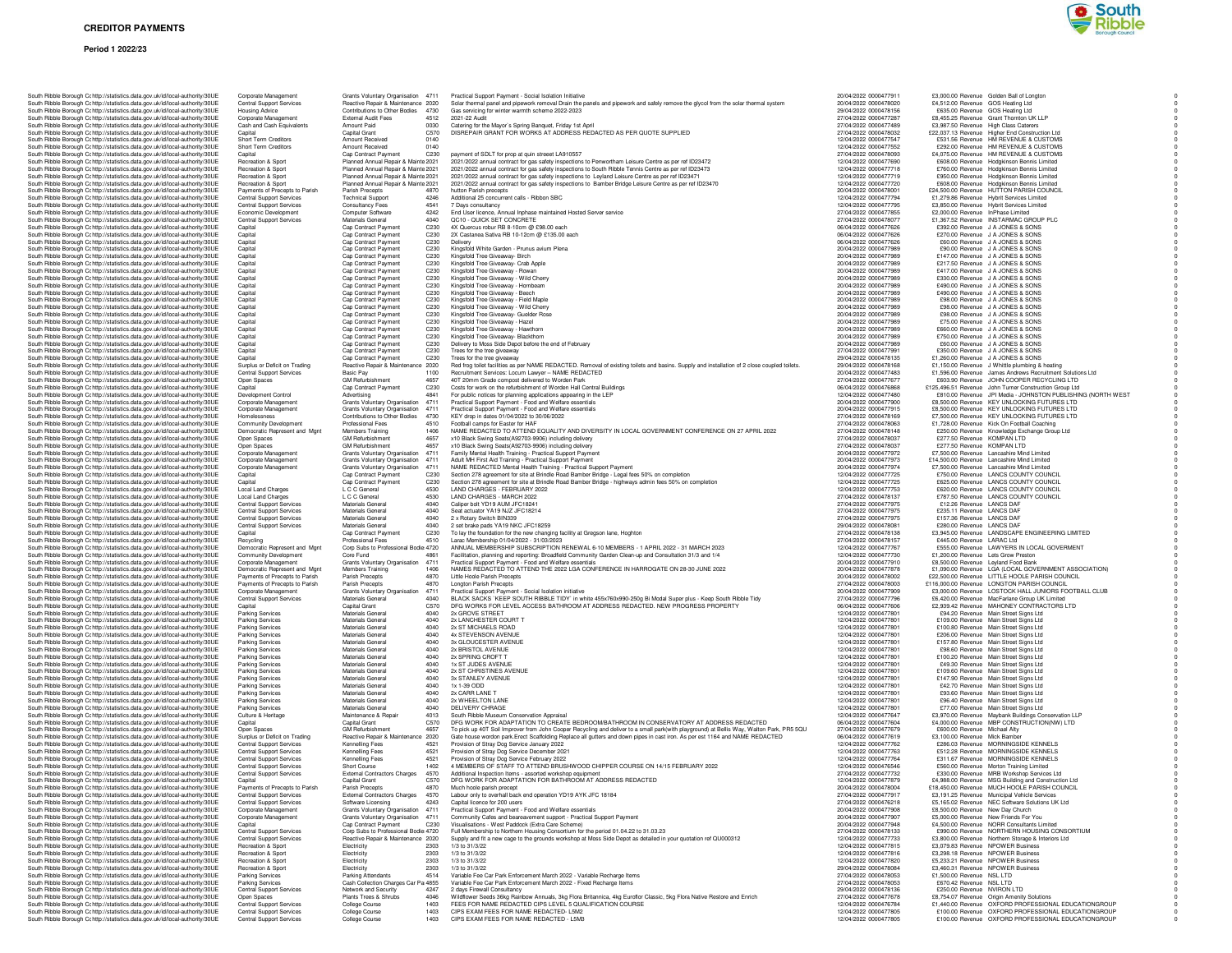### **Period 1 2022/23**



| bodin'i moore bonoagni ochilips/statistics.uata.gov.uk/iu/loca-authonty/Jo |  | South Ribble Borough Cc http://statistics.data.gov.uk/id/local-authority/30UE                                                                                  |                                                                               | Jama Juppon Jamac<br>Central Support Services                      | uleye Ouurse<br>College Course                           | 1403         | CIPS EXAM FEES FOR                                         |
|----------------------------------------------------------------------------|--|----------------------------------------------------------------------------------------------------------------------------------------------------------------|-------------------------------------------------------------------------------|--------------------------------------------------------------------|----------------------------------------------------------|--------------|------------------------------------------------------------|
|                                                                            |  | South Ribble Borough Cc http://statistics.data.gov.uk/id/local-authority/30UE                                                                                  |                                                                               | Parking Services                                                   | Cash Collection Charges Car Pa 4855                      |              | RingGo Fee Transactions                                    |
|                                                                            |  | South Ribble Borough Cc http://statistics.data.gov.uk/id/local-authority/30UE                                                                                  |                                                                               | Parking Services                                                   | Cash Collection Charges Car Pa 4855                      |              | RingGo Text Summary, F                                     |
|                                                                            |  | South Ribble Borough Cohttp://statistics.data.gov.uk/id/local-authority/30UE                                                                                   |                                                                               | Surplus or Deficit on Trading                                      | Reactive Repair & Maintenance 2020                       |              | Please undertake works to                                  |
|                                                                            |  | South Ribble Borough Cc http://statistics.data.gov.uk/id/local-authority/30UE                                                                                  |                                                                               | Surplus or Deficit on Trading                                      | Reactive Repair & Maintenance 2020                       |              | Please undertake works to                                  |
|                                                                            |  | South Ribble Borough Cc http://statistics.data.gov.uk/id/local-authority/30UE                                                                                  |                                                                               | Community Development                                              | Professional Fees                                        | 4510         | Penwortham Boxing Cam                                      |
|                                                                            |  | South Ribble Borough Cc http://statistics.data.gov.uk/id/local-authority/30UE<br>South Ribble Borough Cc http://statistics.data.gov.uk/id/local-authority/30UE |                                                                               | Corporate Management<br>Payments of Precepts to Parish             | Grants Voluntary Organisation<br>Parish Precepts         | 4711<br>4870 | <b>Practical Support Paymer</b><br>Penwortham Parish Prece |
|                                                                            |  | South Ribble Borough Cc http://statistics.data.gov.uk/id/local-authority/30UE                                                                                  |                                                                               | <b>Regulatory Services</b>                                         | Professional Fees                                        | 4510         | Consultancy Services - pe                                  |
|                                                                            |  | South Ribble Borough Cc http://statistics.data.gov.uk/id/local-authority/30UE                                                                                  |                                                                               | <b>Regulatory Services</b>                                         | Professional Fees                                        | 4510         | Consultancy Services - pe                                  |
|                                                                            |  | South Ribble Borough Cc http://statistics.data.gov.uk/id/local-authority/30UE                                                                                  |                                                                               | Recycling                                                          | <b>Contract Printing</b>                                 | 4127         | Provision and posting of O                                 |
|                                                                            |  | South Ribble Borough Cc http://statistics.data.gov.uk/id/local-authority/30UE                                                                                  |                                                                               | <b>Regulatory Services</b>                                         | <b>Disclosure Barring</b>                                | 4522         | gov fee                                                    |
|                                                                            |  | South Ribble Borough Cc http://statistics.data.gov.uk/id/local-authority/30UE                                                                                  |                                                                               | <b>Regulatory Services</b>                                         | <b>Disclosure Barring</b>                                | 4522         | admin fee                                                  |
|                                                                            |  | South Ribble Borough Cc http://statistics.data.gov.uk/id/local-authority/30UE                                                                                  |                                                                               | <b>Parking Services</b>                                            | Materials General                                        | 4040         | 6No 3050X2050 6MM Cle                                      |
|                                                                            |  | South Ribble Borough Cc http://statistics.data.gov.uk/id/local-authority/30UE                                                                                  |                                                                               | Local Land Charges                                                 | Refunded Income                                          | 485R         | Refund on monies for ove                                   |
|                                                                            |  | South Ribble Borough Cc http://statistics.data.gov.uk/id/local-authority/30UE                                                                                  |                                                                               | Central Support Services                                           | Software Licensing                                       | 4243         | Citrix Virtual Apps and De                                 |
|                                                                            |  | South Ribble Borough Cc http://statistics.data.gov.uk/id/local-authority/30UE                                                                                  |                                                                               | Culture & Heritage                                                 | Operational Equip & Tools                                | 4010         | <b>Buffered Acid-Free Tissue</b>                           |
|                                                                            |  | South Ribble Borough Cc http://statistics.data.gov.uk/id/local-authority/30UE                                                                                  |                                                                               | Elections                                                          | Polling Centre Costs                                     | 4421         | Samlesbury & Cuerdale F                                    |
|                                                                            |  | South Ribble Borough Cc http://statistics.data.gov.uk/id/local-authority/30UE                                                                                  |                                                                               | Elections                                                          | Polling Card Costs                                       | 4423         | EARNSHAW BRIDGE B'                                         |
|                                                                            |  | South Ribble Borough Cc http://statistics.data.gov.uk/id/local-authority/30UE                                                                                  |                                                                               | Elections                                                          | <b>Contract Printing</b>                                 | 4127         | 2022 PI Refresh exercise                                   |
|                                                                            |  | South Ribble Borough Cc http://statistics.data.gov.uk/id/local-authority/30UE                                                                                  |                                                                               | <b>Elections</b><br><b>Elections</b>                               | <b>Contract Printing</b>                                 | 4127         | Mailing 2 (February 2022)                                  |
|                                                                            |  | South Ribble Borough Cc http://statistics.data.gov.uk/id/local-authority/30UE                                                                                  |                                                                               |                                                                    | <b>Contract Printing</b>                                 | 4127         | Mailing 3 (March 2022) C                                   |
|                                                                            |  | South Ribble Borough Cc http://statistics.data.gov.uk/id/local-authority/30UE<br>South Ribble Borough Cc http://statistics.data.gov.uk/id/local-authority/30UE |                                                                               | Homelessness                                                       | Contributions to Other Bodies                            | 4730<br>4657 | NAME REDACTED clear                                        |
|                                                                            |  | South Ribble Borough Cc http://statistics.data.gov.uk/id/local-authority/30UE                                                                                  |                                                                               | Open Spaces<br>Capital                                             | <b>GM Refurbishment</b>                                  | C230         | Quotation Reference J281<br>Retention for the design a     |
|                                                                            |  | South Ribble Borough Cc http://statistics.data.gov.uk/id/local-authority/30UE                                                                                  |                                                                               | Homelessness                                                       | Cap Contract Payment<br>Temporary Accommodation          | 5311         | NAME REDACTED 01/03                                        |
|                                                                            |  | South Ribble Borough Cc http://statistics.data.gov.uk/id/local-authority/30UE                                                                                  |                                                                               | Homelessness                                                       | Contributions to Other Bodies                            | 4730         | NAME REDACTED 01/03                                        |
|                                                                            |  | South Ribble Borough Cc http://statistics.data.gov.uk/id/local-authority/30UE                                                                                  |                                                                               | Homelessness                                                       | Contributions to Other Bodies                            | 4730         | 2x block booked rooms, 2                                   |
|                                                                            |  | South Ribble Borough Cc http://statistics.data.gov.uk/id/local-authority/30UE                                                                                  |                                                                               | Homelessness                                                       | Temporary Accommodation                                  | 5311         | NAME REDACTED 29 ni                                        |
|                                                                            |  | South Ribble Borough Cc http://statistics.data.gov.uk/id/local-authority/30UE                                                                                  |                                                                               | Homelessness                                                       | Temporary Accommodation                                  | 5311         | NAME REDACTED 35 ni                                        |
|                                                                            |  | South Ribble Borough Cc http://statistics.data.gov.uk/id/local-authority/30UE                                                                                  |                                                                               | Homelessness                                                       | Temporary Accommodation                                  | 5311         | NAME REDACTED 01/04                                        |
|                                                                            |  | South Ribble Borough Cc http://statistics.data.gov.uk/id/local-authority/30UE                                                                                  |                                                                               | Homelessness                                                       | Temporary Accommodation                                  | 5311         | NAME REDACTED 8 nig                                        |
|                                                                            |  | South Ribble Borough Cc http://statistics.data.gov.uk/id/local-authority/30UE                                                                                  |                                                                               | Central Support Services                                           | Computer Maintenance                                     | 4211         | System rental and Comm                                     |
|                                                                            |  | South Ribble Borough Cc http://statistics.data.gov.uk/id/local-authority/30UE                                                                                  |                                                                               | Capital                                                            | Cap Contract Payment                                     | C230         | Alteration & Refurbishmer                                  |
|                                                                            |  | South Ribble Borough Cc http://statistics.data.gov.uk/id/local-authority/30UE                                                                                  |                                                                               | Central Support Services                                           | <b>External Contractors Charges</b>                      | 4570         | VIN REDACTED - Car/Va                                      |
|                                                                            |  | South Ribble Borough Cc http://statistics.data.gov.uk/id/local-authority/30UE                                                                                  |                                                                               | <b>Central Support Services</b>                                    | <b>External Contractors Charges</b>                      | 4570         | VIN REDACTED - Car/V                                       |
|                                                                            |  | South Ribble Borough Cc http://statistics.data.gov.uk/id/local-authority/30UE                                                                                  |                                                                               | <b>Central Support Services</b>                                    | <b>External Contractors Charges</b>                      | 4570         | VIN REDACTED - Car/V                                       |
|                                                                            |  | South Ribble Borough Cc http://statistics.data.gov.uk/id/local-authority/30UE                                                                                  |                                                                               | Central Support Services                                           | <b>External Contractors Charges</b>                      | 4570<br>3212 | VIN REDACTED - Car/V                                       |
|                                                                            |  | South Ribble Borough Cc http://statistics.data.gov.uk/id/local-authority/30UE                                                                                  |                                                                               | Open Spaces                                                        | Hiring Expenses                                          | 3212         | Hire of 3T Excavator and                                   |
|                                                                            |  | South Ribble Borough Cc http://statistics.data.gov.uk/id/local-authority/30UE<br>South Ribble Borough Cc http://statistics.data.gov.uk/id/local-authority/30UE |                                                                               | Open Spaces<br>Open Spaces                                         | Hiring Expenses<br>Hiring Expenses                       | 3212         | fuel<br>Hire of a 3T excavator 31/                         |
|                                                                            |  | South Ribble Borough Cc http://statistics.data.gov.uk/id/local-authority/30UE                                                                                  |                                                                               | Open Spaces                                                        | Hiring Expenses                                          | 3212         | Hire of a 2T Dumper 31/0                                   |
|                                                                            |  | South Ribble Borough Cc http://statistics.data.gov.uk/id/local-authority/30UE                                                                                  |                                                                               | Open Spaces                                                        | Hiring Expenses                                          | 3212         | Delivery and Collection                                    |
|                                                                            |  | South Ribble Borough Cc http://statistics.data.gov.uk/id/local-authority/30UE                                                                                  |                                                                               | Open Spaces                                                        | Hiring Expenses                                          | 3212         | fuel charges                                               |
|                                                                            |  | South Ribble Borough Cc http://statistics.data.gov.uk/id/local-authority/30UE                                                                                  |                                                                               | Open Spaces                                                        | <b>External Contractors Charges</b>                      | 4570         | Drain Jetting at Farmyard                                  |
|                                                                            |  | South Ribble Borough C: http://statistics.data.gov.uk/id/local-authority/30UE                                                                                  |                                                                               | Central Support Services                                           | Materials General                                        | 4040         | Parts to overhall back end                                 |
|                                                                            |  | South Ribble Borough Cc http://statistics.data.gov.uk/id/local-authority/30UE                                                                                  |                                                                               | <b>Central Support Services</b>                                    | Materials General                                        | 4040         | Parts to overhall back end                                 |
|                                                                            |  | South Ribble Borough Cc http://statistics.data.gov.uk/id/local-authority/30UE                                                                                  |                                                                               | Tourism                                                            | Fuel Oil                                                 | 2301         | 1,000 litres of kerosene to                                |
|                                                                            |  | South Ribble Borough Cc http://statistics.data.gov.uk/id/local-authority/30UE                                                                                  |                                                                               | Development Control                                                | Consultancy Fees                                         | 4541         | Pickering Farm Planning                                    |
|                                                                            |  | South Ribble Borough Cc http://statistics.data.gov.uk/id/local-authority/30UE                                                                                  |                                                                               | Central Support Services                                           | Photocopier Lease Rental                                 | 4036         | EQV5                                                       |
|                                                                            |  | South Ribble Borough Cr http://statistics.data.gov.uk/id/local-authority/30UE                                                                                  |                                                                               | Elections                                                          | Postal Voting Costs                                      | 4422         | BBE BY-ELECTION (18.                                       |
|                                                                            |  | South Ribble Borough Cc http://statistics.data.gov.uk/id/local-authority/30UE                                                                                  |                                                                               | Capital                                                            | Cap Contract Payment                                     | C230         | McKenzie Arms, Bamber                                      |
|                                                                            |  | South Ribble Borough Cc http://statistics.data.gov.uk/id/local-authority/30UE                                                                                  |                                                                               | Capital                                                            | Cap Contract Payment                                     | C230<br>0030 | McKenzie Arms, Bamber                                      |
|                                                                            |  | South Ribble Borough Cc http://statistics.data.gov.uk/id/local-authority/30UE                                                                                  |                                                                               | Capital Grants & Contributions<br>Payments of Precepts to Parish   | Amount Paid<br>Parish Precepts                           | 4870         | community inf PO outside<br>Salmesbury and Cuerdale        |
|                                                                            |  | South Ribble Borough Cc http://statistics.data.gov.uk/id/local-authority/30UE                                                                                  |                                                                               |                                                                    | Materials General                                        | 4040         | Fuel Tank JFC 18220 GL                                     |
|                                                                            |  | South Ribble Borough Cc http://statistics.data.gov.uk/id/local-authority/30UE<br>South Ribble Borough Cc http://statistics.data.gov.uk/id/local-authority/30UE |                                                                               | Central Support Services<br><b>Central Support Services</b>        | Materials General                                        | 4040         | Carriage Charge                                            |
|                                                                            |  | South Ribble Borough Cc http://statistics.data.gov.uk/id/local-authority/30UE                                                                                  |                                                                               | Central Support Services                                           | Materials General                                        | 4040         | 1x windscreen, GL70 SV                                     |
|                                                                            |  | South Ribble Borough Cc http://statistics.data.gov.uk/id/local-authority/30UE                                                                                  |                                                                               | Capital                                                            | Cap Contract Payment                                     | C230         | RIBA Stage 3 - Extra Car                                   |
|                                                                            |  | South Ribble Borough Cc http://statistics.data.gov.uk/id/local-authority/30UE                                                                                  |                                                                               | Central Support Services                                           | Agency Staff                                             | 1121         | COST OF ENGAGING A                                         |
|                                                                            |  | South Ribble Borough Cc http://statistics.data.gov.uk/id/local-authority/30UE                                                                                  |                                                                               | <b>Central Support Services</b>                                    | Agency Staff                                             | 1121         | COST OF ENGAGING A                                         |
|                                                                            |  | South Ribble Borough Cc http://statistics.data.gov.uk/id/local-authority/30UE                                                                                  |                                                                               | Central Support Services                                           | <b>Agency Staff</b>                                      | 1121         | COST OF ENGAGING A                                         |
|                                                                            |  | South Ribble Borough Cc http://statistics.data.gov.uk/id/local-authority/30UE                                                                                  |                                                                               | Community Development                                              | Core Fund                                                | 4861         | To provide a total of 19 ba                                |
|                                                                            |  | South Ribble Borough Cc http://statistics.data.gov.uk/id/local-authority/30UE                                                                                  |                                                                               | <b>Community Development</b>                                       | Core Fund                                                | 4861         | To provide a total of 19 ba                                |
|                                                                            |  | South Ribble Borough Cc http://statistics.data.gov.uk/id/local-authority/30UE                                                                                  |                                                                               | Community Development                                              | Core Fund                                                | 4861         | To provide a total of 19 ba                                |
|                                                                            |  | South Ribble Borough Cc http://statistics.data.gov.uk/id/local-authority/30UE                                                                                  |                                                                               | Community Development                                              | Core Fund                                                | 4861         | To provide a total of 19 ba                                |
|                                                                            |  | South Ribble Borough Cc http://statistics.data.gov.uk/id/local-authority/30UE                                                                                  |                                                                               | Capital                                                            | Cap Contract Payment                                     | C230         | Leyland Town Deal - Ecol                                   |
|                                                                            |  | South Ribble Borough Cc http://statistics.data.gov.uk/id/local-authority/30UE                                                                                  |                                                                               | Capital                                                            | Cap Contract Payment                                     | C230         | Refurbishment to the exis                                  |
|                                                                            |  | South Ribble Borough Cc http://statistics.data.gov.uk/id/local-authority/30UE<br>South Ribble Borough Cc http://statistics.data.gov.uk/id/local-authority/30UE |                                                                               | Capital<br>Corporate Management                                    | Cap Contract Payment<br>Grants Voluntary Organisation    | C230<br>4711 | Labour<br><b>Practical Support Paymer</b>                  |
|                                                                            |  | South Ribble Borough Cc http://statistics.data.gov.uk/id/local-authority/30UE                                                                                  |                                                                               |                                                                    | Clothing and Uniforms                                    | 4410         | BODYWARMER - WROJ                                          |
|                                                                            |  | South Ribble Borough Cc http://statistics.data.gov.uk/id/local-authority/30UE                                                                                  |                                                                               | <b>Central Support Services</b>                                    |                                                          |              |                                                            |
|                                                                            |  |                                                                                                                                                                |                                                                               |                                                                    |                                                          |              |                                                            |
|                                                                            |  |                                                                                                                                                                |                                                                               | Central Support Services                                           | Clothing and Uniforms                                    | 4410         | <b>BOOTS - ROCKFALL EB</b>                                 |
|                                                                            |  |                                                                                                                                                                | South Ribble Borough Cc http://statistics.data.gov.uk/id/local-authority/30UE | <b>Central Support Services</b>                                    | Clothing and Uniforms                                    | 4410         | <b>BOOTS - ROCKFALL EI</b>                                 |
|                                                                            |  | South Ribble Borough Cc http://statistics.data.gov.uk/id/local-authority/30UE                                                                                  |                                                                               | <b>Central Support Services</b>                                    | Clothing and Uniforms                                    | 4410         | 3M PELTOR OPTINME I                                        |
|                                                                            |  | South Ribble Borough Cc http://statistics.data.gov.uk/id/local-authority/30UE                                                                                  |                                                                               | Central Support Services<br>Short Term Creditors                   | Software Licensing<br>Amount Paid                        | 4243<br>0030 | 9 Acrobat Pro DC for Tea                                   |
|                                                                            |  | South Ribble Borough Cc http://statistics.data.gov.uk/id/local-authority/30UE<br>South Ribble Borough Cc http://statistics.data.gov.uk/id/local-authority/30UE |                                                                               | Short Term Creditors                                               | Amount Paid                                              | 0030         | monthly deductions<br>Monthly Deds from Payro              |
|                                                                            |  | South Ribble Borough Cc http://statistics.data.gov.uk/id/local-authority/30UE                                                                                  |                                                                               | Corporate Management                                               | Grants Voluntary Organisation                            | 4711         | <b>Practical Support Paymer</b>                            |
|                                                                            |  | South Ribble Borough Cc http://statistics.data.gov.uk/id/local-authority/30UE                                                                                  |                                                                               | Community Development                                              | Core Fund                                                | 4861         | Commercial Dishwasher                                      |
|                                                                            |  | South Ribble Borough Cc http://statistics.data.gov.uk/id/local-authority/30UE                                                                                  |                                                                               | Service Management & Support                                       | <b>Diesel Fuel</b>                                       | 3132         | 17,000 Litres of Diesel int                                |
|                                                                            |  | South Ribble Borough Cc http://statistics.data.gov.uk/id/local-authority/30UE                                                                                  |                                                                               | Service Management & Support                                       | Diesel Fuel                                              | 3132         | 16,000 Litres of Diesel int                                |
|                                                                            |  | South Ribble Borough Cc http://statistics.data.gov.uk/id/local-authority/30UE                                                                                  |                                                                               | Service Management & Support                                       | Gas Oil                                                  | 3134         | 1500ltr gas oil into tank 2                                |
|                                                                            |  | South Ribble Borough Cc http://statistics.data.gov.uk/id/local-authority/30UE                                                                                  |                                                                               | Capital                                                            | Capital Grant                                            | C570         | DFG WORK TO SUPPLY                                         |
|                                                                            |  | South Ribble Borough Cc http://statistics.data.gov.uk/id/local-authority/30UE                                                                                  |                                                                               | Central Support Services                                           | Mobile Devices Hardware                                  | 4244         | Logitech Combo Touch K                                     |
|                                                                            |  | South Ribble Borough Cc http://statistics.data.gov.uk/id/local-authority/30UE<br>South Ribble Borough Cc http://statistics.data.gov.uk/id/local-authority/30UE |                                                                               | Central Support Services<br>Community Development                  | Computer Equipment<br>Miscellaneous Expenses             | 4241<br>4851 | 2x iPad Pro 12.9" WiFi/C<br>2 x iPad Air WiFi/Cellular     |
|                                                                            |  | South Ribble Borough Cc http://statistics.data.gov.uk/id/local-authority/30UE                                                                                  |                                                                               | Central Support Services                                           | Computer Equipment                                       | 4241         | 1x Pronto100 printer, 1x M                                 |
|                                                                            |  | South Ribble Borough Cc http://statistics.data.gov.uk/id/local-authority/30UE                                                                                  |                                                                               | <b>Building Control</b>                                            | Refunded Income                                          | 485R         | refund bldg fees                                           |
|                                                                            |  | South Ribble Borough Cc http://statistics.data.gov.uk/id/local-authority/30UE                                                                                  |                                                                               | Capital                                                            | Cap Contract Payment                                     | C230         | Management & Construct                                     |
|                                                                            |  | South Ribble Borough Cc http://statistics.data.gov.uk/id/local-authority/30UE                                                                                  |                                                                               | Capital                                                            | Cap Contract Payment                                     | C230         | Provision of Mechanical, I                                 |
|                                                                            |  | South Ribble Borough Cc http://statistics.data.gov.uk/id/local-authority/30UE                                                                                  |                                                                               | <b>Central Support Services</b>                                    | Reactive Repair & Maintenance                            | 2020         | To provide new structural                                  |
|                                                                            |  | South Ribble Borough Cc http://statistics.data.gov.uk/id/local-authority/30UE                                                                                  |                                                                               | Democratic Represent and Mgnt                                      | <b>External Catering Charges</b>                         | 4575         | 70 buffet for labour group                                 |
|                                                                            |  | South Ribble Borough Cr http://statistics.data.gov.uk/id/local-authority/30UE                                                                                  |                                                                               | Democratic Represent and Mgnt                                      | <b>External Catering Charges</b>                         | 4575         | 55 prepacked meals for fu                                  |
|                                                                            |  | South Ribble Borough Cc http://statistics.data.gov.uk/id/local-authority/30UE                                                                                  |                                                                               | <b>Central Support Services</b>                                    | <b>External Contractors Charges</b>                      | 4570         | Empty & Return of genera                                   |
|                                                                            |  | South Ribble Borough Cc http://statistics.data.gov.uk/id/local-authority/30UE                                                                                  |                                                                               | Central Support Services<br>anital                                 | <b>External Contractors Charges</b><br>an Contract Payme | 4570<br>0230 | Empty & Return of genera<br>Work to manufacture and        |
|                                                                            |  | South Ribble Borough Cc http://statistics.data.gov.uk/id/local-authority/30UE                                                                                  |                                                                               |                                                                    | Materials General                                        | 4040         | 1 x start sensor VO65KP2                                   |
|                                                                            |  | South Ribble Borough Cc http://statistics.data.gov.uk/id/local-authority/30UE                                                                                  |                                                                               | Central Support Services                                           |                                                          | 4541         |                                                            |
|                                                                            |  | South Ribble Borough C: http://statistics.data.gov.uk/id/local-authority/30UE                                                                                  |                                                                               | <b>Central Support Services</b>                                    | Consultancy Fees                                         | 4541         | Professional services, Bol<br>Professional services, Bol   |
|                                                                            |  | South Ribble Borough Cc http://statistics.data.gov.uk/id/local-authority/30UE<br>South Ribble Borough Cr http://statistics.data.gov.uk/id/local-authority/30UE |                                                                               | <b>Central Support Services</b><br><b>Central Support Services</b> | Consultancy Fees<br>Consultancy Fees                     | 4541         | Block of 100 RMACs                                         |
|                                                                            |  | South Ribble Borough Cc http://statistics.data.gov.uk/id/local-authority/30UE                                                                                  |                                                                               | Central Support Services                                           | Consultancy Fees                                         | 4541         | Professional services, Bol                                 |
|                                                                            |  | South Ribble Borough Cc http://statistics.data.gov.uk/id/local-authority/30UE                                                                                  |                                                                               | <b>Central Support Services</b>                                    | Occupational Health                                      | 1408         | 6 x sessions for NAME RI                                   |
|                                                                            |  | South Ribble Borough Cc http://statistics.data.gov.uk/id/local-authority/30UE                                                                                  |                                                                               | Central Support Services                                           | Consultancy Fees                                         | 4541         | Structural inspections                                     |
|                                                                            |  | South Ribble Borough Cohttp://statistics.data.gov.uk/id/local-authority/30UE                                                                                   |                                                                               | Corporate Management                                               | Grants Voluntary Organisation                            | 4711         | <b>Practical Support Paymer</b>                            |
|                                                                            |  | South Ribble Borough C: http://statistics.data.gov.uk/id/local-authority/30UE                                                                                  |                                                                               | Tourism                                                            | Electricity                                              | 2303         | 1/3 to 31/3/22                                             |
|                                                                            |  | South Ribble Borough Cc http://statistics.data.gov.uk/id/local-authority/30UE                                                                                  |                                                                               | Open Spaces                                                        | Electricity                                              | 2303         | 1/3 to 31/3/22                                             |
|                                                                            |  | South Ribble Borough Cc http://statistics.data.gov.uk/id/local-authority/30UE                                                                                  |                                                                               | <b>Central Support Services</b>                                    | Electricity                                              | 2303         | 1/3 to 31/3/22                                             |
|                                                                            |  | South Ribble Borough Cc http://statistics.data.gov.uk/id/local-authority/30UE                                                                                  |                                                                               | <b>Central Support Services</b>                                    | Electricity                                              | 2303         | 1/3 to 31/3/22                                             |
|                                                                            |  | South Ribble Borough Cc http://statistics.data.gov.uk/id/local-authority/30UE                                                                                  |                                                                               | <b>Central Support Services</b>                                    | Gas                                                      | 2304         | 28/2 to 31/3/22                                            |
|                                                                            |  | South Ribble Borough Cc http://statistics.data.gov.uk/id/local-authority/30UE                                                                                  |                                                                               | Capital                                                            | Cap Expenditure Other                                    | C750         |                                                            |
|                                                                            |  | South Ribble Borough Cc http://statistics.data.gov.uk/id/local-authority/30UE                                                                                  |                                                                               | Capital                                                            | Cap Expenditure Other                                    | C750         | 2021-22 DOUBLE GLAZI<br>2021-22 DOUBLE GLAZI               |
|                                                                            |  | South Ribble Borough Cc http://statistics.data.gov.uk/id/local-authority/30UE<br>South Ribble Borough Cc http://statistics.data.gov.uk/id/local-authority/30UE |                                                                               | Capital<br>Capital                                                 | Cap Expenditure Other<br>Cap Expenditure Other           | C750<br>C750 | 2021-22 DOUBLE GLAZI<br>2021-22 DOUBLE GLAZI               |

| South Ribble Borough Cc http://statistics.data.gov.uk/id/local-authority/30UE                                                                                  | <b>Central Support Services</b>                             | <b>College Course</b>                                                      | 1403                     | CIPS EXAM FEES FOR NAME REDACTED - L5M5                                                                                                                    |
|----------------------------------------------------------------------------------------------------------------------------------------------------------------|-------------------------------------------------------------|----------------------------------------------------------------------------|--------------------------|------------------------------------------------------------------------------------------------------------------------------------------------------------|
| South Ribble Borough Cc http://statistics.data.gov.uk/id/local-authority/30UE                                                                                  | Central Support Services                                    | College Course                                                             | 1403                     | CIPS EXAM FEES FOR NAME REDACTED - L5M7                                                                                                                    |
| South Ribble Borough Cc http://statistics.data.gov.uk/id/local-authority/30UE<br>South Ribble Borough Cc http://statistics.data.gov.uk/id/local-authority/30UE | Parking Services<br>Parking Services                        | Cash Collection Charges Car Pa 4855<br>Cash Collection Charges Car Pa 4855 |                          | RingGo Fee Transactions - March 2022<br>RingGo Text Summary, Reminder & Processing Fees - March 2022                                                       |
| South Ribble Borough C: http://statistics.data.gov.uk/id/local-authority/30UE                                                                                  | Surplus or Deficit on Trading                               | Reactive Repair & Maintenance 2020                                         |                          | Please undertake works to the pathway at Worden park as detailed in your qu                                                                                |
| South Ribble Borough Cr http://statistics.data.gov.uk/id/local-authority/30UE                                                                                  | Surplus or Deficit on Trading                               | Reactive Repair & Maintenance 2020                                         |                          | Please undertake works to pavilion 6 Worden park changing rooms as detaile                                                                                 |
| South Ribble Borough Cohttp://statistics.data.gov.uk/id/local-authority/30UE<br>South Ribble Borough Cc http://statistics.data.gov.uk/id/local-authority/30UE  | Community Development<br>Corporate Management               | Professional Fees<br>Grants Voluntary Organisation                         | 4510<br>4711             | Penwortham Boxing Camps for Easter<br>Practical Support Payment - Food and Welfare essentials                                                              |
| South Ribble Borough Cc http://statistics.data.gov.uk/id/local-authority/30UE                                                                                  | Payments of Precepts to Parish                              | Parish Precepts                                                            | 4870                     | Penwortham Parish Precepts                                                                                                                                 |
| South Ribble Borough Cohttp://statistics.data.gov.uk/id/local-authority/30UE                                                                                   | <b>Regulatory Services</b>                                  | Professional Fees                                                          | 4510                     | Consultancy Services - per NAME REDACTED                                                                                                                   |
| South Ribble Borough Cc http://statistics.data.gov.uk/id/local-authority/30UE                                                                                  | <b>Regulatory Services</b>                                  | Professional Fees                                                          | 4510                     | Consultancy Services - per NAME REDACTED                                                                                                                   |
| South Ribble Borough Cc http://statistics.data.gov.uk/id/local-authority/30UE<br>South Ribble Borough Cc http://statistics.data.gov.uk/id/local-authority/30UE | Recycling<br><b>Regulatory Services</b>                     | <b>Contract Printing</b>                                                   | 4127<br>4522             | Provision and posting of Garden Waste permits 2022 and hosting of permit m<br>gov fee                                                                      |
| South Ribble Borough Cr http://statistics.data.gov.uk/id/local-authority/30UE                                                                                  | <b>Regulatory Services</b>                                  | Disclosure Barring<br>Disclosure Barring                                   | 4522                     | admin fee                                                                                                                                                  |
| South Ribble Borough C: http://statistics.data.gov.uk/id/local-authority/30UE                                                                                  | <b>Parking Services</b>                                     | Materials General                                                          | 4040                     | 6No 3050X2050 6MM Clear Polycarb                                                                                                                           |
| South Ribble Borough Cc http://statistics.data.gov.uk/id/local-authority/30UE                                                                                  | Local Land Charges                                          | Refunded Income                                                            | 485R                     | Refund on monies for overpayment of 18 searches                                                                                                            |
| South Ribble Borough Cc http://statistics.data.gov.uk/id/local-authority/30UE                                                                                  | <b>Central Support Services</b>                             | Software Licensing                                                         | 4243                     | Citrix Virtual Apps and Desktops Service Premium User/Device - Licence. Cit                                                                                |
| South Ribble Borough Cc http://statistics.data.gov.uk/id/local-authority/30UE<br>South Ribble Borough C: http://statistics.data.gov.uk/id/local-authority/30UE | Culture & Heritage<br>Elections                             | Operational Equip & Tools<br><b>Polling Centre Costs</b>                   | 4010<br>4421             | Buffered Acid-Free Tissue Paper, 1 Pkg 100 PPU, Buffered Acid-Free Tissue<br>Samlesbury & Cuerdale Parish Poll - Ballot Books (8 ordinary/2 tendered) as   |
| South Ribble Borough Cc http://statistics.data.gov.uk/id/local-authority/30UE                                                                                  | Elections                                                   | Polling Card Costs                                                         | 4423                     | EARNSHAW BRIDGE BY-ELECTION - POLL CARDS - QUANTITY 3533 C                                                                                                 |
| South Ribble Borough Cc http://statistics.data.gov.uk/id/local-authority/30UE                                                                                  | Elections                                                   | <b>Contract Printing</b>                                                   | 4127                     | 2022 PI Refresh exercise (job 8999) Mailing 1 (January 2022) Initial letter - ap                                                                           |
| South Ribble Borough C: http://statistics.data.gov.uk/id/local-authority/30UE                                                                                  | Elections                                                   | <b>Contract Printing</b>                                                   | 4127                     | Mailing 2 (February 2022) Reminder letter - approx. 1100 records                                                                                           |
| South Ribble Borough C: http://statistics.data.gov.uk/id/local-authority/30UE<br>South Ribble Borough Cc http://statistics.data.gov.uk/id/local-authority/30UE | Elections<br>Homelessness                                   | <b>Contract Printing</b><br>Contributions to Other Bodies                  | 4127<br>4730             | Mailing 3 (March 2022) Cancellation letter - approx. 560 records<br>NAME REDACTED clear rent arrears at ADDRESS REDACTED                                   |
| South Ribble Borough Cc http://statistics.data.gov.uk/id/local-authority/30UE                                                                                  | Open Spaces                                                 | GM Refurbishment                                                           | 4657                     | Quotation Reference J2810 Picnic table Sept 2021.                                                                                                          |
| South Ribble Borough C: http://statistics.data.gov.uk/id/local-authority/30UE                                                                                  | Capital                                                     | Cap Contract Payment                                                       | C230                     | Retention for the design and build of new toddler playground, Bellis Way, Wa                                                                               |
| South Ribble Borough Cc http://statistics.data.gov.uk/id/local-authority/30UE                                                                                  | Homelessness                                                | Temporary Accommodation                                                    | 5311                     | NAME REDACTED 01/03/2022-31/03/2022                                                                                                                        |
| South Ribble Borough Cc http://statistics.data.gov.uk/id/local-authority/30UE<br>South Ribble Borough Cc http://statistics.data.gov.uk/id/local-authority/30UE | Homelessness<br>Homelessness                                | Contributions to Other Bodies<br>Contributions to Other Bodies             | 4730<br>4730             | NAME REDACTED 01/03/2022-28/03/2022<br>2x block booked rooms, 29 nights from 31/03/2022 - 29/04/2022                                                       |
| South Ribble Borough Cr http://statistics.data.gov.uk/id/local-authority/30UE                                                                                  | Homelessness                                                | Temporary Accommodation                                                    | 5311                     | NAME REDACTED 29 nights 31/03/2022 - 29/04/2022                                                                                                            |
| South Ribble Borough C: http://statistics.data.gov.uk/id/local-authority/30UE                                                                                  | Homelessness                                                | Temporary Accommodation                                                    | 5311                     | NAME REDACTED 35 nights 25/03/2022 - 29/04/2022                                                                                                            |
| South Ribble Borough Cc http://statistics.data.gov.uk/id/local-authority/30UE                                                                                  | Homelessness                                                | Temporary Accommodation                                                    | 5311                     | NAME REDACTED 01/04/2022 - 22/04/2022                                                                                                                      |
| South Ribble Borough Cc http://statistics.data.gov.uk/id/local-authority/30UE<br>South Ribble Borough Cc http://statistics.data.gov.uk/id/local-authority/30UE | Homelessness<br><b>Central Support Services</b>             | Temporary Accommodation<br>Computer Maintenance                            | 5311<br>4211             | NAME REDACTED 8 nights 31/03/2022 - 08/04/2022<br>System rental and Communications Charge - 60 vehicles for 3 months 1.4.22                                |
| South Ribble Borough Cr http://statistics.data.gov.uk/id/local-authority/30UE                                                                                  | Capital                                                     | Cap Contract Payment                                                       | C230                     | Alteration & Refurbishment Works - Hurst Grange Coach House, Penworthan                                                                                    |
| South Ribble Borough Cc http://statistics.data.gov.uk/id/local-authority/30UE                                                                                  | Central Support Services                                    | <b>External Contractors Charges</b>                                        | 4570                     | VIN REDACTED - Car/Van Roadside and At Home & Recovery 31.3.22 - 30.                                                                                       |
| South Ribble Borough Cc http://statistics.data.gov.uk/id/local-authority/30UE                                                                                  | <b>Central Support Services</b>                             | <b>External Contractors Charges</b>                                        | 4570                     | VIN REDACTED - Car/Van Roadside and At Home & Recovery 31.3.22 - 30                                                                                        |
| South Ribble Borough Cc http://statistics.data.gov.uk/id/local-authority/30UE                                                                                  | Central Support Services                                    | <b>External Contractors Charges</b>                                        | 4570                     | VIN REDACTED - Car/Van Roadside and At Home & Recovery 31.3.22 - 30                                                                                        |
| South Ribble Borough Cc http://statistics.data.gov.uk/id/local-authority/30UE<br>South Ribble Borough C: http://statistics.data.gov.uk/id/local-authority/30UE | Central Support Services<br>Open Spaces                     | <b>External Contractors Charges</b><br>Hiring Expenses                     | 4570<br>3212             | VIN REDACTED - Car/Van Roadside and At Home & Recovery 31.3.22 - 30<br>Hire of 3T Excavator and 2T Dumper to be delivered to the depot at Worden I         |
| South Ribble Borough Cc http://statistics.data.gov.uk/id/local-authority/30UE                                                                                  | Open Spaces                                                 | Hiring Expenses                                                            | 3212                     | fuel                                                                                                                                                       |
| South Ribble Borough Cc http://statistics.data.gov.uk/id/local-authority/30UE                                                                                  | Open Spaces                                                 | <b>Hiring Expenses</b>                                                     | 3212                     | Hire of a 3T excavator 31/03/2022                                                                                                                          |
| South Ribble Borough Cc http://statistics.data.gov.uk/id/local-authority/30UE                                                                                  | Open Spaces                                                 | Hiring Expenses                                                            | 3212<br>3212             | Hire of a 2T Dumper 31/03/2022<br>Delivery and Collection                                                                                                  |
| South Ribble Borough Cc http://statistics.data.gov.uk/id/local-authority/30UE<br>South Ribble Borough Cc http://statistics.data.gov.uk/id/local-authority/30UE | Open Spaces<br>Open Spaces                                  | <b>Hiring Expenses</b><br>Hiring Expenses                                  | 3212                     | fuel charges                                                                                                                                               |
| South Ribble Borough Cc http://statistics.data.gov.uk/id/local-authority/30UE                                                                                  | Open Spaces                                                 | <b>External Contractors Charges</b>                                        | 4570                     | Drain Jetting at Farmyard Cottages, Worden Park                                                                                                            |
| South Ribble Borough C: http://statistics.data.gov.uk/id/local-authority/30UE                                                                                  | <b>Central Support Services</b>                             | Materials General                                                          | 4040                     | Parts to overhall back end opertation YD19 AYK JFC 18184                                                                                                   |
| South Ribble Borough C: http://statistics.data.gov.uk/id/local-authority/30UE                                                                                  | Central Support Services<br>Tourism                         | Materials General<br>Fuel Oil                                              | 4040                     | Parts to overhall back end opertation YD19 AYK JFC 18184<br>1,000 litres of kerosene to Worden Park PR5 1DJ                                                |
| South Ribble Borough Cc http://statistics.data.gov.uk/id/local-authority/30UE<br>South Ribble Borough Cc http://statistics.data.gov.uk/id/local-authority/30UE | Development Control                                         | Consultancy Fees                                                           | 2301<br>4541             | Pickering Farm Planning Application and appeal, Professional consultancy se                                                                                |
| South Ribble Borough Cc http://statistics.data.gov.uk/id/local-authority/30UE                                                                                  | <b>Central Support Services</b>                             | Photocopier Lease Rental                                                   | 4036                     | EQV <sub>5</sub>                                                                                                                                           |
| South Ribble Borough Cc http://statistics.data.gov.uk/id/local-authority/30UE                                                                                  | Elections                                                   | Postal Voting Costs                                                        | 4422                     | BBE BY-ELECTION (18.11.2021) POSTAL VOTE RETURNS, TIMED DELI                                                                                               |
| South Ribble Borough Cc http://statistics.data.gov.uk/id/local-authority/30UE                                                                                  | Capital                                                     | Cap Contract Payment                                                       | C <sub>230</sub>         | McKenzie Arms, Bamber Bridge (Housing Development)                                                                                                         |
| South Ribble Borough Cc http://statistics.data.gov.uk/id/local-authority/30UE<br>South Ribble Borough C: http://statistics.data.gov.uk/id/local-authority/30UE | Capital<br>Capital Grants & Contributions                   | Cap Contract Payment<br>Amount Paid                                        | C230<br>0030             | McKenzie Arms, Bamber Bridge (Housing Development)<br>community inf PO outside the finacail year line copied                                               |
| South Ribble Borough Cr http://statistics.data.gov.uk/id/local-authority/30UE                                                                                  | Payments of Precepts to Parish                              | Parish Precepts                                                            | 4870                     | Salmesbury and Cuerdale Parish                                                                                                                             |
| South Ribble Borough Cohttp://statistics.data.gov.uk/id/local-authority/30UE                                                                                   | <b>Central Support Services</b>                             | Materials General                                                          | 4040                     | Fuel Tank JFC 18220 GL70 SVY                                                                                                                               |
| South Ribble Borough Cc http://statistics.data.gov.uk/id/local-authority/30UE                                                                                  | <b>Central Support Services</b>                             | Materials General                                                          | 4040                     | Carriage Charge                                                                                                                                            |
| South Ribble Borough Cc http://statistics.data.gov.uk/id/local-authority/30UE<br>South Ribble Borough Cc http://statistics.data.gov.uk/id/local-authority/30UE | Central Support Services<br>Capital                         | Materials General<br>Cap Contract Payment                                  | 4040<br>C230             | 1x windscreen, GL70 SVY, JFC18120 NAME REDACTED<br>RIBA Stage 3 - Extra Care Project (West Paddock)                                                        |
| South Ribble Borough Cc http://statistics.data.gov.uk/id/local-authority/30UE                                                                                  | <b>Central Support Services</b>                             | <b>Agency Staff</b>                                                        | 1121                     | COST OF ENGAGING AGENCY LOCUM SOLICITOR FOR 4 DAYS PER V                                                                                                   |
| South Ribble Borough Cc http://statistics.data.gov.uk/id/local-authority/30UE                                                                                  | <b>Central Support Services</b>                             | Agency Staff                                                               | 1121                     | COST OF ENGAGING AGENCY LOCUM SOLICITOR FRO 4 DAYS PER V                                                                                                   |
| South Ribble Borough Cc http://statistics.data.gov.uk/id/local-authority/30UE                                                                                  | Central Support Services                                    | Agency Staff                                                               | 1121                     | COST OF ENGAGING AGENCY LOCUM SOLICITOR FRO 4 DAYS PER V                                                                                                   |
| South Ribble Borough Cc http://statistics.data.gov.uk/id/local-authority/30UE<br>South Ribble Borough C: http://statistics.data.gov.uk/id/local-authority/30UE | Community Development<br>Community Development              | Core Fund<br>Core Fund                                                     | 4861<br>4861             | To provide a total of 19 banners as discussed and agreed and designs sent a<br>To provide a total of 19 banners as discussed and agreed and designs sent a |
| South Ribble Borough Cc http://statistics.data.gov.uk/id/local-authority/30UE                                                                                  | Community Development                                       | Core Fund                                                                  | 4861                     | To provide a total of 19 banners as discussed and agreed and designs sent a                                                                                |
| South Ribble Borough Cc http://statistics.data.gov.uk/id/local-authority/30UE                                                                                  | Community Development                                       | Core Fund                                                                  | 4861                     | To provide a total of 19 banners as discussed and agreed and designs sent a                                                                                |
| South Ribble Borough Cc http://statistics.data.gov.uk/id/local-authority/30UE                                                                                  | Capital                                                     | Cap Contract Payment                                                       | C <sub>230</sub>         | Leyland Town Deal - Ecology Survey                                                                                                                         |
| South Ribble Borough C: http://statistics.data.gov.uk/id/local-authority/30UE                                                                                  | Capital                                                     | Cap Contract Payment                                                       | C230<br>C <sub>230</sub> | Refurbishment to the existing cricket pavilion, refurbish cricket changing facili                                                                          |
| South Ribble Borough Cc http://statistics.data.gov.uk/id/local-authority/30UE<br>South Ribble Borough Cc http://statistics.data.gov.uk/id/local-authority/30UE | Capital<br>Corporate Management                             | Cap Contract Payment<br>Grants Voluntary Organisation                      | 4711                     | Labour<br>Practical Support Payment - Food and Welfare essentials                                                                                          |
| South Ribble Borough C: http://statistics.data.gov.uk/id/local-authority/30UE                                                                                  | Central Support Services                                    | Clothing and Uniforms                                                      | 4410                     | BODYWARMER - WROXHAM FORTRESS- EXTRA LARGE c/w SRBC L                                                                                                      |
| South Ribble Borough Cr http://statistics.data.gov.uk/id/local-authority/30UE                                                                                  | Central Support Services                                    | Clothing and Uniforms                                                      | 4410                     | BOOTS - ROCKFALL EBONITE - SIZE 11 RF -EBONITE                                                                                                             |
| South Ribble Borough Cc http://statistics.data.gov.uk/id/local-authority/30UE                                                                                  | <b>Central Support Services</b>                             | Clothing and Uniforms                                                      | 4410                     | BOOTS - ROCKFALL EBONITE - SIZE 10 RF -EBONITE<br>3M PELTOR OPTINME II EAR DEFENDER 3M OPTIME II                                                           |
| South Ribble Borough Cc http://statistics.data.gov.uk/id/local-authority/30UE<br>South Ribble Borough C: http://statistics.data.gov.uk/id/local-authority/30UE | <b>Central Support Services</b><br>Central Support Services | Clothing and Uniforms<br>Software Licensing                                | 4410<br>4243             | 9 Acrobat Pro DC for Teams New Licence - 1 Month - VIP licence                                                                                             |
| South Ribble Borough Cc http://statistics.data.gov.uk/id/local-authority/30UE                                                                                  | <b>Short Term Creditors</b>                                 | Amount Paid                                                                | 0030                     | monthly deductions                                                                                                                                         |
| South Ribble Borough Cc http://statistics.data.gov.uk/id/local-authority/30UE                                                                                  | Short Term Creditors                                        | Amount Paid                                                                | 0030                     | Monthly Deds from Payroll                                                                                                                                  |
| South Ribble Borough Cc http://statistics.data.gov.uk/id/local-authority/30UE                                                                                  | Corporate Management                                        | Grants Voluntary Organisation                                              | 4711                     | <b>Practical Support Payment</b>                                                                                                                           |
| South Ribble Borough C: http://statistics.data.gov.uk/id/local-authority/30UE<br>South Ribble Borough C: http://statistics.data.gov.uk/id/local-authority/30UE | Community Development<br>Service Management & Support       | Core Fund<br>Diesel Fuel                                                   | 4861<br>3132             | Commercial Dishwasher<br>17,000 Litres of Diesel into the feeder tank at Unit 81 Bison Place, Moss Side                                                    |
| South Ribble Borough Cohttp://statistics.data.gov.uk/id/local-authority/30UE                                                                                   | Service Management & Support                                | Diesel Fuel                                                                | 3132                     | 16,000 Litres of Diesel into the feeder tank at Unit 81 Bison Place, Moss Side                                                                             |
| South Ribble Borough Cc http://statistics.data.gov.uk/id/local-authority/30UE                                                                                  | Service Management & Support                                | Gas Oil                                                                    | 3134                     | 1500ltr gas oil into tank 2                                                                                                                                |
| South Ribble Borough Cc http://statistics.data.gov.uk/id/local-authority/30UE                                                                                  | Capital                                                     | Capital Grant                                                              | C570                     | DFG WORK TO SUPPLY AND INSTALL A STAIRLIFT AT ADDRESS RED                                                                                                  |
| South Ribble Borough C: http://statistics.data.gov.uk/id/local-authority/30UE<br>South Ribble Borough Cc http://statistics.data.gov.uk/id/local-authority/30UE | <b>Central Support Services</b><br>Central Support Services | Mobile Devices Hardware<br>Computer Equipment                              | 4244<br>4241             | Logitech Combo Touch Keyboard & Folio Case - iPad Pro 12.9"<br>2x iPad Pro 12.9" WiFi/Cellular - 128Gb - Space Grey, 2x Logitech Combo T                   |
| South Ribble Borough Cc http://statistics.data.gov.uk/id/local-authority/30UE                                                                                  | Community Development                                       | Miscellaneous Expenses                                                     | 4851                     | 2 x iPad Air WiFi/Cellular 64Gb - Space Grey, 2 xLogitech Combo Touch Ke                                                                                   |
| South Ribble Borough Cc http://statistics.data.gov.uk/id/local-authority/30UE                                                                                  | <b>Central Support Services</b>                             | Computer Equipment                                                         | 4241                     | 1x Pronto100 printer, 1x MANHATTAN USB-A SOUND ADAPTER                                                                                                     |
| South Ribble Borough Cc http://statistics.data.gov.uk/id/local-authority/30UE                                                                                  | <b>Building Control</b>                                     | Refunded Income                                                            | 485R                     | refund bldg fees                                                                                                                                           |
| South Ribble Borough C: http://statistics.data.gov.uk/id/local-authority/30UE<br>South Ribble Borough Cohttp://statistics.data.gov.uk/id/local-authority/30UE  | Capital<br>Capital                                          | Cap Contract Payment<br>Cap Contract Payment                               | C230<br>C230             | Management & Construction of new Playing pitch at Bamber Bridge Leisure (<br>Provision of Mechanical, Electrical and Plumbing Services to RIBA Stage 3 fr  |
| South Ribble Borough Cc http://statistics.data.gov.uk/id/local-authority/30UE                                                                                  | <b>Central Support Services</b>                             | Reactive Repair & Maintenance                                              | 2020                     | To provide new structural openings to mayors parlour room as per NAME RE                                                                                   |
| South Ribble Borough Cr http://statistics.data.gov.uk/id/local-authority/30UE                                                                                  | Democratic Represent and Mgnt                               | <b>External Catering Charges</b>                                           | 4575                     | 70 buffet for labour group meeting 12th March 22                                                                                                           |
| South Ribble Borough Cc http://statistics.data.gov.uk/id/local-authority/30UE                                                                                  | Democratic Represent and Mont<br>$H$ Consid                 | <b>External Catering Charges</b>                                           | 4575                     | 55 prepacked meals for full council on 23rd Feb                                                                                                            |
| South Ribble Borough Cc http://statistics.data.gov.uk/id/local-authority/30UE                                                                                  |                                                             | External Contra                                                            | 4570<br>4570             | pty & Return of general waste yard skip (20 yard) from Unit 81 Bison Plac<br>Empty & Return of general waste yard skip (20 yard) from Unit 81 Bison Plac   |
| South Ribble Borough Cc http://statistics.data.gov.uk/id/local-authority/30UE<br>South Ribble Borough Cr http://statistics.data.gov.uk/id/local-authority/30UE | Central Support Services<br>Capital                         | External Contractors Charges<br>Cap Contract Payment                       | C230                     | Work to manufacture and install two signs as per NAME REDACTED reques                                                                                      |
| South Ribble Borough Cr http://statistics.data.gov.uk/id/local-authority/30UE                                                                                  | Central Support Services                                    | Materials General                                                          | 4040                     | 1 x start sensor VO65KPZ JFC18134                                                                                                                          |
| South Ribble Borough Cohttp://statistics.data.gov.uk/id/local-authority/30UE                                                                                   | <b>Central Support Services</b>                             | Consultancy Fees                                                           | 4541                     | Professional services, BoM Validation and Fibre Survey, Low Level Design for                                                                               |
| South Ribble Borough Cc http://statistics.data.gov.uk/id/local-authority/30UE<br>South Ribble Borough Cr http://statistics.data.gov.uk/id/local-authority/30UE | <b>Central Support Services</b><br>Central Support Services | Consultancy Fees<br>Consultancy Fees                                       | 4541<br>4541             | Professional services, BoM Validation and Fibre Survey, Low Level Design fo<br>Block of 100 RMACs                                                          |
| South Ribble Borough Cohttp://statistics.data.gov.uk/id/local-authority/30UE                                                                                   | <b>Central Support Services</b>                             | Consultancy Fees                                                           | 4541                     | Professional services, BoM Validation and Fibre Survey, Low Level Design fo                                                                                |
| South Ribble Borough Cc http://statistics.data.gov.uk/id/local-authority/30UE                                                                                  | <b>Central Support Services</b>                             | Occupational Health                                                        | 1408                     | 6 x sessions for NAME REDACTED                                                                                                                             |
| South Ribble Borough Cc http://statistics.data.gov.uk/id/local-authority/30UE                                                                                  | <b>Central Support Services</b>                             | <b>Consultancy Fees</b>                                                    | 4541                     | Structural inspections                                                                                                                                     |
| South Ribble Borough Cr http://statistics.data.gov.uk/id/local-authority/30UE<br>South Ribble Borough Cr http://statistics.data.gov.uk/id/local-authority/30UE | Corporate Management<br>Tourism                             | Grants Voluntary Organisation<br>Electricity                               | 4711<br>2303             | Practical Support Payment - Food and Welfare essentials<br>1/3 to 31/3/22                                                                                  |
| South Ribble Borough Cc http://statistics.data.gov.uk/id/local-authority/30UE                                                                                  | Open Spaces                                                 | Electricity                                                                | 2303                     | 1/3 to 31/3/22                                                                                                                                             |
| South Ribble Borough Cc http://statistics.data.gov.uk/id/local-authority/30UE                                                                                  | Central Support Services                                    | Electricity                                                                | 2303                     | 1/3 to 31/3/22                                                                                                                                             |
| South Ribble Borough Cc http://statistics.data.gov.uk/id/local-authority/30UE                                                                                  | Central Support Services                                    | Electricity                                                                | 2303                     | 1/3 to 31/3/22                                                                                                                                             |
| South Ribble Borough Cr http://statistics.data.gov.uk/id/local-authority/30UE                                                                                  | <b>Central Support Services</b>                             | Gas                                                                        | 2304                     | 28/2 to 31/3/22                                                                                                                                            |
| South Ribble Borough Cc http://statistics.data.gov.uk/id/local-authority/30UE<br>South Ribble Borough Cc http://statistics.data.gov.uk/id/local-authority/30UE | Capital<br>Capital                                          | Cap Expenditure Other<br>Cap Expenditure Other                             | C750<br>C750             | 2021-22 DOUBLE GLAZING SCHEME FUNDS AS PER TENDER SPECIFI<br>2021-22 DOUBLE GLAZING SCHEME FUNDS AS PER TENDER SPECIFI                                     |
| South Ribble Borough Cc http://statistics.data.gov.uk/id/local-authority/30UE                                                                                  | Capital                                                     | Cap Expenditure Other                                                      | C750                     | 2021-22 DOUBLE GLAZING SCHEME FUNDS AS PER TENDER SPECIFI                                                                                                  |
| South Ribble Borough Cohttp://statistics.data.gov.uk/id/local-authority/30UE                                                                                   | Capital                                                     | Cap Expenditure Other                                                      | C750                     | 2021-22 DOUBLE GLAZING SCHEME FUNDS AS PER TENDER SPECIE                                                                                                   |

| http://statistics.data.gov.uk/id/local-authority/30UE                                                          | Central Support Services        | College Course                                 | 1403             | CIPS EXAM FEES FOR NAME REDACTED - L5M7                                                                                                       | 12/04/2022 0000477805                          |                                  | £100.00 Revenue OXFORD PROFESSIONAL EDUCATIONGROUP                                                   |
|----------------------------------------------------------------------------------------------------------------|---------------------------------|------------------------------------------------|------------------|-----------------------------------------------------------------------------------------------------------------------------------------------|------------------------------------------------|----------------------------------|------------------------------------------------------------------------------------------------------|
|                                                                                                                | <b>Parking Services</b>         | Cash Collection Charges Car Pa 4855            |                  | RingGo Fee Transactions - March 2022                                                                                                          | 27/04/2022 0000478052                          |                                  | £87.75 Revenue Park Now Limited                                                                      |
| http://statistics.data.gov.uk/id/local-authority/30UE                                                          | <b>Parking Services</b>         | Cash Collection Charges Car Pa 4855            |                  | RingGo Text Summary, Reminder & Processing Fees - March 2022                                                                                  | 27/04/2022 0000478052<br>12/04/2022 0000477859 |                                  | £172.89 Revenue Park Now Limited                                                                     |
| http://statistics.data.gov.uk/id/local-authority/30UE                                                          | Surplus or Deficit on Trading   | Beactive Benair & Maintenance 2020             |                  | Please undertake works to the pathway at Worden park as detailed in your quotation ref QU-0554                                                |                                                |                                  | £7,519.00 Revenue PDP PROPERTY SERVICES LTD                                                          |
| http://statistics.data.gov.uk/id/local-authority/30UE                                                          | Surplus or Deficit on Trading   | Reactive Repair & Maintenance 2020             |                  | Please undertake works to pavilion 6 Worden park changing rooms as detailed in your quotation ref QU - 0553                                   | 12/04/2022 0000477863                          |                                  | £3,760.00 Revenue PDP PROPERTY SERVICES LTD                                                          |
| http://statistics.data.gov.uk/id/local-authority/30UE                                                          | Community Development           | Professional Fees                              | 4510             | Penwortham Boxing Camps for Easter                                                                                                            | 27/04/2022 0000478067                          |                                  | £1,920.00 Revenue Penwortham Boxing Club CIC                                                         |
| http://statistics.data.gov.uk/id/local-authority/30UE                                                          | Corporate Management            | Grants Voluntary Organisation 4711             |                  | Practical Support Payment - Food and Welfare essentials                                                                                       | 20/04/2022 0000477906                          |                                  | £8,500.00 Revenue Penwortham Churches Together Foodbank                                              |
| http://statistics.data.gov.uk/id/local-authority/30UE                                                          | Payments of Precepts to Parish  | Parish Precepts                                | 4870             | Penwortham Parish Precepts                                                                                                                    | 27/04/2022 0000478005                          |                                  | £190,000.00 Revenue PENWORTHAM TOWN COUNCIL                                                          |
| http://statistics.data.gov.uk/id/local-authority/30UE                                                          | <b>Regulatory Services</b>      | Professional Fees                              | 4510             | Consultancy Services - per NAME REDACTED                                                                                                      | 29/04/2022 0000478129                          |                                  | £66,842.28 Revenue Perfect Circle JV Ltd                                                             |
| http://statistics.data.gov.uk/id/local-authority/30UE                                                          | <b>Regulatory Services</b>      | Professional Fees                              | 4510             | Consultancy Services - per NAME REDACTED                                                                                                      | 29/04/2022 0000478173                          |                                  | £98,253.53 Revenue Perfect Circle JV Ltd                                                             |
| http://statistics.data.gov.uk/id/local-authority/30UE                                                          | Recycling                       | <b>Contract Printing</b>                       | 4127             | Provision and posting of Garden Waste permits 2022 and hosting of permit management website.                                                  | 06/04/2022 0000477692                          | £9,039.04 Revenue Permiserv Ltd  |                                                                                                      |
| http://statistics.data.gov.uk/id/local-authority/30UE                                                          | <b>Regulatory Services</b>      | Disclosure Barring                             | 4522             | gov fee                                                                                                                                       | 12/04/2022 0000477751                          |                                  | £400.00 Revenue Personnel Checks                                                                     |
| http://statistics.data.gov.uk/id/local-authoritv/30UE                                                          | <b>Regulatory Services</b>      | Disclosure Barring                             | 4522             | admin fee                                                                                                                                     | 12/04/2022 0000477751                          |                                  | £133.30 Revenue Personnel Checks                                                                     |
| http://statistics.data.gov.uk/id/local-authority/30UE                                                          | Parking Services                | Materials General                              | 4040             | 6No 3050X2050 6MM Clear Polycarb                                                                                                              | 27/04/2022 0000477791                          |                                  | £1,255.34 Revenue Perspex Distribution Ltd                                                           |
| http://statistics.data.gov.uk/id/local-authority/30UE                                                          | <b>Local Land Charges</b>       | Refunded Income                                | 485 <sub>R</sub> | Refund on monies for overpayment of 18 searches                                                                                               | 20/04/2022 0000477891                          |                                  | £261.00 Revenue PHOENIX SEARCHES LTD                                                                 |
| http://statistics.data.gov.uk/id/local-authority/30UE                                                          | <b>Central Support Services</b> | Software Licensing                             | 4243             | Citrix Virtual Apps and Desktops Service Premium User/Device - Licence. Citrix Virtual Apps and Desktops Service Premium User/Device Licence  | 27/04/2022 0000477421                          |                                  | £28,224.00 Revenue PHOENIX SOFTWARE LTD                                                              |
| http://statistics.data.gov.uk/id/local-authority/30UE                                                          | Culture & Heritage              | Operational Equip & Tools                      | 4010             | Buffered Acid-Free Tissue Paper, 1 Pkg 100 PPU, Buffered Acid-Free Tissue Paper, 3 Pkg 100 Quantity: 3 PPU, Brush Natural Hair, 1 Each PPU    | 27/04/2022 0000478079                          |                                  | £1,058.05 Revenue Preservation Equipment Ltd                                                         |
| http://statistics.data.gov.uk/id/local-authority/30UE                                                          | Elections                       | <b>Polling Centre Costs</b>                    | 4421             | Samlesbury & Cuerdale Parish Poll - Ballot Books (8 ordinary/2 tendered) as per job ID 9383                                                   | 20/04/2022 0000477893                          |                                  | £766.00 Revenue PRINT IMAGE NETWORK LTD                                                              |
| http://statistics.data.gov.uk/id/local-authority/30UE                                                          | Elections                       | Polling Card Costs                             | 4423             | EARNSHAW BRIDGE BY-ELECTION - POLL CARDS - QUANTITY 3533 QUOTATION REF: C6278                                                                 | 20/04/2022 0000477997                          |                                  | £1,276.00 Revenue PRINT IMAGE NETWORK LTD                                                            |
| http://statistics.data.gov.uk/id/local-authority/30UE                                                          | Elections                       | <b>Contract Printing</b>                       | 4127             | 2022 PI Refresh exercise (job 8999) Mailing 1 (January 2022) Initial letter - approx. 2141 records                                            | 27/04/2022 0000478141                          |                                  | £1,714.19 Revenue PRINT IMAGE NETWORK LTD                                                            |
| http://statistics.data.gov.uk/id/local-authority/30UE                                                          | Elections                       | Contract Printing                              | 4127             | Mailing 2 (February 2022) Reminder letter - approx. 1100 records                                                                              | 27/04/2022 0000478141                          |                                  | £586.71 Revenue PRINT IMAGE NETWORK LTD                                                              |
| http://statistics.data.gov.uk/id/local-authority/30UE                                                          | Elections                       | <b>Contract Printing</b>                       | 4127             | Mailing 3 (March 2022) Cancellation letter - approx. 560 records                                                                              | 27/04/2022 0000478141                          |                                  | £286.10 Revenue PRINT IMAGE NETWORK LTD                                                              |
| http://statistics.data.gov.uk/id/local-authority/30UE                                                          | Homelessness                    | Contributions to Other Bodies                  | 4730             | NAME REDACTED clear rent arrears at ADDRESS REDACTED                                                                                          | 20/04/2022 0000477977                          |                                  | £1,438.70 Revenue PROGRESS HOUSING GRP ref:DNSOU001                                                  |
| http://statistics.data.gov.uk/id/local-authority/30UE                                                          | Open Spaces                     | <b>GM Refurbishment</b>                        | 4657             | Quotation Reference J2810 Picnic table Sept 2021.                                                                                             | 20/04/2022 0000472999                          |                                  | £756.13 Revenue PROLUDIC LTD                                                                         |
|                                                                                                                | Capital                         | Cap Contract Payment                           | C230             | Retention for the design and build of new toddler playground, Bellis Way, Walton-le-Dale                                                      | 27/04/2022 0000478043                          | £1,249.98 Revenue PROLUDIC LTD   |                                                                                                      |
| http://statistics.data.gov.uk/id/local-authority/30UE                                                          | Homelessness                    | Temporary Accommodation                        | 5311             | NAME REDACTED 01/03/2022-31/03/2022                                                                                                           | 12/04/2022 0000477736                          | £1,500.00 Revenue Purpleroomz    |                                                                                                      |
| http://statistics.data.gov.uk/id/local-authority/30UE<br>http://statistics.data.gov.uk/id/local-authority/30UE | Homelessness                    |                                                | 4730             |                                                                                                                                               | 12/04/2022 0000477736                          | £1,350.00 Revenue Purpleroomz    |                                                                                                      |
|                                                                                                                |                                 | Contributions to Other Bodies                  | 4730             | NAME REDACTED 01/03/2022-28/03/2022<br>2x block booked rooms, 29 nights from 31/03/2022 - 29/04/2022                                          |                                                |                                  |                                                                                                      |
| http://statistics.data.gov.uk/id/local-authority/30UE                                                          | Homelessness                    | Contributions to Other Bodies                  |                  |                                                                                                                                               | 20/04/2022 0000477978                          | £2,900.00 Revenue Purpleroomz    |                                                                                                      |
| http://statistics.data.gov.uk/id/local-authority/30UE                                                          | Homelessness                    | Temporary Accommodation                        | 5311             | NAME REDACTED 29 nights 31/03/2022 - 29/04/2022                                                                                               | 20/04/2022 0000477978                          | £1,392.00 Revenue Purpleroomz    |                                                                                                      |
| http://statistics.data.gov.uk/id/local-authority/30UE                                                          | Homelessness                    | Temporary Accommodation                        | 5311             | NAME REDACTED 35 nights 25/03/2022 - 29/04/2022                                                                                               | 20/04/2022 0000477978                          | £1,680.00 Revenue Purpleroomz    |                                                                                                      |
| http://statistics.data.gov.uk/id/local-authority/30UE                                                          | Homelessness                    | Temporary Accommodation                        | 5311             | NAME REDACTED 01/04/2022 - 22/04/2022                                                                                                         | 20/04/2022 0000477978                          | £1,050.00 Revenue Purpleroomz    |                                                                                                      |
| http://statistics.data.gov.uk/id/local-authority/30UE                                                          | Homelessness                    | Temporary Accommodation                        | 5311             | NAME REDACTED 8 nights 31/03/2022 - 08/04/2022                                                                                                | 20/04/2022 0000477978                          | £384.00 Revenue Purpleroomz      |                                                                                                      |
| http://statistics.data.gov.uk/id/local-authority/30UE                                                          | Central Support Services        | Computer Maintenance                           | 4211             | System rental and Communications Charge - 60 vehicles for 3 months 1.4.22 - 30.6.22                                                           | 27/04/2022 0000477737                          | £2,070.00 Revenue Quartix        |                                                                                                      |
| http://statistics.data.gov.uk/id/local-authority/30UE                                                          | Capital                         | Cap Contract Payment                           | C230             | Alteration & Refurbishment Works - Hurst Grange Coach House, Penwortham                                                                       | 06/04/2022 0000477583                          |                                  | £2,775.89 Revenue R Developments Ltd T/A Rosslee Construction Ltd                                    |
| http://statistics.data.gov.uk/id/local-authority/30UE                                                          | <b>Central Support Services</b> | <b>External Contractors Charges</b>            | 4570             | VIN REDACTED - Car/Van Roadside and At Home & Recovery 31.3.22 - 30.3.24                                                                      | 12/04/2022 0000477765                          |                                  | £163.00 Revenue RAC Motoring Services                                                                |
| http://statistics.data.gov.uk/id/local-authority/30UE                                                          | <b>Central Support Services</b> | <b>External Contractors Charges</b>            | 4570             | VIN REDACTED - Car/Van Roadside and At Home & Recovery 31.3.22 - 30.3.24                                                                      | 12/04/2022 0000477765                          |                                  | £163.00 Revenue RAC Motoring Services                                                                |
| http://statistics.data.gov.uk/id/local-authority/30UE                                                          | Central Support Services        | <b>External Contractors Charges</b>            | 4570             | VIN REDACTED - Car/Van Roadside and At Home & Recovery 31.3.22 - 30.3.24                                                                      | 12/04/2022 0000477765                          |                                  | £163.00 Revenue RAC Motoring Services                                                                |
| http://statistics.data.gov.uk/id/local-authority/30UE                                                          | <b>Central Support Services</b> | External Contractors Charges                   | 4570             | VIN REDACTED - Car/Van Roadside and At Home & Recovery 31.3.22 - 30.3.24                                                                      | 12/04/2022 0000477765                          |                                  | £163.00 Revenue RAC Motoring Services                                                                |
| http://statistics.data.gov.uk/id/local-authority/30UE                                                          | Open Spaces                     | <b>Hiring Expenses</b>                         | 3212             | Hire of 3T Excavator and 2T Dumper to be delivered to the depot at Worden Park on Monday morning. 21st March - 25th March                     | 12/04/2022 0000477749                          |                                  | £541.00 Revenue Readvolant Limited                                                                   |
| http://statistics.data.gov.uk/id/local-authority/30UE                                                          | Open Spaces                     | Hiring Expenses                                | 3212             | fuel                                                                                                                                          | 12/04/2022 0000477749                          |                                  | £23.40 Revenue Readyplant Limited                                                                    |
| http://statistics.data.gov.uk/id/local-authority/30UE                                                          | Open Spaces                     | Hiring Expenses                                | 3212             | Hire of a 3T excavator 31/03/2022                                                                                                             | 29/04/2022 0000478154                          |                                  | £135.00 Revenue Readyplant Limited                                                                   |
| http://statistics.data.gov.uk/id/local-authority/30UE                                                          | Open Spaces                     | Hiring Expenses                                | 3212             | Hire of a 2T Dumper 31/03/2022                                                                                                                | 29/04/2022 0000478154                          |                                  | £60.00 Revenue Readyplant Limited                                                                    |
| http://statistics.data.gov.uk/id/local-authority/30UE                                                          | Open Spaces                     | <b>Hiring Expenses</b>                         | 3212             | Delivery and Collection                                                                                                                       | 29/04/2022 0000478154                          |                                  | £100.00 Revenue Readyplant Limited                                                                   |
| http://statistics.data.gov.uk/id/local-authority/30UE                                                          | Open Spaces                     | <b>Hiring Expenses</b>                         | 3212             | fuel charges                                                                                                                                  | 29/04/2022 0000478154                          |                                  | £53.20 Revenue Readyplant Limited                                                                    |
|                                                                                                                |                                 |                                                | 4570             | Drain Jetting at Farmyard Cottages, Worden Park                                                                                               | 27/04/2022 0000478024                          |                                  |                                                                                                      |
| http://statistics.data.gov.uk/id/local-authority/30UE                                                          | Open Spaces                     | External Contractors Charges                   |                  |                                                                                                                                               |                                                |                                  | £250.00 Revenue RED ROSE BUILDING MAINTENANCE                                                        |
| http://statistics.data.gov.uk/id/local-authority/30UE                                                          | Central Support Services        | Materials General                              | 4040             | Parts to overhall back end opertation YD19 AYK JFC 18184                                                                                      | 27/04/2022 0000477627                          |                                  | £3,992.34 Revenue Refuse Vehicle Parts                                                               |
| http://statistics.data.gov.uk/id/local-authority/30UE                                                          | <b>Central Support Services</b> | Materials General                              | 4040             | Parts to overhall back end opertation YD19 AYK JEC 18184                                                                                      | 27/04/2022 0000477758                          |                                  | £525.67 Revenue Refuse Vehicle Parts                                                                 |
| http://statistics.data.gov.uk/id/local-authority/30UE                                                          | Tourism                         | Fuel Oil                                       | 2301             | 1,000 litres of kerosene to Worden Park PR5 1DJ                                                                                               | 12/04/2022 0000477904                          |                                  | £970.00 Revenue RIBBLE FUEL OILS                                                                     |
| http://statistics.data.gov.uk/id/local-authority/30UE                                                          | Development Control             | Consultancy Fees                               | 4541             | Pickering Farm Planning Application and appeal, Professional consultancy services October-November 2021, 10 hours                             | 12/04/2022 0000477800                          |                                  | £1,100.00 Revenue Richard Wood Associates Limited                                                    |
| http://statistics.data.gov.uk/id/local-authority/30UE                                                          | <b>Central Support Services</b> | Photocopier Lease Rental                       | 4036             | EQV <sub>5</sub>                                                                                                                              | 27/04/2022 0000476735                          | £9,969.58 Revenue RICOH (UK) LTD |                                                                                                      |
| http://statistics.data.gov.uk/id/local-authority/30UE                                                          | Elections                       | Postal Voting Costs                            | 4422             | BBE BY-ELECTION (18.11.2021) POSTAL VOTE RETURNS, TIMED DELIVERY, ADDITIONAL SELECTIONS, LICENCE FEE                                          | 12/04/2022 0000477814                          |                                  | £879.36 Revenue ROYAL MAIL GROUP PLC                                                                 |
| http://statistics.data.gov.uk/id/local-authority/30UE                                                          | Capital                         | Cap Contract Payment                           | C230             | McKenzie Arms, Bamber Bridge (Housing Development)                                                                                            | 12/04/2022 0000477698                          |                                  | £171,486.40 Revenue RP Tyson Construction Ltd                                                        |
| http://statistics.data.gov.uk/id/local-authority/30UE                                                          | Capital                         | Cap Contract Payment                           | C230             | McKenzie Arms, Bamber Bridge (Housing Development)                                                                                            | 12/04/2022 0000477803                          |                                  | £120,391.82 Revenue RP Tyson Construction Ltd                                                        |
| http://statistics.data.gov.uk/id/local-authoritv/30UE                                                          | Capital Grants & Contributions  | Amount Paid                                    | 0030             | community inf PO outside the finacail year line copied                                                                                        | 20/04/2022 0000477925                          |                                  | £2,999.49 Revenue SAMLESBURY & CUERDALE PARISH COUNCIL                                               |
| http://statistics.data.gov.uk/id/local-authority/30UE                                                          | Payments of Precepts to Parish  | Parish Precepts                                | 4870             | Salmesbury and Cuerdale Parish                                                                                                                | 20/04/2022 0000477999                          |                                  | £8.190.00 Revenue SAMLESBURY & CUERDALE PARISH COUNCIL                                               |
| http://statistics.data.gov.uk/id/local-authority/30UE                                                          | <b>Central Support Services</b> | Materials General                              | 4040             | Fuel Tank JFC 18220 GL70 SVY                                                                                                                  | 27/04/2022 0000477850                          |                                  | £511.52 Revenue Scarab Sweepers Ltd                                                                  |
| http://statistics.data.gov.uk/id/local-authority/30UE                                                          | <b>Central Support Services</b> | Materials Genera                               | 4040             | Carriage Charge                                                                                                                               | 27/04/2022 0000477850                          |                                  | £109.00 Revenue Scarab Sweepers Ltd                                                                  |
| http://statistics.data.gov.uk/id/local-authority/30UE                                                          | Central Support Services        | Materials Genera                               | 4040             | 1x windscreen, GL70 SVY, JFC18120 NAME REDACTED                                                                                               | 27/04/2022 0000477851                          |                                  | £942.14 Revenue Scarab Sweepers Ltd                                                                  |
|                                                                                                                | Capital                         |                                                | C230             | RIBA Stage 3 - Extra Care Project (West Paddock)                                                                                              | 06/04/2022 0000477633                          |                                  | £3,706.00 Revenue SDA Consulting LLP                                                                 |
| http://statistics.data.gov.uk/id/local-authority/30UE                                                          | Central Support Services        | Cap Contract Payment                           | 1121             | COST OF ENGAGING AGENCY LOCUM SOLICITOR FOR 4 DAYS PER WEEK FROM 7 SEPTEMBER 2021 UNTIL CHRISTMAS 2021                                        | 06/04/2022 0000477628                          |                                  | £1,553.25 Revenue SELLICK PARTNERSHIP LTD                                                            |
| http://statistics.data.gov.uk/id/local-authority/30UE                                                          |                                 | <b>Agency Staff</b>                            | 1121             |                                                                                                                                               | 20/04/2022 0000477996                          |                                  |                                                                                                      |
| http://statistics.data.gov.uk/id/local-authority/30UE                                                          | <b>Central Support Services</b> | Agency Staff                                   |                  | COST OF ENGAGING AGENCY LOCUM SOLICITOR FRO 4 DAYS PER WEEK - EXTENDED TO 15 APRIL 2022                                                       |                                                |                                  | £2,208.18 Revenue SELLICK PARTNERSHIP LTD                                                            |
| http://statistics.data.gov.uk/id/local-authority/30UE                                                          | Central Support Services        | <b>Agency Staff</b>                            | 1121             | COST OF ENGAGING AGENCY LOCUM SOLICITOR FRO 4 DAYS PER WEEK - EXTENDED TO 15 APRIL 2022                                                       | 27/04/2022 0000478142                          |                                  | £1,809.75 Revenue SELLICK PARTNERSHIP LTD                                                            |
| http://statistics.data.gov.uk/id/local-authoritv/30UE                                                          | <b>Community Development</b>    | Core Fund                                      | 4861             | To provide a total of 19 banners as discussed and agreed and designs sent and delivery of all to Civic Centre                                 | 12/04/2022 0000477602                          | £79.80 Revenue SIGNCRAFT         |                                                                                                      |
| http://statistics.data.gov.uk/id/local-authority/30UE                                                          | <b>Community Development</b>    | Core Fund                                      | 4861             | To provide a total of 19 banners as discussed and agreed and designs sent and delivery of all to Civic Centre                                 | 12/04/2022 0000477602                          | £155.85 Revenue SIGNCRAFT        |                                                                                                      |
| http://statistics.data.gov.uk/id/local-authority/30UE                                                          | Community Development           | Core Fund                                      | 4861             | To provide a total of 19 banners as discussed and agreed and designs sent and delivery of all to Civic Centre                                 | 12/04/2022 0000477602                          | £130.50 Revenue SIGNCRAFT        |                                                                                                      |
|                                                                                                                | <b>Community Development</b>    |                                                |                  | To provide a total of 19 banners as discussed and agreed and designs sent and delivery of all to Civic Centre                                 |                                                |                                  |                                                                                                      |
| http://statistics.data.gov.uk/id/local-authority/30UE                                                          |                                 | Core Fund                                      | 4861             |                                                                                                                                               | 12/04/2022 0000477602                          | £130.50 Revenue SIGNCRAFT        |                                                                                                      |
|                                                                                                                | Capital                         |                                                | C230             | Leyland Town Deal - Ecology Survey                                                                                                            |                                                |                                  |                                                                                                      |
| http://statistics.data.gov.uk/id/local-authority/30UE                                                          | Capital                         | Cap Contract Payment<br>Cap Contract Payment   |                  |                                                                                                                                               | 20/04/2022 0000477403                          |                                  | £1,900.00 Revenue Simply Ecology Limited                                                             |
| http://statistics.data.gov.uk/id/local-authority/30UE                                                          |                                 |                                                | C230             | Refurbishment to the existing cricket pavilion, refurbish cricket changing facility at Vernon Carus Site as per NAMES REDACTED<br>Labour      | 06/04/2022 0000477325                          |                                  | £37,100.00 Revenue SJJ Contracts Limited                                                             |
| http://statistics.data.gov.uk/id/local-authority/30UE                                                          | Capital                         | Cap Contract Payment                           | C230             |                                                                                                                                               | 06/04/2022 0000477325                          |                                  | £15,901.00 Revenue SJJ Contracts Limited                                                             |
| http://statistics.data.gov.uk/id/local-authority/30UE                                                          | Corporate Management            | <b>Grants Voluntary Organisation</b>           | 4711             | Practical Support Payment - Food and Welfare essentials                                                                                       | 20/04/2022 0000477899                          | £8,500.00 Revenue SLEAP          |                                                                                                      |
| http://statistics.data.gov.uk/id/local-authority/30UE                                                          | <b>Central Support Services</b> | Clothing and Uniforms                          | 4410<br>4410     | BODYWARMER - WROXHAM FORTRESS- EXTRA LARGE c/w SRBC Logo Front Left Breast in White EMB WM-WROX                                               | 27/04/2022 0000477882<br>27/04/2022 0000477882 |                                  | £53.76 Revenue SMART IMAGE WORKWEAR                                                                  |
| http://statistics.data.gov.uk/id/local-authority/30UE                                                          | Central Support Services        | Clothing and Uniforms                          | 4410             | BOOTS - ROCKFALL EBONITE - SIZE 11 RF -EBONITE                                                                                                |                                                |                                  | £104.70 Revenue SMART IMAGE WORKWEAR                                                                 |
| http://statistics.data.gov.uk/id/local-authority/30UE                                                          | Central Support Services        | Clothing and Uniforms                          | 4410             | BOOTS - ROCKFALL EBONITE - SIZE 10 RF -EBONITE                                                                                                | 27/04/2022 0000477882                          |                                  | £104.70 Revenue SMART IMAGE WORKWEAR                                                                 |
| http://statistics.data.gov.uk/id/local-authority/30UE                                                          | Central Support Services        | Clothing and Uniforms                          |                  | 3M PELTOR OPTINME II EAR DEFENDER 3M OPTIME II                                                                                                | 27/04/2022 0000477882                          |                                  | £56.64 Revenue SMART IMAGE WORKWEAR                                                                  |
| http://statistics.data.gov.uk/id/local-authority/30UE                                                          | <b>Central Support Services</b> | Software Licensing                             | 4243             | 9 Acrobat Pro DC for Teams New Licence - 1 Month - VIP licence                                                                                | 29/04/2022 0000478158                          |                                  | £868.50 Revenue SOFTCAT LIMITED                                                                      |
| http://statistics.data.gov.uk/id/local-authority/30UE                                                          | Short Term Creditors            | Amount Paid                                    | 0030             | monthly deductions                                                                                                                            | 12/04/2022 0000477707                          |                                  | £1,335.78 Revenue SOUTH RIBBLE LABOUR PARTY LOCAL GOVERNM                                            |
| http://statistics.data.gov.uk/id/local-authority/30UE                                                          | Short Term Creditors            | Amount Paid                                    | 0030             | Monthly Deds from Payroll                                                                                                                     | 12/04/2022 0000477662                          |                                  | £386.26 Revenue ST CATHERINES HOSPICE PROMOTIONS LTD                                                 |
| http://statistics.data.gov.uk/id/local-authority/30UE                                                          | Corporate Management            | Grants Voluntary Organisation                  | 4711             | <b>Practical Support Payment</b>                                                                                                              | 20/04/2022 0000478006                          |                                  | £3,500.00 Revenue St James Church c/o Mr A Croft                                                     |
| http://statistics.data.gov.uk/id/local-authority/30UE                                                          | <b>Community Development</b>    | Core Fund                                      | 4861             | Commercial Dishwasher                                                                                                                         | 27/04/2022 0000478176                          |                                  | £2,500.00 Revenue St Mary's Community Centre                                                         |
| http://statistics.data.gov.uk/id/local-authority/30UE                                                          | Service Management & Support    | Diesel Fuel                                    | 3132             | 17,000 Litres of Diesel into the feeder tank at Unit 81 Bison Place, Moss Side                                                                | 27/04/2022 0000477617                          |                                  | £24,339,66 Revenue Standard Fuel Oils LtdMain                                                        |
| http://statistics.data.gov.uk/id/local-authority/30UE                                                          | Service Management & Support    | Diesel Fuel                                    | 3132             | 16,000 Litres of Diesel into the feeder tank at Unit 81 Bison Place, Moss Side                                                                | 29/04/2022 0000478011                          |                                  | £21,785.11 Revenue Standard Fuel Oils LtdMain                                                        |
| http://statistics.data.gov.uk/id/local-authority/30UE                                                          | Service Management & Support    | Gas Oil                                        | 3134             | 1500ltr gas oil into tank 2                                                                                                                   | 27/04/2022 0000478012                          |                                  | £1,432.01 Revenue Standard Fuel Oils LtdMain                                                         |
| http://statistics.data.gov.uk/id/local-authority/30UE                                                          | Capital                         | Capital Grant                                  | C570             | DFG WORK TO SUPPLY AND INSTALL A STAIRLIFT AT ADDRESS REDACTED AS PER QUOTE                                                                   | 06/04/2022 0000477739                          |                                  | £5,029.00 Revenue Stannah Lift Services Ltd                                                          |
| http://statistics.data.gov.uk/id/local-authority/30UE                                                          | Central Support Services        | Mobile Devices Hardware                        | 4244             | Logitech Combo Touch Keyboard & Folio Case - iPad Pro 12.9"                                                                                   | 12/04/2022 0000477756                          |                                  | £286.00 Revenue Starcom Technologies                                                                 |
| http://statistics.data.gov.uk/id/local-authority/30UE                                                          | Central Support Services        | Computer Equipment                             | 4241             | 2x iPad Pro 12.9" WiFi/Cellular - 128Gb - Space Grey, 2x Logitech Combo Touch Keyboard & Folio Case - iPad Pro 12.9"                          | 12/04/2022 0000477848                          |                                  | £2,154.00 Revenue Starcom Technologies                                                               |
| http://statistics.data.gov.uk/id/local-authority/30UE                                                          | Community Development           | Miscellaneous Expenses                         | 4851             | 2 x iPad Air WiFi/Cellular 64Gb - Space Grey, 2 xLogitech Combo Touch Keyboard/ Folio Case - iPad Air 4th Gen                                 | 12/04/2022 0000477849                          |                                  | £1,360.00 Revenue Starcom Technologies                                                               |
| http://statistics.data.gov.uk/id/local-authority/30UE                                                          | Central Support Services        | <b>Computer Equipment</b>                      | 4241             | 1x Pronto100 printer, 1x MANHATTAN USB-A SOUND ADAPTER                                                                                        | 29/04/2022 0000478131                          |                                  | £808.00 Revenue Starcom Technologies                                                                 |
| http://statistics.data.gov.uk/id/local-authority/30UE                                                          | <b>Building Control</b>         | Refunded Income                                | 485R             | refund bldg fees                                                                                                                              | 12/04/2022 0000477321                          | £361.70 Revenue Steve Connolly   |                                                                                                      |
| http://statistics.data.gov.uk/id/local-authority/30UE                                                          | Capital                         | Cap Contract Payment                           | C <sub>230</sub> | Management & Construction of new Playing pitch at Bamber Bridge Leisure Centre. Delivery of the Development plan as set out in the conditions | 20/04/2022 0000478030                          |                                  | £4,000.00 Bevenue Steve Wells Associates Ltd.                                                        |
|                                                                                                                | Capital                         | Cap Contract Payment                           | C230             |                                                                                                                                               | 06/04/2022 0000477620                          |                                  | £13,012.50 Revenue STEVEN A HUNT & ASSOCIATES LTD                                                    |
| http://statistics.data.gov.uk/id/local-authority/30UE<br>http://statistics.data.gov.uk/id/local-authority/30UE |                                 |                                                |                  | Provision of Mechanical, Electrical and Plumbing Services to RIBA Stage 3 for the Leyland Town Deal Development                               | 06/04/2022 0000477666                          |                                  | £600.00 Revenue STL Projects Ltd                                                                     |
|                                                                                                                | Central Support Services        | Reactive Repair & Maintenance 2020             | 4575             | To provide new structural openings to mayors parlour room as per NAME REDACTED request<br>70 buffet for labour group meeting 12th March 22    | 20/04/2022 0000478033                          |                                  |                                                                                                      |
| http://statistics.data.gov.uk/id/local-authority/30UE                                                          | Democratic Represent and Mgnt   | External Catering Charges                      | 4575             | 55 prepacked meals for full council on 23rd Feb                                                                                               |                                                | £384.30 Revenue Style Catering   |                                                                                                      |
| http://statistics.data.gov.uk/id/local-authority/30UE                                                          | Democratic Represent and Mgnt   | External Catering Charges                      |                  |                                                                                                                                               | 20/04/2022 0000478034                          | £300.00 Revenue Style Catering   |                                                                                                      |
| http://statistics.data.gov.uk/id/local-authority/30UE                                                          | Central Support Services        | <b>External Contractors Charges</b>            | 4570             | Empty & Return of general waste yard skip (20 yard) from Unit 81 Bison Place, Moss Side Industrial Estate, Leyland, PR26 7QR                  | 27/04/2022 0000478051<br>27/04/2022 0000478051 |                                  | £131.64 Revenue SUEZ RECYCLING AND REC UK LTD                                                        |
| http://statistics.data.gov.uk/id/local-authority/30UE                                                          | Central Support Services        | <b>External Contractors Charges</b>            | 4570             | Empty & Return of general waste yard skip (20 yard) from Unit 81 Bison Place, Moss Side Industrial Estate, Leyland, PR26 7QR                  |                                                |                                  | £131.64 Revenue SUEZ RECYCLING AND REC UK LTD                                                        |
| http://statistics.data.gov.uk/id/local-authority/30UE                                                          | Capital                         | Cap Contract Payment                           | C <sub>230</sub> | Work to manufacture and install two signs as per NAME REDACTED request                                                                        | 12/04/2022 0000477655                          |                                  | £1,608.00 Revenue TAYLOR & PICKLES LTD                                                               |
| http://statistics.data.gov.uk/id/local-authority/30UE                                                          | Central Support Services        | Materials General                              | 4040             | 1 x start sensor VO65KPZ JFC18134                                                                                                             | 29/04/2022 0000477854                          |                                  | £316.50 Revenue Taylor Enginering & Fabrications Ltd                                                 |
| http://statistics.data.gov.uk/id/local-authority/30UE                                                          | <b>Central Support Services</b> | Consultancy Fees                               | 4541             | Professional services, BoM Validation and Fibre Survey, Low Level Design for Switching and Security, TNP Project Management                   | 06/04/2022 0000475736                          |                                  | £325.00 Revenue The Networking People (TNP) Ltd                                                      |
| http://statistics.data.gov.uk/id/local-authority/30UE                                                          | Central Support Services        | Consultancy Fees                               | 4541             | Professional services, BoM Validation and Fibre Survey, Low Level Design for Switching and Security, TNP Project Management                   | 06/04/2022 0000476484                          |                                  | £975.00 Revenue The Networking People (TNP) Ltd                                                      |
| http://statistics.data.gov.uk/id/local-authority/30UE                                                          | <b>Central Support Services</b> | Consultancy Fees                               | 4541             | Block of 100 RMACs                                                                                                                            | 27/04/2022 0000477394                          |                                  | £5,000.00 Revenue The Networking People (TNP) Ltd                                                    |
| http://statistics.data.gov.uk/id/local-authority/30UE                                                          | Central Support Services        | Consultancy Fees                               | 4541             | Professional services, BoM Validation and Fibre Survey, Low Level Design for Switching and Security, TNP Project Management                   | 27/04/2022 0000477752                          |                                  | £10,400.00 Revenue The Networking People (TNP) Ltd                                                   |
| http://statistics.data.gov.uk/id/local-authority/30UE                                                          | <b>Central Support Services</b> | Occupational Health                            | 1408             | 6 x sessions for NAME REDACTED                                                                                                                | 12/04/2022 0000477837                          |                                  | £420.00 Revenue THE THERAPY COMPANY                                                                  |
| http://statistics.data.gov.uk/id/local-authority/30UE                                                          | <b>Central Support Services</b> | Consultancy Fees                               | 4541             | Structural inspections                                                                                                                        | 12/04/2022 0000477696                          |                                  | £625.00 Revenue Thomas Consulting Limited                                                            |
| http://statistics.data.gov.uk/id/local-authority/30UE                                                          | Corporate Management            |                                                | 4711             | Practical Support Payment - Food and Welfare essentials                                                                                       | 20/04/2022 0000477905                          |                                  | £8,500.00 Revenue Tippytoes Baby Bank                                                                |
| http://statistics.data.gov.uk/id/local-authority/30UE                                                          | Tourism                         | Grants Voluntary Organisation<br>Electricity   | 2303             | 1/3 to 31/3/22                                                                                                                                | 12/04/2022 0000477748                          |                                  | £1.506.34 Revenue Total Gas & nower I to                                                             |
|                                                                                                                | Open Spaces                     |                                                | 2303             | 1/3 to 31/3/22                                                                                                                                | 20/04/2022 0000477939                          |                                  | £684.91 Revenue Total Gas & power Ltd                                                                |
| http://statistics.data.gov.uk/id/local-authority/30UE                                                          |                                 | Electricity                                    |                  |                                                                                                                                               |                                                |                                  |                                                                                                      |
| http://statistics.data.gov.uk/id/local-authority/30UE                                                          | Central Support Services        | Electricity                                    | 2303             | 1/3 to 31/3/22                                                                                                                                | 20/04/2022 0000477941<br>20/04/2022 0000477944 |                                  | £3,161.34 Revenue Total Gas & power Ltd                                                              |
| http://statistics.data.gov.uk/id/local-authority/30UE                                                          | <b>Central Support Services</b> | Electricity                                    | 2303             | 1/3 to 31/3/22                                                                                                                                |                                                |                                  | £2,692.90 Revenue Total Gas & power Ltd                                                              |
| http://statistics.data.gov.uk/id/local-authority/30UE                                                          | <b>Central Support Services</b> | Gas                                            | 2304             | 28/2 to 31/3/22                                                                                                                               | 20/04/2022 0000477987                          |                                  | £2,095.55 Revenue Total Gas & power Ltd                                                              |
| http://statistics.data.gov.uk/id/local-authority/30UE                                                          | Capital                         | Cap Expenditure Other                          | C750             | 2021-22 DOUBLE GLAZING SCHEME FUNDS AS PER TENDER SPECIFICATIONS                                                                              | 12/04/2022 0000477664                          |                                  | £772.00 Revenue TRADE WINDOWS & CONSERVATORIES                                                       |
| http://statistics.data.gov.uk/id/local-authority/30UE                                                          | Capital                         | Cap Expenditure Other                          | C750             | 2021-22 DOUBLE GLAZING SCHEME FUNDS AS PER TENDER SPECIFICATIONS                                                                              | 12/04/2022 0000477740                          |                                  | £1,139.00 Revenue TRADE WINDOWS & CONSERVATORIES                                                     |
| http://statistics.data.gov.uk/id/local-authority/30UE<br>http://statistics.data.gov.uk/id/local-authority/30UE | Capital<br>Capital              | Cap Expenditure Other<br>Cap Expenditure Other | C750<br>C750     | 2021-22 DOUBLE GLAZING SCHEME FUNDS AS PER TENDER SPECIFICATIONS<br>2021-22 DOUBLE GLAZING SCHEME FUNDS AS PER TENDER SPECIFICATIONS          | 12/04/2022 0000477741<br>12/04/2022 0000477831 |                                  | £1,507.00 Revenue TRADE WINDOWS & CONSERVATORIES<br>£1,082.00 Revenue TRADE WINDOWS & CONSERVATORIES |

| 12/04/2022 0000477805<br>12/04/2022 0000477805<br>27/04/2022 0000478052<br>27/04/2022 0000478052<br>12/04/2022 0000477859<br>12/04/2022 0000477863 |                                                                                                                                                                                                                                                                                                                                                                                                                                                                                                                                                                                                                                                                                                                                                                                                                                                                                                                                                                                                                                                                                                                                                                   | £100.00 Revenue OXFORD PROFESSIONAL EDUCATIONGROUP<br>£100.00 Revenue OXFORD PROFESSIONAL EDUCATIONGROUP                                                 |                                                                                                                                                                                                                                                                                                                                                                                                                                                                                                                                                                                                                                                                                                                                                                                                                                                                                                                                                                                                                                                                                                                                                                                                                                                                                                                                                                                                                                                                                                                                                                                                                                                                                                                                                                                                                                                                                                                                                                                                                                                                                                                                                                                                                                                                                                                                                                                                                                                                                                                                                                                                                                                                                                                                                                                                                                                                                                                                                                                                                                                                                                                                                                                                                                                                                                                                                                                                                                                                              |
|----------------------------------------------------------------------------------------------------------------------------------------------------|-------------------------------------------------------------------------------------------------------------------------------------------------------------------------------------------------------------------------------------------------------------------------------------------------------------------------------------------------------------------------------------------------------------------------------------------------------------------------------------------------------------------------------------------------------------------------------------------------------------------------------------------------------------------------------------------------------------------------------------------------------------------------------------------------------------------------------------------------------------------------------------------------------------------------------------------------------------------------------------------------------------------------------------------------------------------------------------------------------------------------------------------------------------------|----------------------------------------------------------------------------------------------------------------------------------------------------------|------------------------------------------------------------------------------------------------------------------------------------------------------------------------------------------------------------------------------------------------------------------------------------------------------------------------------------------------------------------------------------------------------------------------------------------------------------------------------------------------------------------------------------------------------------------------------------------------------------------------------------------------------------------------------------------------------------------------------------------------------------------------------------------------------------------------------------------------------------------------------------------------------------------------------------------------------------------------------------------------------------------------------------------------------------------------------------------------------------------------------------------------------------------------------------------------------------------------------------------------------------------------------------------------------------------------------------------------------------------------------------------------------------------------------------------------------------------------------------------------------------------------------------------------------------------------------------------------------------------------------------------------------------------------------------------------------------------------------------------------------------------------------------------------------------------------------------------------------------------------------------------------------------------------------------------------------------------------------------------------------------------------------------------------------------------------------------------------------------------------------------------------------------------------------------------------------------------------------------------------------------------------------------------------------------------------------------------------------------------------------------------------------------------------------------------------------------------------------------------------------------------------------------------------------------------------------------------------------------------------------------------------------------------------------------------------------------------------------------------------------------------------------------------------------------------------------------------------------------------------------------------------------------------------------------------------------------------------------------------------------------------------------------------------------------------------------------------------------------------------------------------------------------------------------------------------------------------------------------------------------------------------------------------------------------------------------------------------------------------------------------------------------------------------------------------------------------------------------|
|                                                                                                                                                    |                                                                                                                                                                                                                                                                                                                                                                                                                                                                                                                                                                                                                                                                                                                                                                                                                                                                                                                                                                                                                                                                                                                                                                   |                                                                                                                                                          |                                                                                                                                                                                                                                                                                                                                                                                                                                                                                                                                                                                                                                                                                                                                                                                                                                                                                                                                                                                                                                                                                                                                                                                                                                                                                                                                                                                                                                                                                                                                                                                                                                                                                                                                                                                                                                                                                                                                                                                                                                                                                                                                                                                                                                                                                                                                                                                                                                                                                                                                                                                                                                                                                                                                                                                                                                                                                                                                                                                                                                                                                                                                                                                                                                                                                                                                                                                                                                                                              |
|                                                                                                                                                    |                                                                                                                                                                                                                                                                                                                                                                                                                                                                                                                                                                                                                                                                                                                                                                                                                                                                                                                                                                                                                                                                                                                                                                   | £87.75 Revenue Park Now Limited                                                                                                                          |                                                                                                                                                                                                                                                                                                                                                                                                                                                                                                                                                                                                                                                                                                                                                                                                                                                                                                                                                                                                                                                                                                                                                                                                                                                                                                                                                                                                                                                                                                                                                                                                                                                                                                                                                                                                                                                                                                                                                                                                                                                                                                                                                                                                                                                                                                                                                                                                                                                                                                                                                                                                                                                                                                                                                                                                                                                                                                                                                                                                                                                                                                                                                                                                                                                                                                                                                                                                                                                                              |
|                                                                                                                                                    | £172.89 Revenue Park Now Limited                                                                                                                                                                                                                                                                                                                                                                                                                                                                                                                                                                                                                                                                                                                                                                                                                                                                                                                                                                                                                                                                                                                                  | £7,519.00 Revenue PDP PROPERTY SERVICES LTD                                                                                                              | $\mathbf 0$                                                                                                                                                                                                                                                                                                                                                                                                                                                                                                                                                                                                                                                                                                                                                                                                                                                                                                                                                                                                                                                                                                                                                                                                                                                                                                                                                                                                                                                                                                                                                                                                                                                                                                                                                                                                                                                                                                                                                                                                                                                                                                                                                                                                                                                                                                                                                                                                                                                                                                                                                                                                                                                                                                                                                                                                                                                                                                                                                                                                                                                                                                                                                                                                                                                                                                                                                                                                                                                                  |
| 27/04/2022 0000478067                                                                                                                              |                                                                                                                                                                                                                                                                                                                                                                                                                                                                                                                                                                                                                                                                                                                                                                                                                                                                                                                                                                                                                                                                                                                                                                   | £3,760.00 Revenue PDP PROPERTY SERVICES LTD<br>£1,920.00 Revenue Penwortham Boxing Club CIC                                                              | $\mathbf 0$                                                                                                                                                                                                                                                                                                                                                                                                                                                                                                                                                                                                                                                                                                                                                                                                                                                                                                                                                                                                                                                                                                                                                                                                                                                                                                                                                                                                                                                                                                                                                                                                                                                                                                                                                                                                                                                                                                                                                                                                                                                                                                                                                                                                                                                                                                                                                                                                                                                                                                                                                                                                                                                                                                                                                                                                                                                                                                                                                                                                                                                                                                                                                                                                                                                                                                                                                                                                                                                                  |
| 20/04/2022 0000477906                                                                                                                              |                                                                                                                                                                                                                                                                                                                                                                                                                                                                                                                                                                                                                                                                                                                                                                                                                                                                                                                                                                                                                                                                                                                                                                   | £8,500.00 Revenue Penwortham Churches Together Foodbank                                                                                                  |                                                                                                                                                                                                                                                                                                                                                                                                                                                                                                                                                                                                                                                                                                                                                                                                                                                                                                                                                                                                                                                                                                                                                                                                                                                                                                                                                                                                                                                                                                                                                                                                                                                                                                                                                                                                                                                                                                                                                                                                                                                                                                                                                                                                                                                                                                                                                                                                                                                                                                                                                                                                                                                                                                                                                                                                                                                                                                                                                                                                                                                                                                                                                                                                                                                                                                                                                                                                                                                                              |
| 27/04/2022 0000478005<br>29/04/2022 0000478129                                                                                                     | £66,842.28 Revenue Perfect Circle JV Ltd                                                                                                                                                                                                                                                                                                                                                                                                                                                                                                                                                                                                                                                                                                                                                                                                                                                                                                                                                                                                                                                                                                                          | £190,000.00 Revenue PENWORTHAM TOWN COUNCIL                                                                                                              | $\mathbf 0$<br>$^{\circ}$                                                                                                                                                                                                                                                                                                                                                                                                                                                                                                                                                                                                                                                                                                                                                                                                                                                                                                                                                                                                                                                                                                                                                                                                                                                                                                                                                                                                                                                                                                                                                                                                                                                                                                                                                                                                                                                                                                                                                                                                                                                                                                                                                                                                                                                                                                                                                                                                                                                                                                                                                                                                                                                                                                                                                                                                                                                                                                                                                                                                                                                                                                                                                                                                                                                                                                                                                                                                                                                    |
| 29/04/2022 0000478173                                                                                                                              | £98,253.53 Revenue Perfect Circle JV Ltd                                                                                                                                                                                                                                                                                                                                                                                                                                                                                                                                                                                                                                                                                                                                                                                                                                                                                                                                                                                                                                                                                                                          |                                                                                                                                                          | $^{\circ}$                                                                                                                                                                                                                                                                                                                                                                                                                                                                                                                                                                                                                                                                                                                                                                                                                                                                                                                                                                                                                                                                                                                                                                                                                                                                                                                                                                                                                                                                                                                                                                                                                                                                                                                                                                                                                                                                                                                                                                                                                                                                                                                                                                                                                                                                                                                                                                                                                                                                                                                                                                                                                                                                                                                                                                                                                                                                                                                                                                                                                                                                                                                                                                                                                                                                                                                                                                                                                                                                   |
| 06/04/2022 0000477692<br>12/04/2022 0000477751                                                                                                     | £9,039.04 Revenue Permiserv Ltd                                                                                                                                                                                                                                                                                                                                                                                                                                                                                                                                                                                                                                                                                                                                                                                                                                                                                                                                                                                                                                                                                                                                   |                                                                                                                                                          | $\mathbf 0$<br>$\mathbf 0$                                                                                                                                                                                                                                                                                                                                                                                                                                                                                                                                                                                                                                                                                                                                                                                                                                                                                                                                                                                                                                                                                                                                                                                                                                                                                                                                                                                                                                                                                                                                                                                                                                                                                                                                                                                                                                                                                                                                                                                                                                                                                                                                                                                                                                                                                                                                                                                                                                                                                                                                                                                                                                                                                                                                                                                                                                                                                                                                                                                                                                                                                                                                                                                                                                                                                                                                                                                                                                                   |
| 12/04/2022 0000477751                                                                                                                              |                                                                                                                                                                                                                                                                                                                                                                                                                                                                                                                                                                                                                                                                                                                                                                                                                                                                                                                                                                                                                                                                                                                                                                   |                                                                                                                                                          |                                                                                                                                                                                                                                                                                                                                                                                                                                                                                                                                                                                                                                                                                                                                                                                                                                                                                                                                                                                                                                                                                                                                                                                                                                                                                                                                                                                                                                                                                                                                                                                                                                                                                                                                                                                                                                                                                                                                                                                                                                                                                                                                                                                                                                                                                                                                                                                                                                                                                                                                                                                                                                                                                                                                                                                                                                                                                                                                                                                                                                                                                                                                                                                                                                                                                                                                                                                                                                                                              |
|                                                                                                                                                    |                                                                                                                                                                                                                                                                                                                                                                                                                                                                                                                                                                                                                                                                                                                                                                                                                                                                                                                                                                                                                                                                                                                                                                   |                                                                                                                                                          | $\mathbf 0$<br>$\mathbf 0$                                                                                                                                                                                                                                                                                                                                                                                                                                                                                                                                                                                                                                                                                                                                                                                                                                                                                                                                                                                                                                                                                                                                                                                                                                                                                                                                                                                                                                                                                                                                                                                                                                                                                                                                                                                                                                                                                                                                                                                                                                                                                                                                                                                                                                                                                                                                                                                                                                                                                                                                                                                                                                                                                                                                                                                                                                                                                                                                                                                                                                                                                                                                                                                                                                                                                                                                                                                                                                                   |
| 27/04/2022 0000477421                                                                                                                              |                                                                                                                                                                                                                                                                                                                                                                                                                                                                                                                                                                                                                                                                                                                                                                                                                                                                                                                                                                                                                                                                                                                                                                   |                                                                                                                                                          | $\mathbf 0$                                                                                                                                                                                                                                                                                                                                                                                                                                                                                                                                                                                                                                                                                                                                                                                                                                                                                                                                                                                                                                                                                                                                                                                                                                                                                                                                                                                                                                                                                                                                                                                                                                                                                                                                                                                                                                                                                                                                                                                                                                                                                                                                                                                                                                                                                                                                                                                                                                                                                                                                                                                                                                                                                                                                                                                                                                                                                                                                                                                                                                                                                                                                                                                                                                                                                                                                                                                                                                                                  |
| 20/04/2022 0000477893                                                                                                                              |                                                                                                                                                                                                                                                                                                                                                                                                                                                                                                                                                                                                                                                                                                                                                                                                                                                                                                                                                                                                                                                                                                                                                                   |                                                                                                                                                          | $^{\circ}$<br>$^{\circ}$                                                                                                                                                                                                                                                                                                                                                                                                                                                                                                                                                                                                                                                                                                                                                                                                                                                                                                                                                                                                                                                                                                                                                                                                                                                                                                                                                                                                                                                                                                                                                                                                                                                                                                                                                                                                                                                                                                                                                                                                                                                                                                                                                                                                                                                                                                                                                                                                                                                                                                                                                                                                                                                                                                                                                                                                                                                                                                                                                                                                                                                                                                                                                                                                                                                                                                                                                                                                                                                     |
| 20/04/2022 0000477997                                                                                                                              |                                                                                                                                                                                                                                                                                                                                                                                                                                                                                                                                                                                                                                                                                                                                                                                                                                                                                                                                                                                                                                                                                                                                                                   |                                                                                                                                                          | $\mathbf 0$                                                                                                                                                                                                                                                                                                                                                                                                                                                                                                                                                                                                                                                                                                                                                                                                                                                                                                                                                                                                                                                                                                                                                                                                                                                                                                                                                                                                                                                                                                                                                                                                                                                                                                                                                                                                                                                                                                                                                                                                                                                                                                                                                                                                                                                                                                                                                                                                                                                                                                                                                                                                                                                                                                                                                                                                                                                                                                                                                                                                                                                                                                                                                                                                                                                                                                                                                                                                                                                                  |
| 27/04/2022 0000478141                                                                                                                              |                                                                                                                                                                                                                                                                                                                                                                                                                                                                                                                                                                                                                                                                                                                                                                                                                                                                                                                                                                                                                                                                                                                                                                   |                                                                                                                                                          | $^{\circ}$                                                                                                                                                                                                                                                                                                                                                                                                                                                                                                                                                                                                                                                                                                                                                                                                                                                                                                                                                                                                                                                                                                                                                                                                                                                                                                                                                                                                                                                                                                                                                                                                                                                                                                                                                                                                                                                                                                                                                                                                                                                                                                                                                                                                                                                                                                                                                                                                                                                                                                                                                                                                                                                                                                                                                                                                                                                                                                                                                                                                                                                                                                                                                                                                                                                                                                                                                                                                                                                                   |
| 27/04/2022 0000478141                                                                                                                              |                                                                                                                                                                                                                                                                                                                                                                                                                                                                                                                                                                                                                                                                                                                                                                                                                                                                                                                                                                                                                                                                                                                                                                   |                                                                                                                                                          |                                                                                                                                                                                                                                                                                                                                                                                                                                                                                                                                                                                                                                                                                                                                                                                                                                                                                                                                                                                                                                                                                                                                                                                                                                                                                                                                                                                                                                                                                                                                                                                                                                                                                                                                                                                                                                                                                                                                                                                                                                                                                                                                                                                                                                                                                                                                                                                                                                                                                                                                                                                                                                                                                                                                                                                                                                                                                                                                                                                                                                                                                                                                                                                                                                                                                                                                                                                                                                                                              |
| 20/04/2022 0000472999                                                                                                                              |                                                                                                                                                                                                                                                                                                                                                                                                                                                                                                                                                                                                                                                                                                                                                                                                                                                                                                                                                                                                                                                                                                                                                                   |                                                                                                                                                          |                                                                                                                                                                                                                                                                                                                                                                                                                                                                                                                                                                                                                                                                                                                                                                                                                                                                                                                                                                                                                                                                                                                                                                                                                                                                                                                                                                                                                                                                                                                                                                                                                                                                                                                                                                                                                                                                                                                                                                                                                                                                                                                                                                                                                                                                                                                                                                                                                                                                                                                                                                                                                                                                                                                                                                                                                                                                                                                                                                                                                                                                                                                                                                                                                                                                                                                                                                                                                                                                              |
|                                                                                                                                                    |                                                                                                                                                                                                                                                                                                                                                                                                                                                                                                                                                                                                                                                                                                                                                                                                                                                                                                                                                                                                                                                                                                                                                                   |                                                                                                                                                          | $^{\circ}$<br>$^{\circ}$                                                                                                                                                                                                                                                                                                                                                                                                                                                                                                                                                                                                                                                                                                                                                                                                                                                                                                                                                                                                                                                                                                                                                                                                                                                                                                                                                                                                                                                                                                                                                                                                                                                                                                                                                                                                                                                                                                                                                                                                                                                                                                                                                                                                                                                                                                                                                                                                                                                                                                                                                                                                                                                                                                                                                                                                                                                                                                                                                                                                                                                                                                                                                                                                                                                                                                                                                                                                                                                     |
| 12/04/2022 0000477736                                                                                                                              |                                                                                                                                                                                                                                                                                                                                                                                                                                                                                                                                                                                                                                                                                                                                                                                                                                                                                                                                                                                                                                                                                                                                                                   |                                                                                                                                                          | $\mathbf 0$                                                                                                                                                                                                                                                                                                                                                                                                                                                                                                                                                                                                                                                                                                                                                                                                                                                                                                                                                                                                                                                                                                                                                                                                                                                                                                                                                                                                                                                                                                                                                                                                                                                                                                                                                                                                                                                                                                                                                                                                                                                                                                                                                                                                                                                                                                                                                                                                                                                                                                                                                                                                                                                                                                                                                                                                                                                                                                                                                                                                                                                                                                                                                                                                                                                                                                                                                                                                                                                                  |
|                                                                                                                                                    |                                                                                                                                                                                                                                                                                                                                                                                                                                                                                                                                                                                                                                                                                                                                                                                                                                                                                                                                                                                                                                                                                                                                                                   |                                                                                                                                                          | $\mathbf 0$                                                                                                                                                                                                                                                                                                                                                                                                                                                                                                                                                                                                                                                                                                                                                                                                                                                                                                                                                                                                                                                                                                                                                                                                                                                                                                                                                                                                                                                                                                                                                                                                                                                                                                                                                                                                                                                                                                                                                                                                                                                                                                                                                                                                                                                                                                                                                                                                                                                                                                                                                                                                                                                                                                                                                                                                                                                                                                                                                                                                                                                                                                                                                                                                                                                                                                                                                                                                                                                                  |
| 20/04/2022 0000477978                                                                                                                              |                                                                                                                                                                                                                                                                                                                                                                                                                                                                                                                                                                                                                                                                                                                                                                                                                                                                                                                                                                                                                                                                                                                                                                   |                                                                                                                                                          |                                                                                                                                                                                                                                                                                                                                                                                                                                                                                                                                                                                                                                                                                                                                                                                                                                                                                                                                                                                                                                                                                                                                                                                                                                                                                                                                                                                                                                                                                                                                                                                                                                                                                                                                                                                                                                                                                                                                                                                                                                                                                                                                                                                                                                                                                                                                                                                                                                                                                                                                                                                                                                                                                                                                                                                                                                                                                                                                                                                                                                                                                                                                                                                                                                                                                                                                                                                                                                                                              |
|                                                                                                                                                    |                                                                                                                                                                                                                                                                                                                                                                                                                                                                                                                                                                                                                                                                                                                                                                                                                                                                                                                                                                                                                                                                                                                                                                   |                                                                                                                                                          |                                                                                                                                                                                                                                                                                                                                                                                                                                                                                                                                                                                                                                                                                                                                                                                                                                                                                                                                                                                                                                                                                                                                                                                                                                                                                                                                                                                                                                                                                                                                                                                                                                                                                                                                                                                                                                                                                                                                                                                                                                                                                                                                                                                                                                                                                                                                                                                                                                                                                                                                                                                                                                                                                                                                                                                                                                                                                                                                                                                                                                                                                                                                                                                                                                                                                                                                                                                                                                                                              |
| 27/04/2022 0000477737                                                                                                                              |                                                                                                                                                                                                                                                                                                                                                                                                                                                                                                                                                                                                                                                                                                                                                                                                                                                                                                                                                                                                                                                                                                                                                                   |                                                                                                                                                          |                                                                                                                                                                                                                                                                                                                                                                                                                                                                                                                                                                                                                                                                                                                                                                                                                                                                                                                                                                                                                                                                                                                                                                                                                                                                                                                                                                                                                                                                                                                                                                                                                                                                                                                                                                                                                                                                                                                                                                                                                                                                                                                                                                                                                                                                                                                                                                                                                                                                                                                                                                                                                                                                                                                                                                                                                                                                                                                                                                                                                                                                                                                                                                                                                                                                                                                                                                                                                                                                              |
| 12/04/2022 0000477765                                                                                                                              |                                                                                                                                                                                                                                                                                                                                                                                                                                                                                                                                                                                                                                                                                                                                                                                                                                                                                                                                                                                                                                                                                                                                                                   |                                                                                                                                                          |                                                                                                                                                                                                                                                                                                                                                                                                                                                                                                                                                                                                                                                                                                                                                                                                                                                                                                                                                                                                                                                                                                                                                                                                                                                                                                                                                                                                                                                                                                                                                                                                                                                                                                                                                                                                                                                                                                                                                                                                                                                                                                                                                                                                                                                                                                                                                                                                                                                                                                                                                                                                                                                                                                                                                                                                                                                                                                                                                                                                                                                                                                                                                                                                                                                                                                                                                                                                                                                                              |
| 12/04/2022 0000477765                                                                                                                              |                                                                                                                                                                                                                                                                                                                                                                                                                                                                                                                                                                                                                                                                                                                                                                                                                                                                                                                                                                                                                                                                                                                                                                   |                                                                                                                                                          |                                                                                                                                                                                                                                                                                                                                                                                                                                                                                                                                                                                                                                                                                                                                                                                                                                                                                                                                                                                                                                                                                                                                                                                                                                                                                                                                                                                                                                                                                                                                                                                                                                                                                                                                                                                                                                                                                                                                                                                                                                                                                                                                                                                                                                                                                                                                                                                                                                                                                                                                                                                                                                                                                                                                                                                                                                                                                                                                                                                                                                                                                                                                                                                                                                                                                                                                                                                                                                                                              |
|                                                                                                                                                    |                                                                                                                                                                                                                                                                                                                                                                                                                                                                                                                                                                                                                                                                                                                                                                                                                                                                                                                                                                                                                                                                                                                                                                   |                                                                                                                                                          | $\mathbf 0$                                                                                                                                                                                                                                                                                                                                                                                                                                                                                                                                                                                                                                                                                                                                                                                                                                                                                                                                                                                                                                                                                                                                                                                                                                                                                                                                                                                                                                                                                                                                                                                                                                                                                                                                                                                                                                                                                                                                                                                                                                                                                                                                                                                                                                                                                                                                                                                                                                                                                                                                                                                                                                                                                                                                                                                                                                                                                                                                                                                                                                                                                                                                                                                                                                                                                                                                                                                                                                                                  |
| 12/04/2022 0000477749                                                                                                                              |                                                                                                                                                                                                                                                                                                                                                                                                                                                                                                                                                                                                                                                                                                                                                                                                                                                                                                                                                                                                                                                                                                                                                                   |                                                                                                                                                          |                                                                                                                                                                                                                                                                                                                                                                                                                                                                                                                                                                                                                                                                                                                                                                                                                                                                                                                                                                                                                                                                                                                                                                                                                                                                                                                                                                                                                                                                                                                                                                                                                                                                                                                                                                                                                                                                                                                                                                                                                                                                                                                                                                                                                                                                                                                                                                                                                                                                                                                                                                                                                                                                                                                                                                                                                                                                                                                                                                                                                                                                                                                                                                                                                                                                                                                                                                                                                                                                              |
|                                                                                                                                                    |                                                                                                                                                                                                                                                                                                                                                                                                                                                                                                                                                                                                                                                                                                                                                                                                                                                                                                                                                                                                                                                                                                                                                                   |                                                                                                                                                          |                                                                                                                                                                                                                                                                                                                                                                                                                                                                                                                                                                                                                                                                                                                                                                                                                                                                                                                                                                                                                                                                                                                                                                                                                                                                                                                                                                                                                                                                                                                                                                                                                                                                                                                                                                                                                                                                                                                                                                                                                                                                                                                                                                                                                                                                                                                                                                                                                                                                                                                                                                                                                                                                                                                                                                                                                                                                                                                                                                                                                                                                                                                                                                                                                                                                                                                                                                                                                                                                              |
| 29/04/2022 0000478154                                                                                                                              |                                                                                                                                                                                                                                                                                                                                                                                                                                                                                                                                                                                                                                                                                                                                                                                                                                                                                                                                                                                                                                                                                                                                                                   |                                                                                                                                                          | $^{\circ}$                                                                                                                                                                                                                                                                                                                                                                                                                                                                                                                                                                                                                                                                                                                                                                                                                                                                                                                                                                                                                                                                                                                                                                                                                                                                                                                                                                                                                                                                                                                                                                                                                                                                                                                                                                                                                                                                                                                                                                                                                                                                                                                                                                                                                                                                                                                                                                                                                                                                                                                                                                                                                                                                                                                                                                                                                                                                                                                                                                                                                                                                                                                                                                                                                                                                                                                                                                                                                                                                   |
|                                                                                                                                                    |                                                                                                                                                                                                                                                                                                                                                                                                                                                                                                                                                                                                                                                                                                                                                                                                                                                                                                                                                                                                                                                                                                                                                                   |                                                                                                                                                          |                                                                                                                                                                                                                                                                                                                                                                                                                                                                                                                                                                                                                                                                                                                                                                                                                                                                                                                                                                                                                                                                                                                                                                                                                                                                                                                                                                                                                                                                                                                                                                                                                                                                                                                                                                                                                                                                                                                                                                                                                                                                                                                                                                                                                                                                                                                                                                                                                                                                                                                                                                                                                                                                                                                                                                                                                                                                                                                                                                                                                                                                                                                                                                                                                                                                                                                                                                                                                                                                              |
| 27/04/2022 0000478024                                                                                                                              |                                                                                                                                                                                                                                                                                                                                                                                                                                                                                                                                                                                                                                                                                                                                                                                                                                                                                                                                                                                                                                                                                                                                                                   |                                                                                                                                                          | $\circ$                                                                                                                                                                                                                                                                                                                                                                                                                                                                                                                                                                                                                                                                                                                                                                                                                                                                                                                                                                                                                                                                                                                                                                                                                                                                                                                                                                                                                                                                                                                                                                                                                                                                                                                                                                                                                                                                                                                                                                                                                                                                                                                                                                                                                                                                                                                                                                                                                                                                                                                                                                                                                                                                                                                                                                                                                                                                                                                                                                                                                                                                                                                                                                                                                                                                                                                                                                                                                                                                      |
| 27/04/2022 0000477758                                                                                                                              |                                                                                                                                                                                                                                                                                                                                                                                                                                                                                                                                                                                                                                                                                                                                                                                                                                                                                                                                                                                                                                                                                                                                                                   |                                                                                                                                                          |                                                                                                                                                                                                                                                                                                                                                                                                                                                                                                                                                                                                                                                                                                                                                                                                                                                                                                                                                                                                                                                                                                                                                                                                                                                                                                                                                                                                                                                                                                                                                                                                                                                                                                                                                                                                                                                                                                                                                                                                                                                                                                                                                                                                                                                                                                                                                                                                                                                                                                                                                                                                                                                                                                                                                                                                                                                                                                                                                                                                                                                                                                                                                                                                                                                                                                                                                                                                                                                                              |
|                                                                                                                                                    |                                                                                                                                                                                                                                                                                                                                                                                                                                                                                                                                                                                                                                                                                                                                                                                                                                                                                                                                                                                                                                                                                                                                                                   |                                                                                                                                                          | $^{\circ}$                                                                                                                                                                                                                                                                                                                                                                                                                                                                                                                                                                                                                                                                                                                                                                                                                                                                                                                                                                                                                                                                                                                                                                                                                                                                                                                                                                                                                                                                                                                                                                                                                                                                                                                                                                                                                                                                                                                                                                                                                                                                                                                                                                                                                                                                                                                                                                                                                                                                                                                                                                                                                                                                                                                                                                                                                                                                                                                                                                                                                                                                                                                                                                                                                                                                                                                                                                                                                                                                   |
| 27/04/2022 0000476735                                                                                                                              |                                                                                                                                                                                                                                                                                                                                                                                                                                                                                                                                                                                                                                                                                                                                                                                                                                                                                                                                                                                                                                                                                                                                                                   |                                                                                                                                                          | $^{\circ}$                                                                                                                                                                                                                                                                                                                                                                                                                                                                                                                                                                                                                                                                                                                                                                                                                                                                                                                                                                                                                                                                                                                                                                                                                                                                                                                                                                                                                                                                                                                                                                                                                                                                                                                                                                                                                                                                                                                                                                                                                                                                                                                                                                                                                                                                                                                                                                                                                                                                                                                                                                                                                                                                                                                                                                                                                                                                                                                                                                                                                                                                                                                                                                                                                                                                                                                                                                                                                                                                   |
|                                                                                                                                                    |                                                                                                                                                                                                                                                                                                                                                                                                                                                                                                                                                                                                                                                                                                                                                                                                                                                                                                                                                                                                                                                                                                                                                                   |                                                                                                                                                          | $^{\circ}$                                                                                                                                                                                                                                                                                                                                                                                                                                                                                                                                                                                                                                                                                                                                                                                                                                                                                                                                                                                                                                                                                                                                                                                                                                                                                                                                                                                                                                                                                                                                                                                                                                                                                                                                                                                                                                                                                                                                                                                                                                                                                                                                                                                                                                                                                                                                                                                                                                                                                                                                                                                                                                                                                                                                                                                                                                                                                                                                                                                                                                                                                                                                                                                                                                                                                                                                                                                                                                                                   |
| 12/04/2022 0000477803                                                                                                                              |                                                                                                                                                                                                                                                                                                                                                                                                                                                                                                                                                                                                                                                                                                                                                                                                                                                                                                                                                                                                                                                                                                                                                                   |                                                                                                                                                          | $^{\circ}$                                                                                                                                                                                                                                                                                                                                                                                                                                                                                                                                                                                                                                                                                                                                                                                                                                                                                                                                                                                                                                                                                                                                                                                                                                                                                                                                                                                                                                                                                                                                                                                                                                                                                                                                                                                                                                                                                                                                                                                                                                                                                                                                                                                                                                                                                                                                                                                                                                                                                                                                                                                                                                                                                                                                                                                                                                                                                                                                                                                                                                                                                                                                                                                                                                                                                                                                                                                                                                                                   |
|                                                                                                                                                    |                                                                                                                                                                                                                                                                                                                                                                                                                                                                                                                                                                                                                                                                                                                                                                                                                                                                                                                                                                                                                                                                                                                                                                   |                                                                                                                                                          |                                                                                                                                                                                                                                                                                                                                                                                                                                                                                                                                                                                                                                                                                                                                                                                                                                                                                                                                                                                                                                                                                                                                                                                                                                                                                                                                                                                                                                                                                                                                                                                                                                                                                                                                                                                                                                                                                                                                                                                                                                                                                                                                                                                                                                                                                                                                                                                                                                                                                                                                                                                                                                                                                                                                                                                                                                                                                                                                                                                                                                                                                                                                                                                                                                                                                                                                                                                                                                                                              |
| 27/04/2022 0000477850                                                                                                                              |                                                                                                                                                                                                                                                                                                                                                                                                                                                                                                                                                                                                                                                                                                                                                                                                                                                                                                                                                                                                                                                                                                                                                                   |                                                                                                                                                          | $\mathbf 0$                                                                                                                                                                                                                                                                                                                                                                                                                                                                                                                                                                                                                                                                                                                                                                                                                                                                                                                                                                                                                                                                                                                                                                                                                                                                                                                                                                                                                                                                                                                                                                                                                                                                                                                                                                                                                                                                                                                                                                                                                                                                                                                                                                                                                                                                                                                                                                                                                                                                                                                                                                                                                                                                                                                                                                                                                                                                                                                                                                                                                                                                                                                                                                                                                                                                                                                                                                                                                                                                  |
| 27/04/2022 0000477851                                                                                                                              |                                                                                                                                                                                                                                                                                                                                                                                                                                                                                                                                                                                                                                                                                                                                                                                                                                                                                                                                                                                                                                                                                                                                                                   |                                                                                                                                                          | $^{\circ}$                                                                                                                                                                                                                                                                                                                                                                                                                                                                                                                                                                                                                                                                                                                                                                                                                                                                                                                                                                                                                                                                                                                                                                                                                                                                                                                                                                                                                                                                                                                                                                                                                                                                                                                                                                                                                                                                                                                                                                                                                                                                                                                                                                                                                                                                                                                                                                                                                                                                                                                                                                                                                                                                                                                                                                                                                                                                                                                                                                                                                                                                                                                                                                                                                                                                                                                                                                                                                                                                   |
| 06/04/2022 0000477633                                                                                                                              |                                                                                                                                                                                                                                                                                                                                                                                                                                                                                                                                                                                                                                                                                                                                                                                                                                                                                                                                                                                                                                                                                                                                                                   |                                                                                                                                                          | $^{\circ}$                                                                                                                                                                                                                                                                                                                                                                                                                                                                                                                                                                                                                                                                                                                                                                                                                                                                                                                                                                                                                                                                                                                                                                                                                                                                                                                                                                                                                                                                                                                                                                                                                                                                                                                                                                                                                                                                                                                                                                                                                                                                                                                                                                                                                                                                                                                                                                                                                                                                                                                                                                                                                                                                                                                                                                                                                                                                                                                                                                                                                                                                                                                                                                                                                                                                                                                                                                                                                                                                   |
|                                                                                                                                                    |                                                                                                                                                                                                                                                                                                                                                                                                                                                                                                                                                                                                                                                                                                                                                                                                                                                                                                                                                                                                                                                                                                                                                                   |                                                                                                                                                          | $^{\circ}$<br>$^{\circ}$                                                                                                                                                                                                                                                                                                                                                                                                                                                                                                                                                                                                                                                                                                                                                                                                                                                                                                                                                                                                                                                                                                                                                                                                                                                                                                                                                                                                                                                                                                                                                                                                                                                                                                                                                                                                                                                                                                                                                                                                                                                                                                                                                                                                                                                                                                                                                                                                                                                                                                                                                                                                                                                                                                                                                                                                                                                                                                                                                                                                                                                                                                                                                                                                                                                                                                                                                                                                                                                     |
| 27/04/2022 0000478142                                                                                                                              |                                                                                                                                                                                                                                                                                                                                                                                                                                                                                                                                                                                                                                                                                                                                                                                                                                                                                                                                                                                                                                                                                                                                                                   |                                                                                                                                                          | $\mathbf 0$                                                                                                                                                                                                                                                                                                                                                                                                                                                                                                                                                                                                                                                                                                                                                                                                                                                                                                                                                                                                                                                                                                                                                                                                                                                                                                                                                                                                                                                                                                                                                                                                                                                                                                                                                                                                                                                                                                                                                                                                                                                                                                                                                                                                                                                                                                                                                                                                                                                                                                                                                                                                                                                                                                                                                                                                                                                                                                                                                                                                                                                                                                                                                                                                                                                                                                                                                                                                                                                                  |
| 12/04/2022 0000477602                                                                                                                              |                                                                                                                                                                                                                                                                                                                                                                                                                                                                                                                                                                                                                                                                                                                                                                                                                                                                                                                                                                                                                                                                                                                                                                   |                                                                                                                                                          |                                                                                                                                                                                                                                                                                                                                                                                                                                                                                                                                                                                                                                                                                                                                                                                                                                                                                                                                                                                                                                                                                                                                                                                                                                                                                                                                                                                                                                                                                                                                                                                                                                                                                                                                                                                                                                                                                                                                                                                                                                                                                                                                                                                                                                                                                                                                                                                                                                                                                                                                                                                                                                                                                                                                                                                                                                                                                                                                                                                                                                                                                                                                                                                                                                                                                                                                                                                                                                                                              |
|                                                                                                                                                    |                                                                                                                                                                                                                                                                                                                                                                                                                                                                                                                                                                                                                                                                                                                                                                                                                                                                                                                                                                                                                                                                                                                                                                   |                                                                                                                                                          | $\mathbf 0$                                                                                                                                                                                                                                                                                                                                                                                                                                                                                                                                                                                                                                                                                                                                                                                                                                                                                                                                                                                                                                                                                                                                                                                                                                                                                                                                                                                                                                                                                                                                                                                                                                                                                                                                                                                                                                                                                                                                                                                                                                                                                                                                                                                                                                                                                                                                                                                                                                                                                                                                                                                                                                                                                                                                                                                                                                                                                                                                                                                                                                                                                                                                                                                                                                                                                                                                                                                                                                                                  |
| 20/04/2022 0000477403                                                                                                                              |                                                                                                                                                                                                                                                                                                                                                                                                                                                                                                                                                                                                                                                                                                                                                                                                                                                                                                                                                                                                                                                                                                                                                                   |                                                                                                                                                          | $^{\circ}$                                                                                                                                                                                                                                                                                                                                                                                                                                                                                                                                                                                                                                                                                                                                                                                                                                                                                                                                                                                                                                                                                                                                                                                                                                                                                                                                                                                                                                                                                                                                                                                                                                                                                                                                                                                                                                                                                                                                                                                                                                                                                                                                                                                                                                                                                                                                                                                                                                                                                                                                                                                                                                                                                                                                                                                                                                                                                                                                                                                                                                                                                                                                                                                                                                                                                                                                                                                                                                                                   |
|                                                                                                                                                    |                                                                                                                                                                                                                                                                                                                                                                                                                                                                                                                                                                                                                                                                                                                                                                                                                                                                                                                                                                                                                                                                                                                                                                   |                                                                                                                                                          | $^{\circ}$<br>$\mathbf 0$                                                                                                                                                                                                                                                                                                                                                                                                                                                                                                                                                                                                                                                                                                                                                                                                                                                                                                                                                                                                                                                                                                                                                                                                                                                                                                                                                                                                                                                                                                                                                                                                                                                                                                                                                                                                                                                                                                                                                                                                                                                                                                                                                                                                                                                                                                                                                                                                                                                                                                                                                                                                                                                                                                                                                                                                                                                                                                                                                                                                                                                                                                                                                                                                                                                                                                                                                                                                                                                    |
| 20/04/2022 0000477899                                                                                                                              |                                                                                                                                                                                                                                                                                                                                                                                                                                                                                                                                                                                                                                                                                                                                                                                                                                                                                                                                                                                                                                                                                                                                                                   |                                                                                                                                                          | $^{\circ}$                                                                                                                                                                                                                                                                                                                                                                                                                                                                                                                                                                                                                                                                                                                                                                                                                                                                                                                                                                                                                                                                                                                                                                                                                                                                                                                                                                                                                                                                                                                                                                                                                                                                                                                                                                                                                                                                                                                                                                                                                                                                                                                                                                                                                                                                                                                                                                                                                                                                                                                                                                                                                                                                                                                                                                                                                                                                                                                                                                                                                                                                                                                                                                                                                                                                                                                                                                                                                                                                   |
|                                                                                                                                                    |                                                                                                                                                                                                                                                                                                                                                                                                                                                                                                                                                                                                                                                                                                                                                                                                                                                                                                                                                                                                                                                                                                                                                                   |                                                                                                                                                          |                                                                                                                                                                                                                                                                                                                                                                                                                                                                                                                                                                                                                                                                                                                                                                                                                                                                                                                                                                                                                                                                                                                                                                                                                                                                                                                                                                                                                                                                                                                                                                                                                                                                                                                                                                                                                                                                                                                                                                                                                                                                                                                                                                                                                                                                                                                                                                                                                                                                                                                                                                                                                                                                                                                                                                                                                                                                                                                                                                                                                                                                                                                                                                                                                                                                                                                                                                                                                                                                              |
| 27/04/2022 0000477882                                                                                                                              |                                                                                                                                                                                                                                                                                                                                                                                                                                                                                                                                                                                                                                                                                                                                                                                                                                                                                                                                                                                                                                                                                                                                                                   |                                                                                                                                                          |                                                                                                                                                                                                                                                                                                                                                                                                                                                                                                                                                                                                                                                                                                                                                                                                                                                                                                                                                                                                                                                                                                                                                                                                                                                                                                                                                                                                                                                                                                                                                                                                                                                                                                                                                                                                                                                                                                                                                                                                                                                                                                                                                                                                                                                                                                                                                                                                                                                                                                                                                                                                                                                                                                                                                                                                                                                                                                                                                                                                                                                                                                                                                                                                                                                                                                                                                                                                                                                                              |
| 29/04/2022 0000478158                                                                                                                              |                                                                                                                                                                                                                                                                                                                                                                                                                                                                                                                                                                                                                                                                                                                                                                                                                                                                                                                                                                                                                                                                                                                                                                   |                                                                                                                                                          |                                                                                                                                                                                                                                                                                                                                                                                                                                                                                                                                                                                                                                                                                                                                                                                                                                                                                                                                                                                                                                                                                                                                                                                                                                                                                                                                                                                                                                                                                                                                                                                                                                                                                                                                                                                                                                                                                                                                                                                                                                                                                                                                                                                                                                                                                                                                                                                                                                                                                                                                                                                                                                                                                                                                                                                                                                                                                                                                                                                                                                                                                                                                                                                                                                                                                                                                                                                                                                                                              |
| 12/04/2022 0000477707                                                                                                                              |                                                                                                                                                                                                                                                                                                                                                                                                                                                                                                                                                                                                                                                                                                                                                                                                                                                                                                                                                                                                                                                                                                                                                                   |                                                                                                                                                          |                                                                                                                                                                                                                                                                                                                                                                                                                                                                                                                                                                                                                                                                                                                                                                                                                                                                                                                                                                                                                                                                                                                                                                                                                                                                                                                                                                                                                                                                                                                                                                                                                                                                                                                                                                                                                                                                                                                                                                                                                                                                                                                                                                                                                                                                                                                                                                                                                                                                                                                                                                                                                                                                                                                                                                                                                                                                                                                                                                                                                                                                                                                                                                                                                                                                                                                                                                                                                                                                              |
| 20/04/2022 0000478006                                                                                                                              |                                                                                                                                                                                                                                                                                                                                                                                                                                                                                                                                                                                                                                                                                                                                                                                                                                                                                                                                                                                                                                                                                                                                                                   |                                                                                                                                                          | $\mathbf 0$                                                                                                                                                                                                                                                                                                                                                                                                                                                                                                                                                                                                                                                                                                                                                                                                                                                                                                                                                                                                                                                                                                                                                                                                                                                                                                                                                                                                                                                                                                                                                                                                                                                                                                                                                                                                                                                                                                                                                                                                                                                                                                                                                                                                                                                                                                                                                                                                                                                                                                                                                                                                                                                                                                                                                                                                                                                                                                                                                                                                                                                                                                                                                                                                                                                                                                                                                                                                                                                                  |
| 27/04/2022 0000478176                                                                                                                              |                                                                                                                                                                                                                                                                                                                                                                                                                                                                                                                                                                                                                                                                                                                                                                                                                                                                                                                                                                                                                                                                                                                                                                   |                                                                                                                                                          |                                                                                                                                                                                                                                                                                                                                                                                                                                                                                                                                                                                                                                                                                                                                                                                                                                                                                                                                                                                                                                                                                                                                                                                                                                                                                                                                                                                                                                                                                                                                                                                                                                                                                                                                                                                                                                                                                                                                                                                                                                                                                                                                                                                                                                                                                                                                                                                                                                                                                                                                                                                                                                                                                                                                                                                                                                                                                                                                                                                                                                                                                                                                                                                                                                                                                                                                                                                                                                                                              |
| 29/04/2022 0000478011                                                                                                                              |                                                                                                                                                                                                                                                                                                                                                                                                                                                                                                                                                                                                                                                                                                                                                                                                                                                                                                                                                                                                                                                                                                                                                                   |                                                                                                                                                          |                                                                                                                                                                                                                                                                                                                                                                                                                                                                                                                                                                                                                                                                                                                                                                                                                                                                                                                                                                                                                                                                                                                                                                                                                                                                                                                                                                                                                                                                                                                                                                                                                                                                                                                                                                                                                                                                                                                                                                                                                                                                                                                                                                                                                                                                                                                                                                                                                                                                                                                                                                                                                                                                                                                                                                                                                                                                                                                                                                                                                                                                                                                                                                                                                                                                                                                                                                                                                                                                              |
|                                                                                                                                                    |                                                                                                                                                                                                                                                                                                                                                                                                                                                                                                                                                                                                                                                                                                                                                                                                                                                                                                                                                                                                                                                                                                                                                                   |                                                                                                                                                          |                                                                                                                                                                                                                                                                                                                                                                                                                                                                                                                                                                                                                                                                                                                                                                                                                                                                                                                                                                                                                                                                                                                                                                                                                                                                                                                                                                                                                                                                                                                                                                                                                                                                                                                                                                                                                                                                                                                                                                                                                                                                                                                                                                                                                                                                                                                                                                                                                                                                                                                                                                                                                                                                                                                                                                                                                                                                                                                                                                                                                                                                                                                                                                                                                                                                                                                                                                                                                                                                              |
| 12/04/2022 0000477756                                                                                                                              |                                                                                                                                                                                                                                                                                                                                                                                                                                                                                                                                                                                                                                                                                                                                                                                                                                                                                                                                                                                                                                                                                                                                                                   |                                                                                                                                                          | $^{\circ}$                                                                                                                                                                                                                                                                                                                                                                                                                                                                                                                                                                                                                                                                                                                                                                                                                                                                                                                                                                                                                                                                                                                                                                                                                                                                                                                                                                                                                                                                                                                                                                                                                                                                                                                                                                                                                                                                                                                                                                                                                                                                                                                                                                                                                                                                                                                                                                                                                                                                                                                                                                                                                                                                                                                                                                                                                                                                                                                                                                                                                                                                                                                                                                                                                                                                                                                                                                                                                                                                   |
|                                                                                                                                                    |                                                                                                                                                                                                                                                                                                                                                                                                                                                                                                                                                                                                                                                                                                                                                                                                                                                                                                                                                                                                                                                                                                                                                                   |                                                                                                                                                          | $^{\circ}$                                                                                                                                                                                                                                                                                                                                                                                                                                                                                                                                                                                                                                                                                                                                                                                                                                                                                                                                                                                                                                                                                                                                                                                                                                                                                                                                                                                                                                                                                                                                                                                                                                                                                                                                                                                                                                                                                                                                                                                                                                                                                                                                                                                                                                                                                                                                                                                                                                                                                                                                                                                                                                                                                                                                                                                                                                                                                                                                                                                                                                                                                                                                                                                                                                                                                                                                                                                                                                                                   |
| 29/04/2022 0000478131                                                                                                                              |                                                                                                                                                                                                                                                                                                                                                                                                                                                                                                                                                                                                                                                                                                                                                                                                                                                                                                                                                                                                                                                                                                                                                                   |                                                                                                                                                          | $^{\circ}$                                                                                                                                                                                                                                                                                                                                                                                                                                                                                                                                                                                                                                                                                                                                                                                                                                                                                                                                                                                                                                                                                                                                                                                                                                                                                                                                                                                                                                                                                                                                                                                                                                                                                                                                                                                                                                                                                                                                                                                                                                                                                                                                                                                                                                                                                                                                                                                                                                                                                                                                                                                                                                                                                                                                                                                                                                                                                                                                                                                                                                                                                                                                                                                                                                                                                                                                                                                                                                                                   |
|                                                                                                                                                    |                                                                                                                                                                                                                                                                                                                                                                                                                                                                                                                                                                                                                                                                                                                                                                                                                                                                                                                                                                                                                                                                                                                                                                   |                                                                                                                                                          |                                                                                                                                                                                                                                                                                                                                                                                                                                                                                                                                                                                                                                                                                                                                                                                                                                                                                                                                                                                                                                                                                                                                                                                                                                                                                                                                                                                                                                                                                                                                                                                                                                                                                                                                                                                                                                                                                                                                                                                                                                                                                                                                                                                                                                                                                                                                                                                                                                                                                                                                                                                                                                                                                                                                                                                                                                                                                                                                                                                                                                                                                                                                                                                                                                                                                                                                                                                                                                                                              |
| 06/04/2022 0000477620                                                                                                                              |                                                                                                                                                                                                                                                                                                                                                                                                                                                                                                                                                                                                                                                                                                                                                                                                                                                                                                                                                                                                                                                                                                                                                                   |                                                                                                                                                          |                                                                                                                                                                                                                                                                                                                                                                                                                                                                                                                                                                                                                                                                                                                                                                                                                                                                                                                                                                                                                                                                                                                                                                                                                                                                                                                                                                                                                                                                                                                                                                                                                                                                                                                                                                                                                                                                                                                                                                                                                                                                                                                                                                                                                                                                                                                                                                                                                                                                                                                                                                                                                                                                                                                                                                                                                                                                                                                                                                                                                                                                                                                                                                                                                                                                                                                                                                                                                                                                              |
| 20/04/2022 0000478033                                                                                                                              |                                                                                                                                                                                                                                                                                                                                                                                                                                                                                                                                                                                                                                                                                                                                                                                                                                                                                                                                                                                                                                                                                                                                                                   |                                                                                                                                                          | $^{\circ}$                                                                                                                                                                                                                                                                                                                                                                                                                                                                                                                                                                                                                                                                                                                                                                                                                                                                                                                                                                                                                                                                                                                                                                                                                                                                                                                                                                                                                                                                                                                                                                                                                                                                                                                                                                                                                                                                                                                                                                                                                                                                                                                                                                                                                                                                                                                                                                                                                                                                                                                                                                                                                                                                                                                                                                                                                                                                                                                                                                                                                                                                                                                                                                                                                                                                                                                                                                                                                                                                   |
| 20/04/2022 0000478034                                                                                                                              | £300.00 Revenue Style Catering                                                                                                                                                                                                                                                                                                                                                                                                                                                                                                                                                                                                                                                                                                                                                                                                                                                                                                                                                                                                                                                                                                                                    |                                                                                                                                                          | $^{\circ}$                                                                                                                                                                                                                                                                                                                                                                                                                                                                                                                                                                                                                                                                                                                                                                                                                                                                                                                                                                                                                                                                                                                                                                                                                                                                                                                                                                                                                                                                                                                                                                                                                                                                                                                                                                                                                                                                                                                                                                                                                                                                                                                                                                                                                                                                                                                                                                                                                                                                                                                                                                                                                                                                                                                                                                                                                                                                                                                                                                                                                                                                                                                                                                                                                                                                                                                                                                                                                                                                   |
| 27/04/2022 0000478051<br><b>ZIDA/ODDO ODDDA7905</b>                                                                                                | 64 Revenue                                                                                                                                                                                                                                                                                                                                                                                                                                                                                                                                                                                                                                                                                                                                                                                                                                                                                                                                                                                                                                                                                                                                                        | £131.64 Revenue SUEZ RECYCLING AND REC UK LTD<br>SILTZ<br><b>RECYCLING</b>                                                                               | $^{\circ}$                                                                                                                                                                                                                                                                                                                                                                                                                                                                                                                                                                                                                                                                                                                                                                                                                                                                                                                                                                                                                                                                                                                                                                                                                                                                                                                                                                                                                                                                                                                                                                                                                                                                                                                                                                                                                                                                                                                                                                                                                                                                                                                                                                                                                                                                                                                                                                                                                                                                                                                                                                                                                                                                                                                                                                                                                                                                                                                                                                                                                                                                                                                                                                                                                                                                                                                                                                                                                                                                   |
| 12/04/2022 0000477655                                                                                                                              |                                                                                                                                                                                                                                                                                                                                                                                                                                                                                                                                                                                                                                                                                                                                                                                                                                                                                                                                                                                                                                                                                                                                                                   | £1,608.00 Revenue TAYLOR & PICKLES LTD                                                                                                                   | $\mathbf 0$                                                                                                                                                                                                                                                                                                                                                                                                                                                                                                                                                                                                                                                                                                                                                                                                                                                                                                                                                                                                                                                                                                                                                                                                                                                                                                                                                                                                                                                                                                                                                                                                                                                                                                                                                                                                                                                                                                                                                                                                                                                                                                                                                                                                                                                                                                                                                                                                                                                                                                                                                                                                                                                                                                                                                                                                                                                                                                                                                                                                                                                                                                                                                                                                                                                                                                                                                                                                                                                                  |
|                                                                                                                                                    |                                                                                                                                                                                                                                                                                                                                                                                                                                                                                                                                                                                                                                                                                                                                                                                                                                                                                                                                                                                                                                                                                                                                                                   | £316.50 Revenue Taylor Enginering & Fabrications Ltd<br>£325.00 Revenue The Networking People (TNP) Ltd                                                  | $\mathbf 0$                                                                                                                                                                                                                                                                                                                                                                                                                                                                                                                                                                                                                                                                                                                                                                                                                                                                                                                                                                                                                                                                                                                                                                                                                                                                                                                                                                                                                                                                                                                                                                                                                                                                                                                                                                                                                                                                                                                                                                                                                                                                                                                                                                                                                                                                                                                                                                                                                                                                                                                                                                                                                                                                                                                                                                                                                                                                                                                                                                                                                                                                                                                                                                                                                                                                                                                                                                                                                                                                  |
| 29/04/2022 0000477854<br>06/04/2022 0000475736                                                                                                     |                                                                                                                                                                                                                                                                                                                                                                                                                                                                                                                                                                                                                                                                                                                                                                                                                                                                                                                                                                                                                                                                                                                                                                   | £975.00 Revenue The Networking People (TNP) Ltd                                                                                                          |                                                                                                                                                                                                                                                                                                                                                                                                                                                                                                                                                                                                                                                                                                                                                                                                                                                                                                                                                                                                                                                                                                                                                                                                                                                                                                                                                                                                                                                                                                                                                                                                                                                                                                                                                                                                                                                                                                                                                                                                                                                                                                                                                                                                                                                                                                                                                                                                                                                                                                                                                                                                                                                                                                                                                                                                                                                                                                                                                                                                                                                                                                                                                                                                                                                                                                                                                                                                                                                                              |
| 06/04/2022 0000476484                                                                                                                              |                                                                                                                                                                                                                                                                                                                                                                                                                                                                                                                                                                                                                                                                                                                                                                                                                                                                                                                                                                                                                                                                                                                                                                   |                                                                                                                                                          | $\mathbf 0$                                                                                                                                                                                                                                                                                                                                                                                                                                                                                                                                                                                                                                                                                                                                                                                                                                                                                                                                                                                                                                                                                                                                                                                                                                                                                                                                                                                                                                                                                                                                                                                                                                                                                                                                                                                                                                                                                                                                                                                                                                                                                                                                                                                                                                                                                                                                                                                                                                                                                                                                                                                                                                                                                                                                                                                                                                                                                                                                                                                                                                                                                                                                                                                                                                                                                                                                                                                                                                                                  |
| 27/04/2022 0000477394<br>27/04/2022 0000477752                                                                                                     |                                                                                                                                                                                                                                                                                                                                                                                                                                                                                                                                                                                                                                                                                                                                                                                                                                                                                                                                                                                                                                                                                                                                                                   | £5,000.00 Revenue The Networking People (TNP) Ltd<br>£10,400.00 Revenue The Networking People (TNP) Ltd                                                  | $\mathbf 0$<br>$^{\circ}$                                                                                                                                                                                                                                                                                                                                                                                                                                                                                                                                                                                                                                                                                                                                                                                                                                                                                                                                                                                                                                                                                                                                                                                                                                                                                                                                                                                                                                                                                                                                                                                                                                                                                                                                                                                                                                                                                                                                                                                                                                                                                                                                                                                                                                                                                                                                                                                                                                                                                                                                                                                                                                                                                                                                                                                                                                                                                                                                                                                                                                                                                                                                                                                                                                                                                                                                                                                                                                                    |
| 12/04/2022 0000477837                                                                                                                              |                                                                                                                                                                                                                                                                                                                                                                                                                                                                                                                                                                                                                                                                                                                                                                                                                                                                                                                                                                                                                                                                                                                                                                   | £420.00 Revenue THE THERAPY COMPANY                                                                                                                      | $\mathbf 0$                                                                                                                                                                                                                                                                                                                                                                                                                                                                                                                                                                                                                                                                                                                                                                                                                                                                                                                                                                                                                                                                                                                                                                                                                                                                                                                                                                                                                                                                                                                                                                                                                                                                                                                                                                                                                                                                                                                                                                                                                                                                                                                                                                                                                                                                                                                                                                                                                                                                                                                                                                                                                                                                                                                                                                                                                                                                                                                                                                                                                                                                                                                                                                                                                                                                                                                                                                                                                                                                  |
| 12/04/2022 0000477696<br>20/04/2022 0000477905                                                                                                     |                                                                                                                                                                                                                                                                                                                                                                                                                                                                                                                                                                                                                                                                                                                                                                                                                                                                                                                                                                                                                                                                                                                                                                   | £625.00 Revenue Thomas Consulting Limited<br>£8,500.00 Revenue Tippytoes Baby Bank                                                                       | $^{\circ}$<br>$\mathbf 0$                                                                                                                                                                                                                                                                                                                                                                                                                                                                                                                                                                                                                                                                                                                                                                                                                                                                                                                                                                                                                                                                                                                                                                                                                                                                                                                                                                                                                                                                                                                                                                                                                                                                                                                                                                                                                                                                                                                                                                                                                                                                                                                                                                                                                                                                                                                                                                                                                                                                                                                                                                                                                                                                                                                                                                                                                                                                                                                                                                                                                                                                                                                                                                                                                                                                                                                                                                                                                                                    |
| 12/04/2022 0000477748<br>20/04/2022 0000477939                                                                                                     |                                                                                                                                                                                                                                                                                                                                                                                                                                                                                                                                                                                                                                                                                                                                                                                                                                                                                                                                                                                                                                                                                                                                                                   | £1,506.34 Revenue Total Gas & power Ltd                                                                                                                  | $\mathbf 0$<br>$\mathbf 0$                                                                                                                                                                                                                                                                                                                                                                                                                                                                                                                                                                                                                                                                                                                                                                                                                                                                                                                                                                                                                                                                                                                                                                                                                                                                                                                                                                                                                                                                                                                                                                                                                                                                                                                                                                                                                                                                                                                                                                                                                                                                                                                                                                                                                                                                                                                                                                                                                                                                                                                                                                                                                                                                                                                                                                                                                                                                                                                                                                                                                                                                                                                                                                                                                                                                                                                                                                                                                                                   |
| 20/04/2022 0000477941                                                                                                                              |                                                                                                                                                                                                                                                                                                                                                                                                                                                                                                                                                                                                                                                                                                                                                                                                                                                                                                                                                                                                                                                                                                                                                                   | £684.91 Revenue Total Gas & power Ltd<br>£3,161.34 Revenue Total Gas & power Ltd                                                                         | $\mathbf 0$                                                                                                                                                                                                                                                                                                                                                                                                                                                                                                                                                                                                                                                                                                                                                                                                                                                                                                                                                                                                                                                                                                                                                                                                                                                                                                                                                                                                                                                                                                                                                                                                                                                                                                                                                                                                                                                                                                                                                                                                                                                                                                                                                                                                                                                                                                                                                                                                                                                                                                                                                                                                                                                                                                                                                                                                                                                                                                                                                                                                                                                                                                                                                                                                                                                                                                                                                                                                                                                                  |
| 20/04/2022 0000477944<br>20/04/2022 0000477987                                                                                                     |                                                                                                                                                                                                                                                                                                                                                                                                                                                                                                                                                                                                                                                                                                                                                                                                                                                                                                                                                                                                                                                                                                                                                                   | £2,692.90 Revenue Total Gas & power Ltd<br>£2,095.55 Bevenue Total Gas & nower Ltd.                                                                      | $\mathbf 0$<br>$^{\circ}$                                                                                                                                                                                                                                                                                                                                                                                                                                                                                                                                                                                                                                                                                                                                                                                                                                                                                                                                                                                                                                                                                                                                                                                                                                                                                                                                                                                                                                                                                                                                                                                                                                                                                                                                                                                                                                                                                                                                                                                                                                                                                                                                                                                                                                                                                                                                                                                                                                                                                                                                                                                                                                                                                                                                                                                                                                                                                                                                                                                                                                                                                                                                                                                                                                                                                                                                                                                                                                                    |
| 12/04/2022 0000477664                                                                                                                              |                                                                                                                                                                                                                                                                                                                                                                                                                                                                                                                                                                                                                                                                                                                                                                                                                                                                                                                                                                                                                                                                                                                                                                   | £772.00 Revenue TRADE WINDOWS & CONSERVATORIES                                                                                                           | $^{\circ}$                                                                                                                                                                                                                                                                                                                                                                                                                                                                                                                                                                                                                                                                                                                                                                                                                                                                                                                                                                                                                                                                                                                                                                                                                                                                                                                                                                                                                                                                                                                                                                                                                                                                                                                                                                                                                                                                                                                                                                                                                                                                                                                                                                                                                                                                                                                                                                                                                                                                                                                                                                                                                                                                                                                                                                                                                                                                                                                                                                                                                                                                                                                                                                                                                                                                                                                                                                                                                                                                   |
| 12/04/2022 0000477740<br>12/04/2022 0000477741<br>12/04/2022 0000477831                                                                            |                                                                                                                                                                                                                                                                                                                                                                                                                                                                                                                                                                                                                                                                                                                                                                                                                                                                                                                                                                                                                                                                                                                                                                   | £1,139.00 Revenue TRADE WINDOWS & CONSERVATORIES<br>£1,507.00 Revenue TRADE WINDOWS & CONSERVATORIES<br>£1,082.00 Revenue TRADE WINDOWS & CONSERVATORIES | $\mathbf 0$<br>$^{\circ}$<br>0                                                                                                                                                                                                                                                                                                                                                                                                                                                                                                                                                                                                                                                                                                                                                                                                                                                                                                                                                                                                                                                                                                                                                                                                                                                                                                                                                                                                                                                                                                                                                                                                                                                                                                                                                                                                                                                                                                                                                                                                                                                                                                                                                                                                                                                                                                                                                                                                                                                                                                                                                                                                                                                                                                                                                                                                                                                                                                                                                                                                                                                                                                                                                                                                                                                                                                                                                                                                                                               |
|                                                                                                                                                    | 27/04/2022 0000477791<br>20/04/2022 0000477891<br>27/04/2022 0000478079<br>27/04/2022 0000478141<br>20/04/2022 0000477977<br>27/04/2022 0000478043<br>12/04/2022 0000477736<br>20/04/2022 0000477978<br>20/04/2022 0000477978<br>20/04/2022 0000477978<br>20/04/2022 0000477978<br>06/04/2022 0000477583<br>12/04/2022 0000477765<br>12/04/2022 0000477765<br>12/04/2022 0000477749<br>29/04/2022 0000478154<br>29/04/2022 0000478154<br>29/04/2022 0000478154<br>27/04/2022 0000477627<br>12/04/2022 0000477904<br>12/04/2022 0000477800<br>12/04/2022 0000477814<br>12/04/2022 0000477698<br>20/04/2022 0000477925<br>20/04/2022 0000477999<br>27/04/2022 0000477850<br>06/04/2022 0000477628<br>20/04/2022 0000477996<br>12/04/2022 0000477602<br>12/04/2022 0000477602<br>12/04/2022 0000477602<br>06/04/2022 0000477325<br>06/04/2022 0000477325<br>27/04/2022 0000477882<br>27/04/2022 0000477882<br>27/04/2022 0000477882<br>12/04/2022 0000477662<br>27/04/2022 0000477617<br>27/04/2022 0000478012<br>06/04/2022 0000477739<br>12/04/2022 0000477848<br>12/04/2022 0000477849<br>12/04/2022 0000477321<br>20/04/2022 0000478030<br>06/04/2022 0000477666 | £163.00 Revenue                                                                                                                                          | £400.00 Revenue Personnel Checks<br>£133.30 Revenue Personnel Checks<br>£1,255.34 Revenue Perspex Distribution Ltd<br>£261.00 Revenue PHOENIX SEARCHES LTD<br>£28,224.00 Revenue PHOENIX SOFTWARE LTD<br>£1,058.05 Revenue Preservation Equipment Ltd<br>£766.00 Revenue PRINT IMAGE NETWORK LTD<br>£1,276.00 Revenue PRINT IMAGE NETWORK LTD<br>£1,714.19 Revenue PRINT IMAGE NETWORK LTD<br>£586.71 Revenue PRINT IMAGE NETWORK LTD<br>£286.10 Revenue PRINT IMAGE NETWORK LTD<br>£1,438.70 Revenue PROGRESS HOUSING GRP ref:DNSOU001<br>£756.13 Revenue PROLUDIC LTD<br>£1,249.98 Revenue PROLUDIC LTD<br>£1,500.00 Revenue Purpleroomz<br>£1,350.00 Revenue Purpleroomz<br>£2,900.00 Revenue Purpleroomz<br>£1,392.00 Revenue Purpleroomz<br>£1,680.00 Revenue Purpleroomz<br>£1,050.00 Revenue Purpleroomz<br>£384.00 Revenue Purpleroomz<br>£2,070.00 Revenue Quartix<br>£2,775.89 Revenue R Developments Ltd T/A Rosslee Construction Ltd<br>£163.00 Revenue RAC Motoring Services<br>£163.00 Revenue RAC Motoring Services<br>£163.00 Revenue RAC Motoring Services<br><b>RAC Motoring Services</b><br>£541.00 Revenue Readyplant Limited<br>£23.40 Revenue Readyplant Limited<br>£135.00 Revenue Readyplant Limited<br>£60.00 Revenue Readyplant Limited<br>£100.00 Revenue Readyplant Limited<br>£53.20 Revenue Readyplant Limited<br>£250.00 Revenue RED ROSE BUILDING MAINTENANCE<br>£3,992.34 Revenue Refuse Vehicle Parts<br>£525.67 Revenue Refuse Vehicle Parts<br>£970.00 Revenue RIBBLE FUEL OILS<br>£1,100.00 Revenue Richard Wood Associates Limited<br>£9,969.58 Revenue RICOH (UK) LTD<br>£879.36 Revenue ROYAL MAIL GROUP PLC<br>£171,486.40 Revenue RP Tyson Construction Ltd<br>£120,391.82 Revenue RP Tyson Construction Ltd<br>£2,999.49 Revenue SAMLESBURY & CUERDALE PARISH COUNCIL<br>£8,190.00 Revenue SAMLESBURY & CUERDALE PARISH COUNCIL<br>£511.52 Revenue Scarab Sweepers Ltd<br>£109.00 Revenue Scarab Sweepers Ltd<br>£942.14 Revenue Scarab Sweepers Ltd<br>£3,706.00 Revenue SDA Consulting LLP<br>£1,553.25 Revenue SELLICK PARTNERSHIP LTD<br>£2,208.18 Revenue SELLICK PARTNERSHIP LTD<br>£1,809.75 Revenue SELLICK PARTNERSHIP LTD<br>£79.80 Revenue SIGNCRAFT<br>£155.85 Revenue SIGNCRAFT<br>£130.50 Revenue SIGNCRAFT<br>£130.50 Revenue SIGNCRAFT<br>£1,900.00 Revenue Simply Ecology Limited<br>£37,100.00 Revenue SJJ Contracts Limited<br>£15,901.00 Revenue SJJ Contracts Limited<br>£8,500.00 Revenue SLEAP<br>£53.76 Revenue SMART IMAGE WORKWEAR<br>£104.70 Revenue SMART IMAGE WORKWEAR<br>£104.70 Revenue SMART IMAGE WORKWEAR<br>£56.64 Revenue SMART IMAGE WORKWEAR<br>£868.50 Revenue SOFTCAT LIMITED<br>£1,335.78 Revenue SOUTH RIBBLE LABOUR PARTY LOCAL GOVERNM<br>£386.26 Revenue ST CATHERINES HOSPICE PROMOTIONS LTD<br>£3,500.00 Revenue St James Church c/o Mr A Croft<br>£2,500.00 Revenue St Mary's Community Centre<br>£24,339.66 Revenue Standard Fuel Oils LtdMain<br>£21,785.11 Revenue Standard Fuel Oils LtdMain<br>£1,432.01 Revenue Standard Fuel Oils LtdMain<br>£5,029.00 Revenue Stannah Lift Services Ltd<br>£286.00 Revenue Starcom Technologies<br>£2,154.00 Revenue Starcom Technologies<br>£1,360.00 Revenue Starcom Technologies<br>£808.00 Revenue Starcom Technologies<br>£361.70 Revenue Steve Connolly<br>£4,000.00 Revenue Steve Wells Associates Ltd<br>£13,012.50 Revenue STEVEN A HUNT & ASSOCIATES LTD<br>£600.00 Revenue STL Projects Ltd<br>£384.30 Revenue Style Catering |